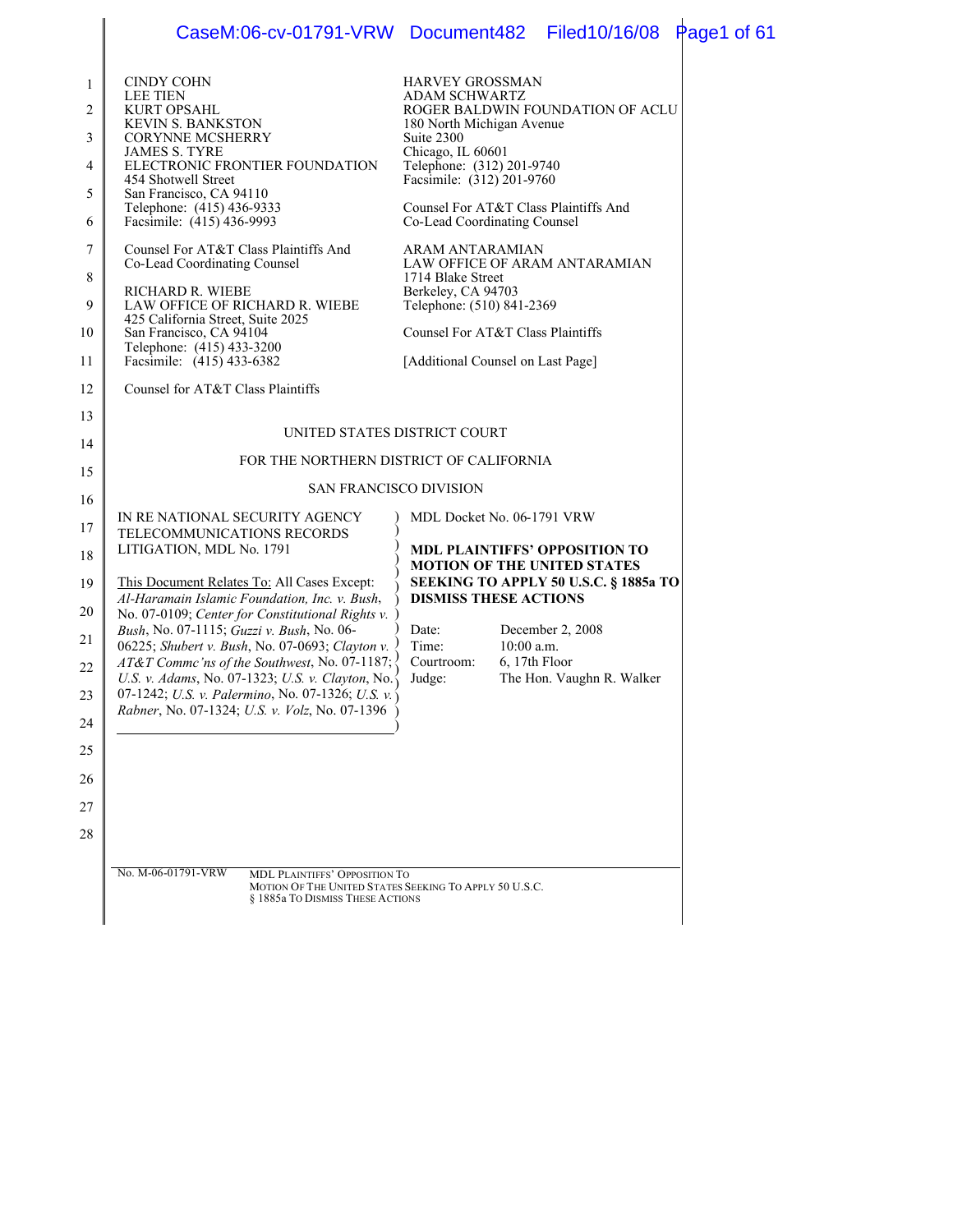|          | CaseM:06-cv-01791-VRW Document482 Filed10/16/08 Page2 of 61                                                                                               |
|----------|-----------------------------------------------------------------------------------------------------------------------------------------------------------|
| 1        | <b>TABLE OF CONTENTS</b>                                                                                                                                  |
| 2        | I. CONGRESS LACKS THE POWER TO ELIMINATE PLAINTIFFS'                                                                                                      |
| 3        |                                                                                                                                                           |
| 4        | A. CONGRESS CANNOT DENY COMPLETELY ANY REMEDY FOR PLAINTIFFS' FIRST AND FOURTH                                                                            |
| 5        | B. NEITHER CONGRESS NOR THE EXECUTIVE MAY ACT AS THE FINAL ARBITER OF WHAT THE                                                                            |
| 6<br>7   | 1. The Fourth and First Amendment Jurisprudence Governing These Cases Is Well-                                                                            |
| 8        | 2. The Judicial Interpretations Of The Constitution In Keith And Similar Cases Are                                                                        |
| 9        | Controlling, And May Not Be Nullified Or Superseded By The Actions Of The Other                                                                           |
| 10<br>11 | The Attorney General's Certifications Under Section 802 Seek To Nullify The Supreme<br>3.                                                                 |
| 12       | II. SECTION 802 VIOLATES THE SEPARATION OF POWERS BY GIVING THE                                                                                           |
| 13       | <b>EXECUTIVE UNLIMITED DISCRETION TO CHANGE THE LAW GOVERNING</b><br>THESE LAWSUITS AND BY USURPING THE COURT'S POWER TO                                  |
| 14       |                                                                                                                                                           |
| 15       | A. SECTION 802 UNCONSTITUTIONALLY ABDICATES TO THE EXECUTIVE THE CORE<br>LEGISLATIVE POWER OF CHANGING THE LAW GOVERNING THESE ACTIONS 13                 |
| 16<br>17 | 1. Section 802 Delegates To The Executive The Power To Change Existing Law In                                                                             |
| 18       | Section 802 Violates The Nondelegation Doctrine Because It Delegates Lawmaking To                                                                         |
| 19<br>20 | B. SECTION 802 VIOLATES THE SEPARATION OF POWERS BY PERMITTING THE OTHER<br>BRANCHES TO DICTATE TO THE JUDICIAL BRANCH THE OUTCOME IN INDIVIDUAL CASES 20 |
| 21       | III. SECTION 802 IS UNCONSTITUTIONAL BECAUSE IT VIOLATES PLAINTIFFS'                                                                                      |
| 22<br>23 | A. PLAINTIFFS' CAUSES OF ACTION ARE PROPERTY AND LIBERTY INTERESTS PROTECTED BY                                                                           |
| 24       | B. SECTION 802(A) VIOLATES DUE PROCESS BY DENYING PLAINTIFFS A DE NOVO DECISION BY                                                                        |
| 25       | SECTION 802(C) VIOLATES DUE PROCESS BY DENYING PLAINTIFFS MEANINGFUL NOTICE OF<br>C.                                                                      |
| 26       | THE GOVERNMENT'S BASIS FOR SEEKING DISMISSAL AND A MEANINGFUL OPPORTUNITY TO                                                                              |
| 27<br>28 | IV. THE SECRECY PROVISIONS OF SECTION 802 VIOLATE THE FIRST                                                                                               |
|          | $-i$ i-                                                                                                                                                   |
|          | No. M-06-01791-VRW<br>MDL PLAINTIFFS' OPPOSITION TO<br>MOTION OF THE UNITED STATES SEEKING TO APPLY 50 U.S.C.<br>§ 1885a TO DISMISS THESE ACTIONS         |
|          |                                                                                                                                                           |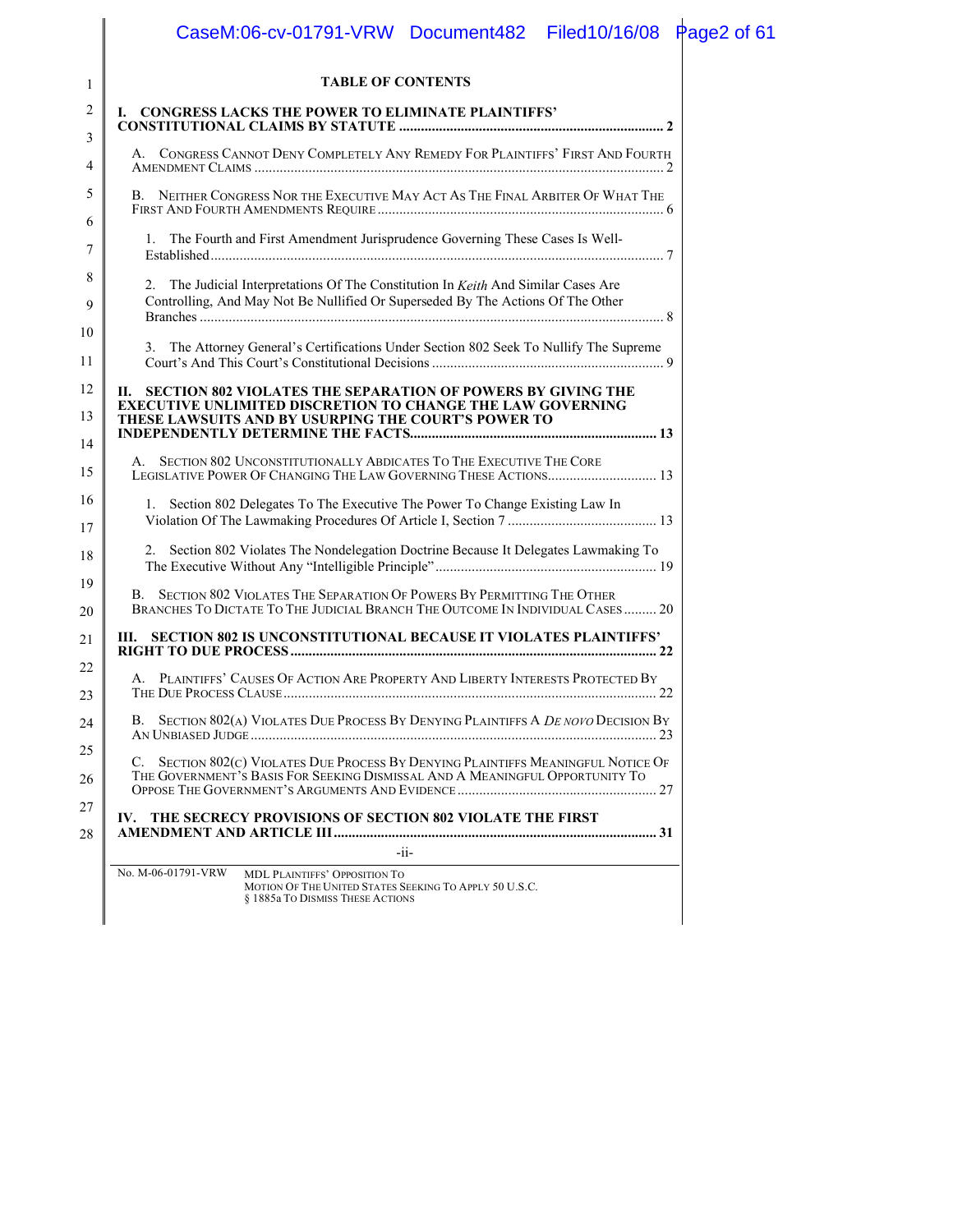## CaseM:06-cv-01791-VRW Document482 Filed10/16/08 Page3 of 61

| 1<br>2   | V. EVEN IF SECTION 802 WERE CONSTITUTIONAL, THE GOVERNMENT HAS<br><b>FAILED TO CARRY ITS BURDEN OF JUSTIFYING DISMISSAL UNDER SECTION 802</b>     |
|----------|---------------------------------------------------------------------------------------------------------------------------------------------------|
| 3        | A.                                                                                                                                                |
| 4        | B.                                                                                                                                                |
| 5        | There Is Not Substantial Evidence Supporting Dismissal Under Section 802(a)(5)  39<br>1.                                                          |
| 6        | Dismissal Under Section 802(a)(4) Is Improper Because There Is Not Substantial<br>2.                                                              |
| 7        | Evidence That The Dragnet Surveillance Was Designed To Detect Or Prevent A Terrorist                                                              |
| 8        | There Is Not Substantial Evidence Supporting Dismissal Under Any Other Provision Of<br>3.                                                         |
| 9        |                                                                                                                                                   |
| 10       | THE ATTORNEY GENERAL'S ACTIONS MUST ALSO SATISFY THE APA  48<br>C.                                                                                |
| 11       | PLAINTIFFS ARE ENTITLED TO DISCOVERY TO REBUT THE GOVERNMENT'S SHOWING 49<br>D.                                                                   |
| 12       |                                                                                                                                                   |
| 13       |                                                                                                                                                   |
| 14       |                                                                                                                                                   |
| 15       |                                                                                                                                                   |
| 16       |                                                                                                                                                   |
| 17       |                                                                                                                                                   |
| 18       |                                                                                                                                                   |
| 19<br>20 |                                                                                                                                                   |
| 21       |                                                                                                                                                   |
| 22       |                                                                                                                                                   |
| 23       |                                                                                                                                                   |
| 24       |                                                                                                                                                   |
| 25       |                                                                                                                                                   |
| 26       |                                                                                                                                                   |
| 27       |                                                                                                                                                   |
| 28       |                                                                                                                                                   |
|          | -iii-                                                                                                                                             |
|          | No. M-06-01791-VRW<br>MDL PLAINTIFFS' OPPOSITION TO<br>MOTION OF THE UNITED STATES SEEKING TO APPLY 50 U.S.C.<br>§ 1885a TO DISMISS THESE ACTIONS |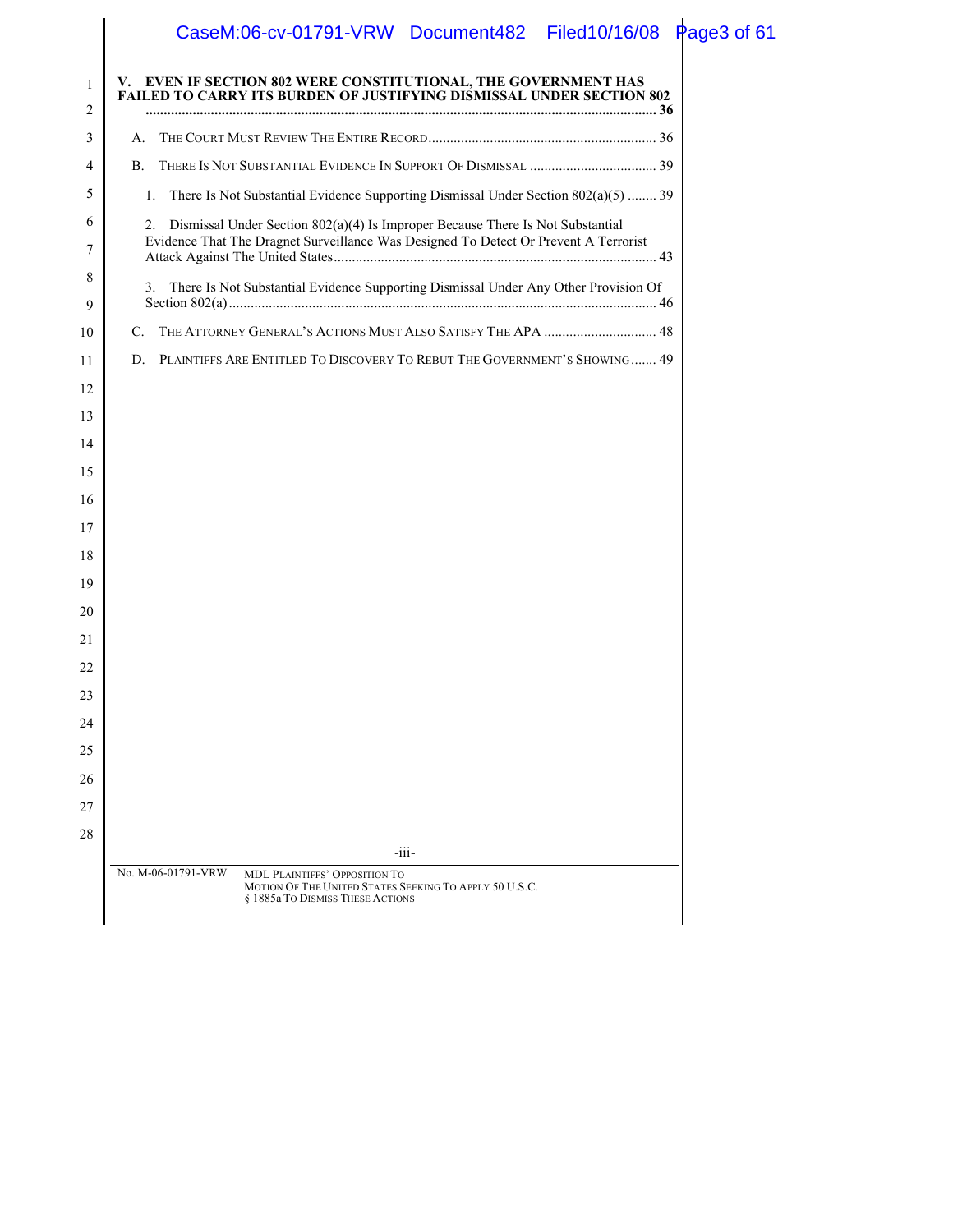#### CaseM:06-cv-01791-VRW Document482 Filed10/16/08 Page4 of 61

#### -iv-No. M-06-01791-VRW MDL PLAINTIFFS' OPPOSITION TO MOTION OF THE UNITED STATES SEEKING TO APPLY 50 U.S.C. § 1885a TO DISMISS THESE ACTIONS 1 2 3 4 5 6 7 8 9 10 11 12 13 14 15 16 17 18 19 20 21 22 23 24 25 26 27 28 **TABLE OF AUTHORITIES CASES** *Alpha Epsilon Phi Tau v. City of Berkeley*, 114 F.3d 840 (9th Cir. 1997) ..................................... 24 *American Fed'n of Gov't Employees Local 1 v. Stone*, 502 F.3d 1027 (9th Cir. 2007).................... 3 *American-Arab Anti-Discrimination Comm. v. Reno*, 70 F.3d 1045 (9th Cir. 1995)................ 29, 30 *Ass'n for Reduction of Violence v. Hall,* 734 F.2d 63 (1st Cir. 1984)............................................ 30 *Associated Press v. U.S. Dist. Ct.*, 705 F.2d 1143 (9th Cir. 1983)................................................. 32 *Bane v. Spencer*, 393 F.2d 108 (1st Cir. 1968).............................................................................. 30 *Bantam Books, Inc. v. Sullivan*, 372 U.S. 58 (1963) ....................................................................... 8 *Bd. of Trs. of the Univ. of Ala. v. Garrett*, 531 U.S. 356 (2001) ...................................................... 8 *Bell v. Hood*, 327 U.S. 678 (1946) ................................................................................................. 3 *Berger v. New York*, 388 U.S. 41 (1967) ...............................................................................7, 8, 41 *Bivens v. Six Unknown Named Agents of Fed. Bureau of Narcotics*, 403 U.S. 388 (1971) .......... 4, 5 *Boumediene v. Bush*, 533 U.S. \_\_\_, 128 S.Ct. 2229 (2008) ....................................................passim *Bowen v. Michigan Acad. of Family Physicians*, 476 U.S. 667 (1986)............................................ 4 *Brock v. Roadway Express, Inc*., 481 U.S. 252 (1987).................................................................. 28 *Brown & Williamson Tobacco Corp. v. F.T.C.*, 710 F.2d 1165 (6th Cir. 1983)............................. 32 *Butterworth v. Smith*, 494 U.S. 624 (1990)................................................................................... 36 *Citizens to Preserve Overton Park v. Volpe,* 401 U.S. 402 (1971)................................................ 37 *City of Boerne v. Flores*, 521 U.S. 507 (1997)............................................................................ 8, 9 *Clements v. Airport Auth. of Washoe County*, 69 F.3d 321 (9th Cir. 1995) ................................... 23 *Cleveland Bd. of Edu. v. Loudermill*, 470 U.S. 532 (1985) ........................................................... 28 *Clinton v. City of New York*, 524 U.S. 417 (1998) ..................................................................passim *Concrete Pipe & Prods. v. Constr. Laborers Pension Trust*, 508 U.S. 602 (1993).......23, 24, 25, 26 *Cooper v. Aaron*, 358 U.S. 1 (1958)............................................................................................... 8 *Crowell v. Benson*, 285 U.S. 22 (1932) .................................................................................. 13, 21 *Dickerson v. United States*, 530 U.S. 428 (2000)...................................................................... 9, 13 *Doe v. Ashcroft*, 334 F.Supp.2d 471 (S.D.N.Y 2004) ................................................................... 35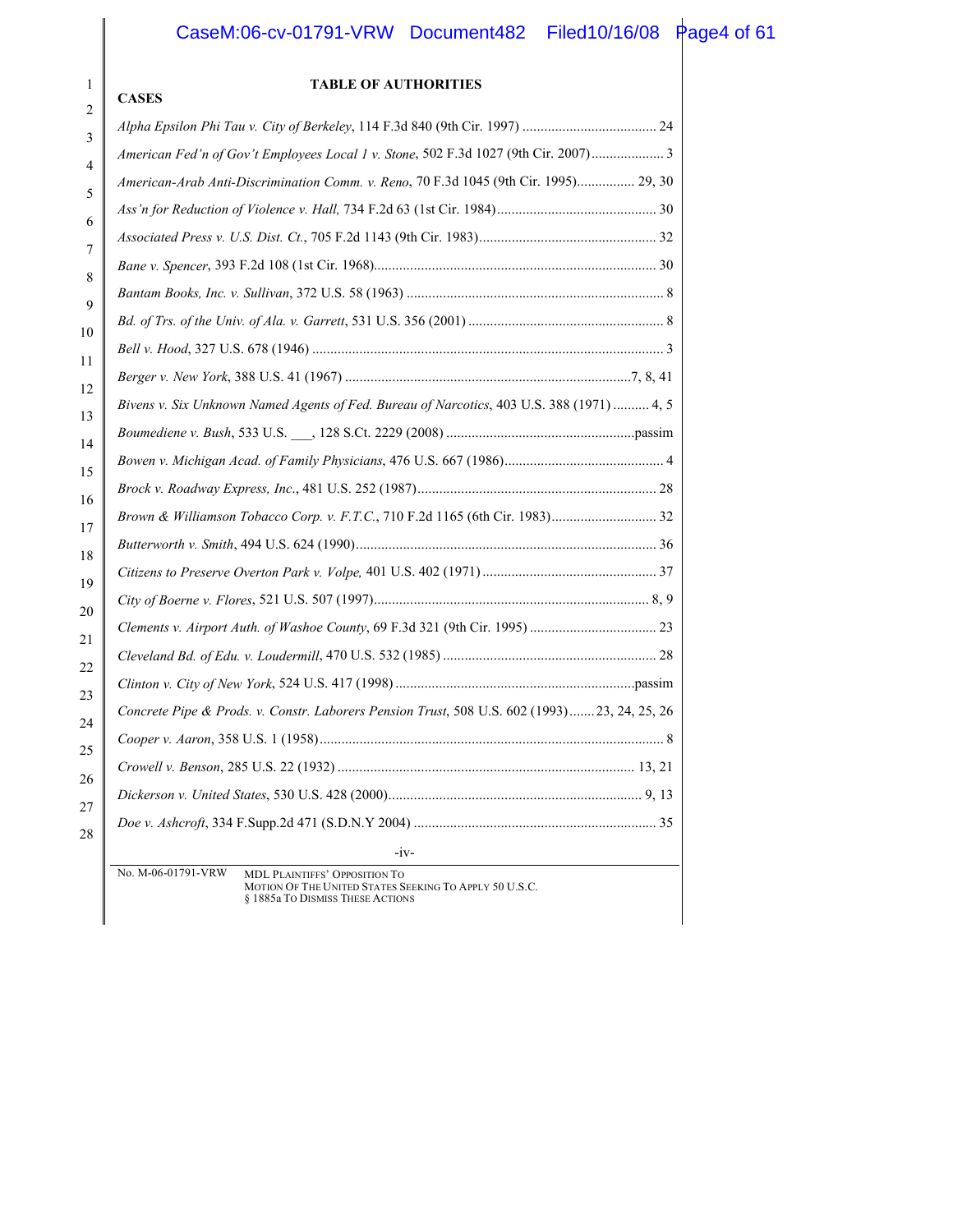## CaseM:06-cv-01791-VRW Document482 Filed10/16/08 Page5 of 61

| 1  |                                                                                                                                                          |
|----|----------------------------------------------------------------------------------------------------------------------------------------------------------|
| 2  |                                                                                                                                                          |
| 3  |                                                                                                                                                          |
| 4  |                                                                                                                                                          |
| 5  |                                                                                                                                                          |
| 6  |                                                                                                                                                          |
| 7  |                                                                                                                                                          |
| 8  |                                                                                                                                                          |
| 9  |                                                                                                                                                          |
| 10 |                                                                                                                                                          |
| 11 |                                                                                                                                                          |
| 12 |                                                                                                                                                          |
| 13 |                                                                                                                                                          |
| 14 |                                                                                                                                                          |
| 15 |                                                                                                                                                          |
| 16 |                                                                                                                                                          |
| 17 |                                                                                                                                                          |
| 18 |                                                                                                                                                          |
| 19 |                                                                                                                                                          |
| 20 |                                                                                                                                                          |
| 21 |                                                                                                                                                          |
| 22 |                                                                                                                                                          |
| 23 | In Matter of Application of U.S. For an Order Authorizing the Installation and Use of a Pen                                                              |
| 24 | Register and a Trap & Trace Device on E-Mail Account, 416 F.Supp.2d 13 (D.D.C. 2006)  42                                                                 |
| 25 | In re Application of U.S. for an Order Authorizing the Use of a Pen Register $\&$ Trap, 396                                                              |
| 26 |                                                                                                                                                          |
| 27 |                                                                                                                                                          |
| 28 |                                                                                                                                                          |
|    | $-V-$                                                                                                                                                    |
|    | No. M-06-01791-VRW<br><b>MDL PLAINTIFFS' OPPOSITION TO</b><br>MOTION OF THE UNITED STATES SEEKING TO APPLY 50 U.S.C.<br>§ 1885a TO DISMISS THESE ACTIONS |
|    |                                                                                                                                                          |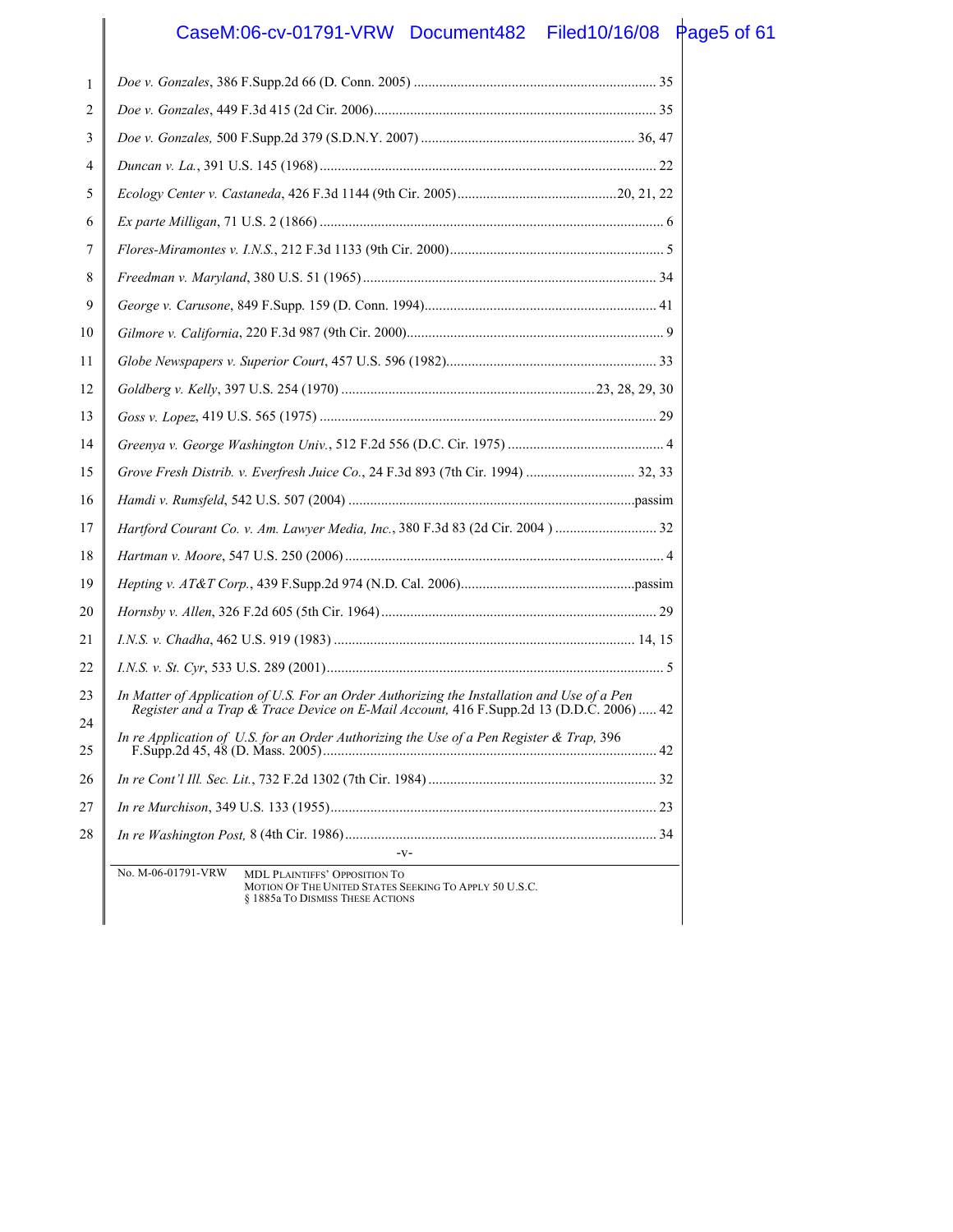## CaseM:06-cv-01791-VRW Document482 Filed10/16/08 Page6 of 61

| 1        |                                                                                                                                                   |  |
|----------|---------------------------------------------------------------------------------------------------------------------------------------------------|--|
| 2        |                                                                                                                                                   |  |
| 3        | Japan Whaling Association v. American Cetacean Society, 478 U.S. 221 (1986)  48                                                                   |  |
| 4        |                                                                                                                                                   |  |
| 5        |                                                                                                                                                   |  |
| 6        |                                                                                                                                                   |  |
| 7        |                                                                                                                                                   |  |
| 8        |                                                                                                                                                   |  |
| 9        |                                                                                                                                                   |  |
| 10       |                                                                                                                                                   |  |
| 11       |                                                                                                                                                   |  |
| 12       |                                                                                                                                                   |  |
| 13       | Metropolitan Wash. Airports Auth. v. Citizens for Abatement of Aircraft Noise, 501 U.S. 252                                                       |  |
| 14       |                                                                                                                                                   |  |
| 15       |                                                                                                                                                   |  |
| 16       |                                                                                                                                                   |  |
| 17       |                                                                                                                                                   |  |
| 18<br>19 |                                                                                                                                                   |  |
|          | Pacemaker Diagnostic Clinic, Inc. v. Instromedix, Inc., 725 F.2d 537 (9th Cir. 1984) 22                                                           |  |
| 20       |                                                                                                                                                   |  |
| 21       |                                                                                                                                                   |  |
| 22       |                                                                                                                                                   |  |
| 23       |                                                                                                                                                   |  |
| 24       |                                                                                                                                                   |  |
| 25       |                                                                                                                                                   |  |
| 26       |                                                                                                                                                   |  |
| 27       |                                                                                                                                                   |  |
| 28       | $-vi-$                                                                                                                                            |  |
|          | No. M-06-01791-VRW<br>MDL PLAINTIFFS' OPPOSITION TO<br>MOTION OF THE UNITED STATES SEEKING TO APPLY 50 U.S.C.<br>§ 1885a TO DISMISS THESE ACTIONS |  |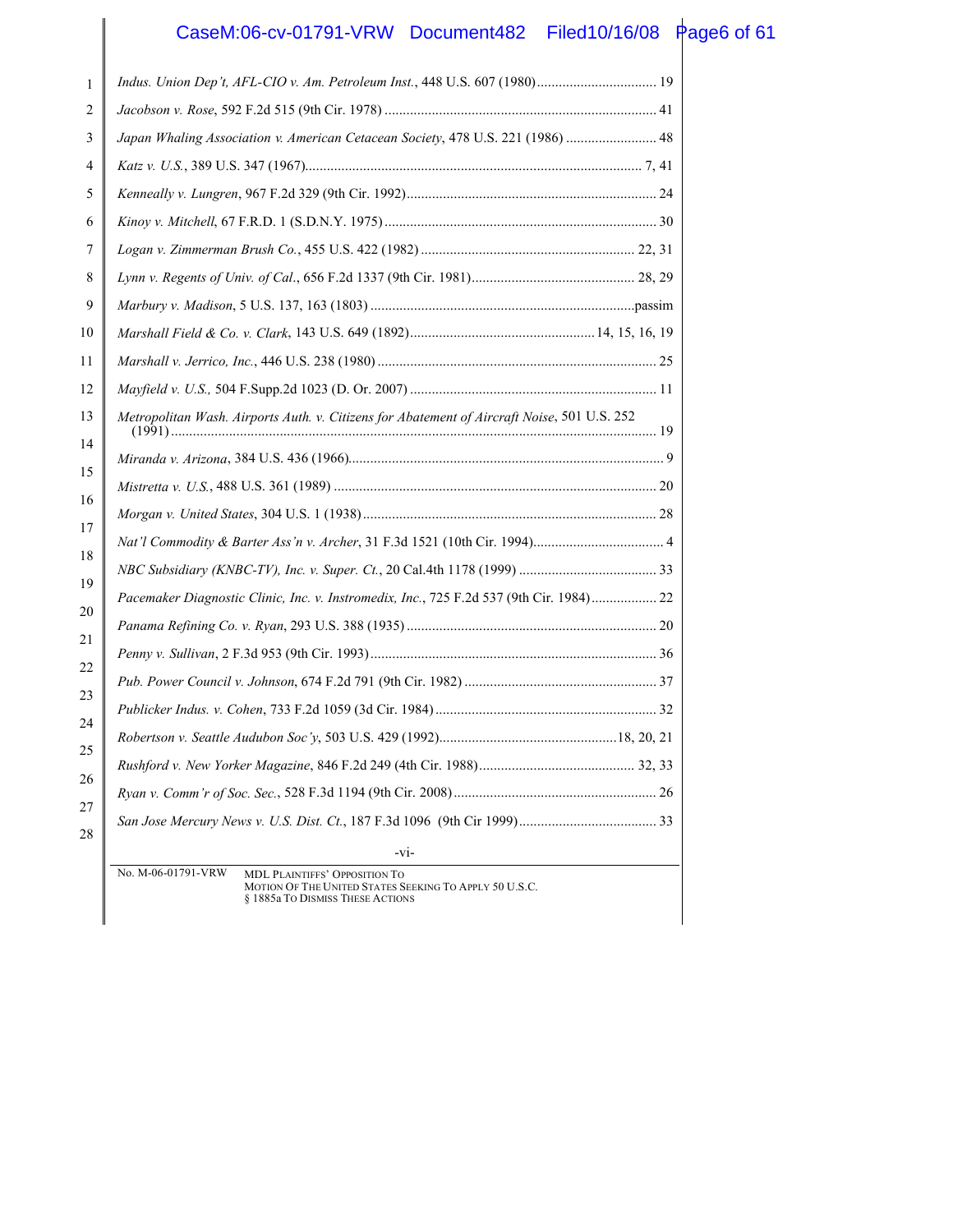# CaseM:06-cv-01791-VRW Document482 Filed10/16/08 Page7 of 61

| 1  |                                                                                                                                                          |
|----|----------------------------------------------------------------------------------------------------------------------------------------------------------|
| 2  |                                                                                                                                                          |
| 3  |                                                                                                                                                          |
| 4  |                                                                                                                                                          |
| 5  |                                                                                                                                                          |
| 6  |                                                                                                                                                          |
| 7  |                                                                                                                                                          |
| 8  |                                                                                                                                                          |
| 9  |                                                                                                                                                          |
| 10 |                                                                                                                                                          |
| 11 |                                                                                                                                                          |
| 12 |                                                                                                                                                          |
| 13 |                                                                                                                                                          |
| 14 |                                                                                                                                                          |
| 15 |                                                                                                                                                          |
| 16 |                                                                                                                                                          |
| 17 |                                                                                                                                                          |
| 18 |                                                                                                                                                          |
| 19 |                                                                                                                                                          |
| 20 |                                                                                                                                                          |
| 21 |                                                                                                                                                          |
| 22 | Village of Hoffman Estates v. Flipside, Hoffman Estates, Inc., 455 U.S. 489, 501 (1982) 45                                                               |
| 23 |                                                                                                                                                          |
| 24 | West Ohio Gas Co. v. Public Utilities Commission (No. 1), 294 U.S. 63 (1935)  28                                                                         |
| 25 |                                                                                                                                                          |
| 26 |                                                                                                                                                          |
| 27 |                                                                                                                                                          |
| 28 | -vii-                                                                                                                                                    |
|    | No. M-06-01791-VRW<br><b>MDL PLAINTIFFS' OPPOSITION TO</b><br>MOTION OF THE UNITED STATES SEEKING TO APPLY 50 U.S.C.<br>§ 1885a TO DISMISS THESE ACTIONS |
|    |                                                                                                                                                          |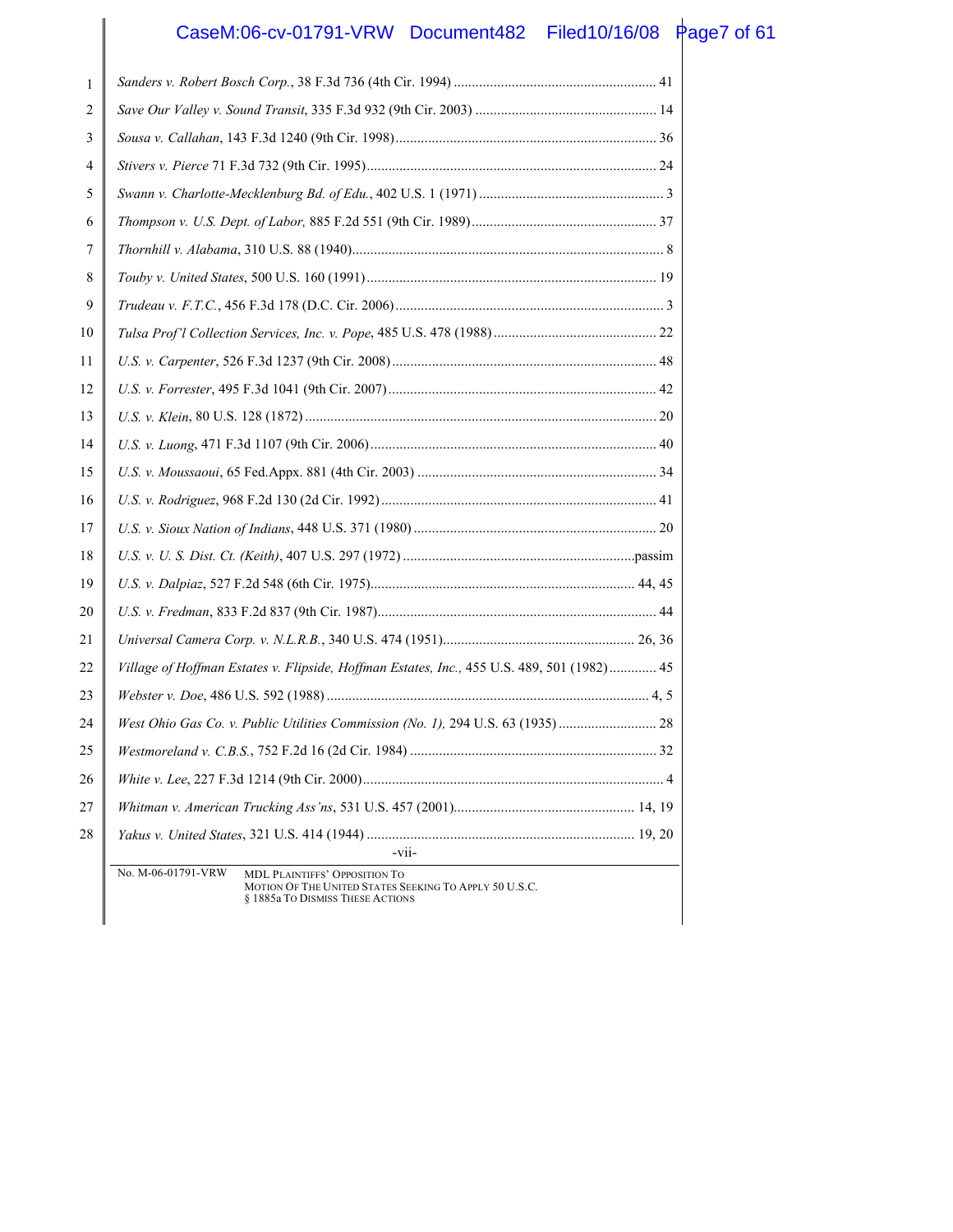## CaseM:06-cv-01791-VRW Document482 Filed10/16/08 Page8 of 61

| <b>STATUTES</b>                  |                                                                                                               |
|----------------------------------|---------------------------------------------------------------------------------------------------------------|
|                                  |                                                                                                               |
|                                  |                                                                                                               |
|                                  |                                                                                                               |
|                                  |                                                                                                               |
|                                  |                                                                                                               |
|                                  |                                                                                                               |
|                                  |                                                                                                               |
|                                  |                                                                                                               |
|                                  |                                                                                                               |
|                                  |                                                                                                               |
|                                  |                                                                                                               |
|                                  |                                                                                                               |
|                                  |                                                                                                               |
|                                  |                                                                                                               |
|                                  |                                                                                                               |
|                                  |                                                                                                               |
|                                  |                                                                                                               |
|                                  |                                                                                                               |
|                                  |                                                                                                               |
|                                  |                                                                                                               |
|                                  |                                                                                                               |
|                                  |                                                                                                               |
|                                  |                                                                                                               |
|                                  |                                                                                                               |
|                                  |                                                                                                               |
|                                  |                                                                                                               |
|                                  |                                                                                                               |
| -viii-                           |                                                                                                               |
| § 1885a TO DISMISS THESE ACTIONS |                                                                                                               |
|                                  | No. M-06-01791-VRW<br>MDL PLAINTIFFS' OPPOSITION TO<br>MOTION OF THE UNITED STATES SEEKING TO APPLY 50 U.S.C. |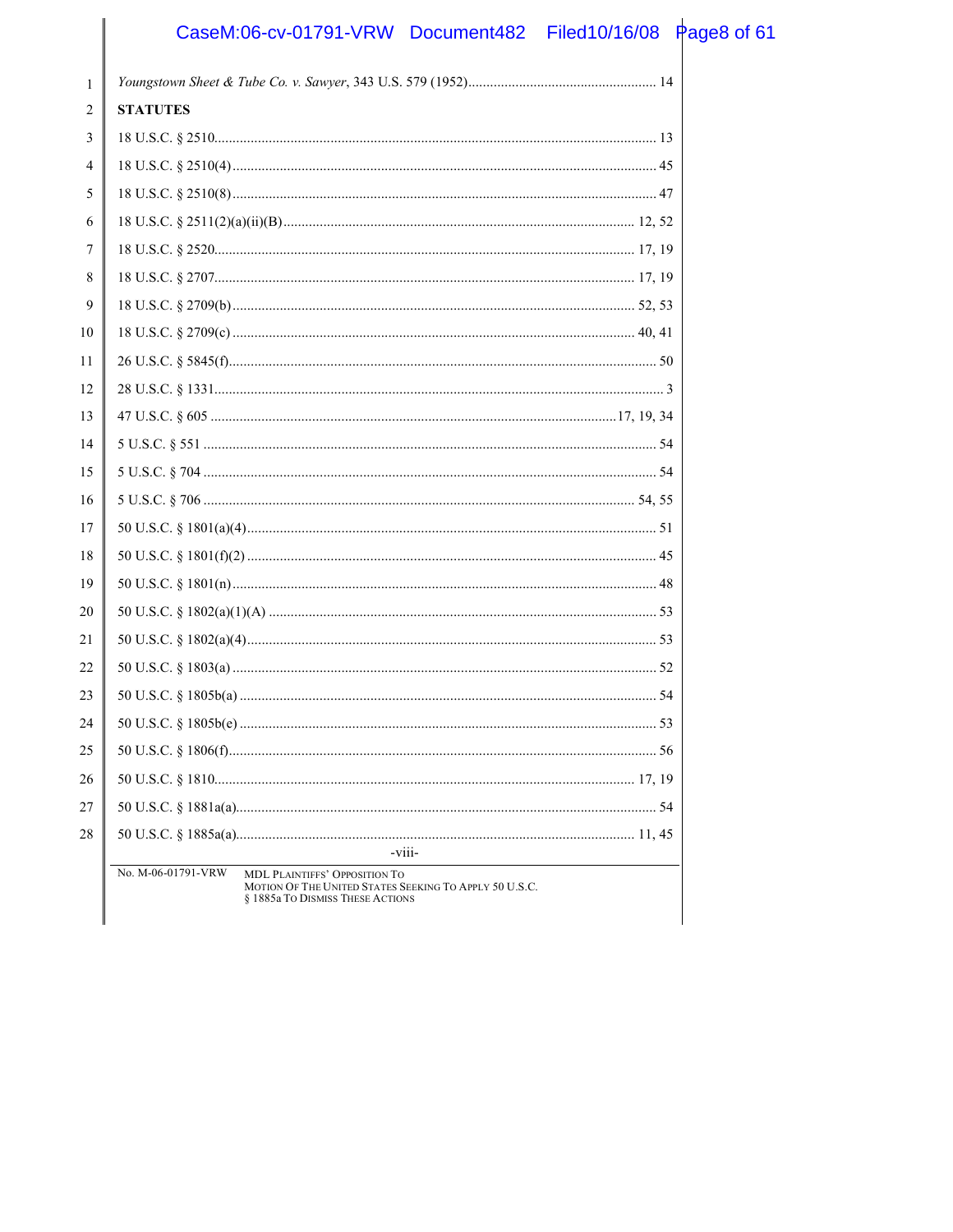## CaseM:06-cv-01791-VRW Document482 Filed10/16/08 Page9 of 61

| $\mathbf{1}$ |                                                                                            |  |
|--------------|--------------------------------------------------------------------------------------------|--|
| 2            |                                                                                            |  |
| 3            |                                                                                            |  |
| 4            |                                                                                            |  |
| 5            |                                                                                            |  |
| 6            |                                                                                            |  |
| 7            |                                                                                            |  |
| 8            |                                                                                            |  |
| 9            |                                                                                            |  |
| 10           | <b>CONSTITUTIONAL PROVISIONS</b>                                                           |  |
| 11           |                                                                                            |  |
| 12           |                                                                                            |  |
| 13           | <b>RULES</b>                                                                               |  |
| 14           |                                                                                            |  |
| 15           |                                                                                            |  |
| 16           |                                                                                            |  |
| 17           |                                                                                            |  |
| 18           |                                                                                            |  |
| 19           |                                                                                            |  |
| 20           |                                                                                            |  |
| 21           |                                                                                            |  |
| 22           |                                                                                            |  |
| 23           |                                                                                            |  |
| 24           |                                                                                            |  |
| 25           |                                                                                            |  |
| 26           |                                                                                            |  |
| 27           |                                                                                            |  |
| 28           | $-ix-$                                                                                     |  |
|              | No. M-06-01791-VRW<br>MDL PLAINTIFFS' OPPOSITION TO                                        |  |
|              | MOTION OF THE UNITED STATES SEEKING TO APPLY 50 U.S.C.<br>§ 1885a TO DISMISS THESE ACTIONS |  |
|              |                                                                                            |  |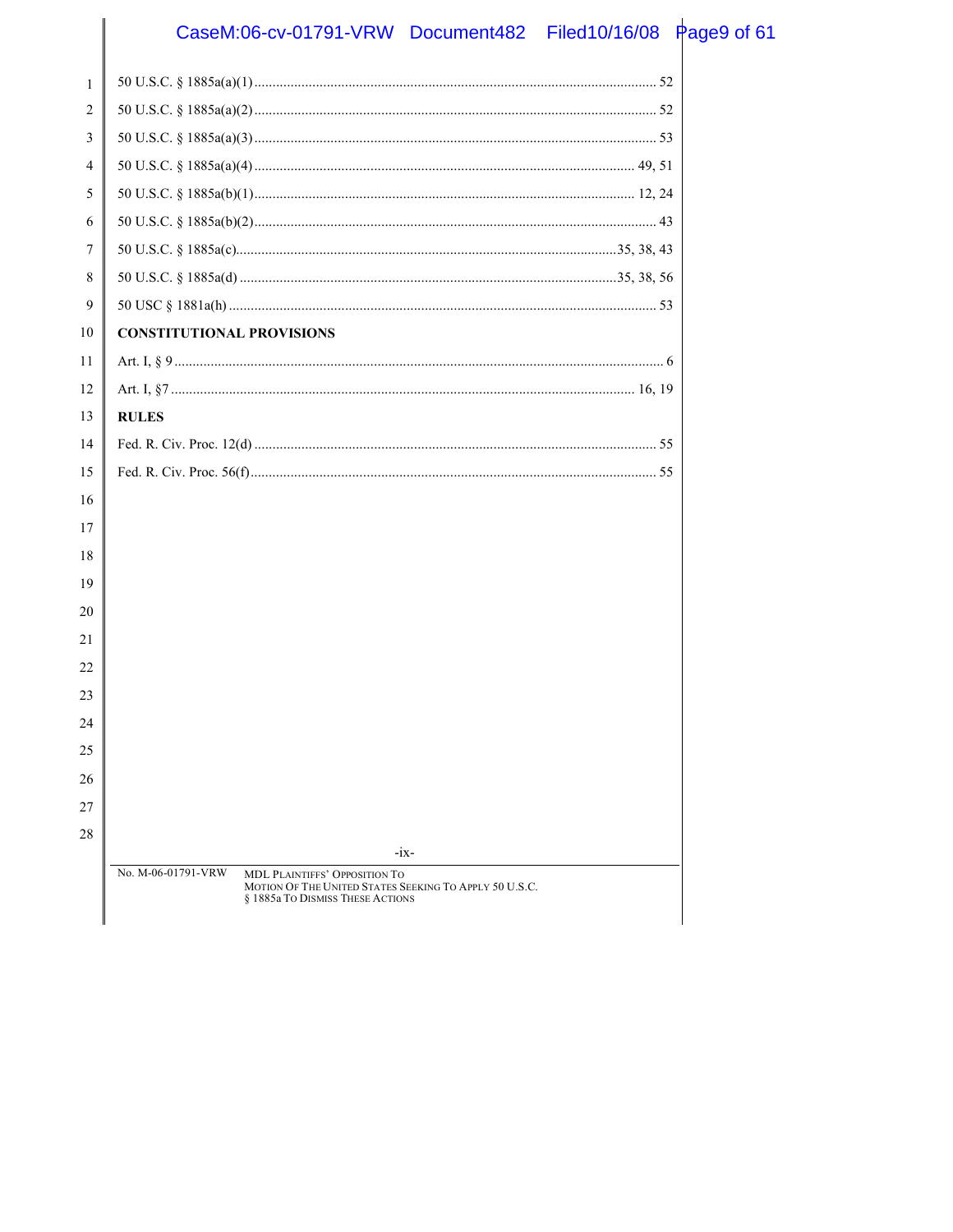# 1

#### **INTRODUCTION**

| 2                | That the nation's leading telecommunications carriers have been assisting the United States                     |  |
|------------------|-----------------------------------------------------------------------------------------------------------------|--|
| 3                | Government in warrantless, dragnet surveillance of their customers is an open secret—much more                  |  |
| 4                | open than secret. The Administration itself has revealed much about this surveillance in public and             |  |
| 5                | in congressional testimony, as have many former Administration officials. Other pieces of the                   |  |
| 6                | puzzle have been disclosed by members of Congress, as well as numerous other named and unnamed                  |  |
| 7                | sources who participated in the surveillance, and by this country's most respected newspapers and               |  |
| 8                | reporters in a multitude of news stories and books. Still other pieces have been documented by Mark             |  |
| $\boldsymbol{9}$ | Klein, a former AT&T employee whose evidence has been analyzed and confirmed by expert J.                       |  |
| 10               | Scott Marcus.                                                                                                   |  |
| 11               | The question now before this Court is whether Congress can empower the Executive to                             |  |
| 12               | exclude the Judiciary from considering the lawfulness of the telecommunications carriers' role in the           |  |
| 13               | Executive's well-documented program of warrantless surveillance and, if so, whether the novel and               |  |
| 14               | unprecedented scheme set up by section 802 of the Foreign Intelligence Surveillance Act                         |  |
| 15               | constitutionally accomplishes this exclusion. At stake are the privacy rights of every American who             |  |
| 16               | trusts and uses the communication facilities of AT&T, MCI, Verizon, BellSouth, Cingular, or Sprint              |  |
| 17               | to transmit their most private and important thoughts. But also at stake is something equally                   |  |
| 18               | fundamental—the role of the Judiciary in the constitutional structure of our government. For if                 |  |
| 19               | Congress can give the Executive the power to exclude the Judiciary from considering the                         |  |
| 20               | constitutional claims of millions of Americans, can abdicate to the Executive the authority to change           |  |
| 21               | the law applicable in specific litigation, and can prevent the Judiciary from making an independent             |  |
| $22\,$           | determination of the facts and law in specific litigation, then the Judiciary will no longer be                 |  |
| 23               | functioning as a co-equal branch of government.                                                                 |  |
| 24               | Plaintiffs' opposition first addresses the constitutional defects of section 802. It explains that              |  |
| 25               | Congress cannot deny absolutely any judicial remedy for plaintiffs' constitutional claims, for those            |  |
| 26               | claims arise directly under the Constitution and are outside the power of Congress to extinguish. It            |  |
| 27               | next explains that the standardless discretion given to the Attorney General under section 802, which           |  |
| $28\,$           | permits him to change the law applicable to these actions, or not, for any reason whatsoever, violates<br>$-1-$ |  |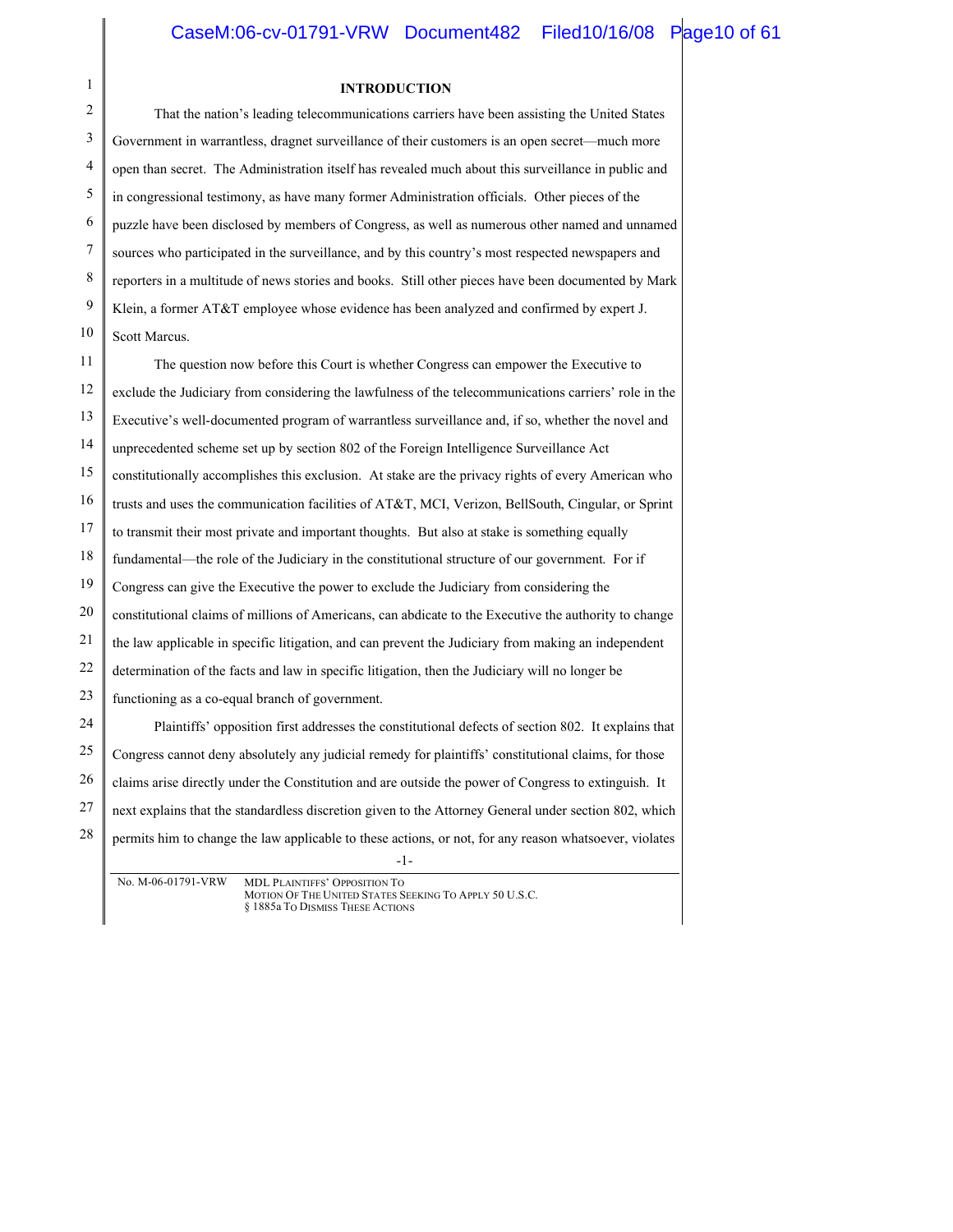#### CaseM:06-cv-01791-VRW Document482 Filed10/16/08 Page11 of 61

1 2 3 4 5 6 7 8 9 10 11 12 13 14 15 16 17 18 19 20 21 22 23 24 25 26 27 28 the presentment and bicameralism provisions of Article I, section 7 of the Constitution, under which only Congress and not the Executive can change the law, as well as the nondelegation doctrine. In addition, by binding this Court to the factual findings of the Attorney General, section 802 unconstitutionally permits the executive and legislative branches to intrude upon the adjudicatory processes of the Judiciary. The opposition then lays out the reasons why the dismissal scheme of section 802 violates due process: Plaintiffs never receive an impartial hearing before an unbiased adjudicator free to make *de novo* determinations of fact and law; plaintiffs also are deprived of meaningful notice and a meaningful opportunity to be heard by the secret evidence provisions of section 802. The secret evidence and secret judicial opinion provisions of section 802 also violate the First Amendment. Plaintiffs' opposition then examines why, even if section 802 were constitutional, the Attorney General has failed to met his evidentiary burden under the statute to sustain dismissal of these actions. Most of the Attorney General's evidence is inadmissible, as explained in plaintiffs' accompanying evidentiary objections. The meager weight of whatever remains is overcome by plaintiffs' evidence in opposition, summarized in plaintiffs' accompanying Federal Rule of Evidence section 1006 summary. When the entire record, stripped of the Attorney General's inadmissible evidence, is considered, it becomes clear that the Attorney General cannot carry his burden under any of the five grounds for dismissal set forth in section 802(a). **ARGUMENT I. Congress Lacks The Power To Eliminate Plaintiffs' Constitutional Claims By Statute A. Congress Cannot Deny Completely Any Remedy For Plaintiffs' First And Fourth Amendment Claims** It is a fundamental and inextinguishable feature of our constitutional structure that there must be a judicial remedy available to provide relief to those who are injured by unconstitutional executive action. *Marbury v. Madison*, 5 U.S. 137, 163 (1803) ("The very essence of civil liberty certainly consists in the right of every individual to claim the protection of the laws, whenever he receives an injury."). Yet by invoking section 802, the Attorney General purports to do precisely that: to deny plaintiffs any judicial remedy whatsoever, federal or state, for their constitutional

-2-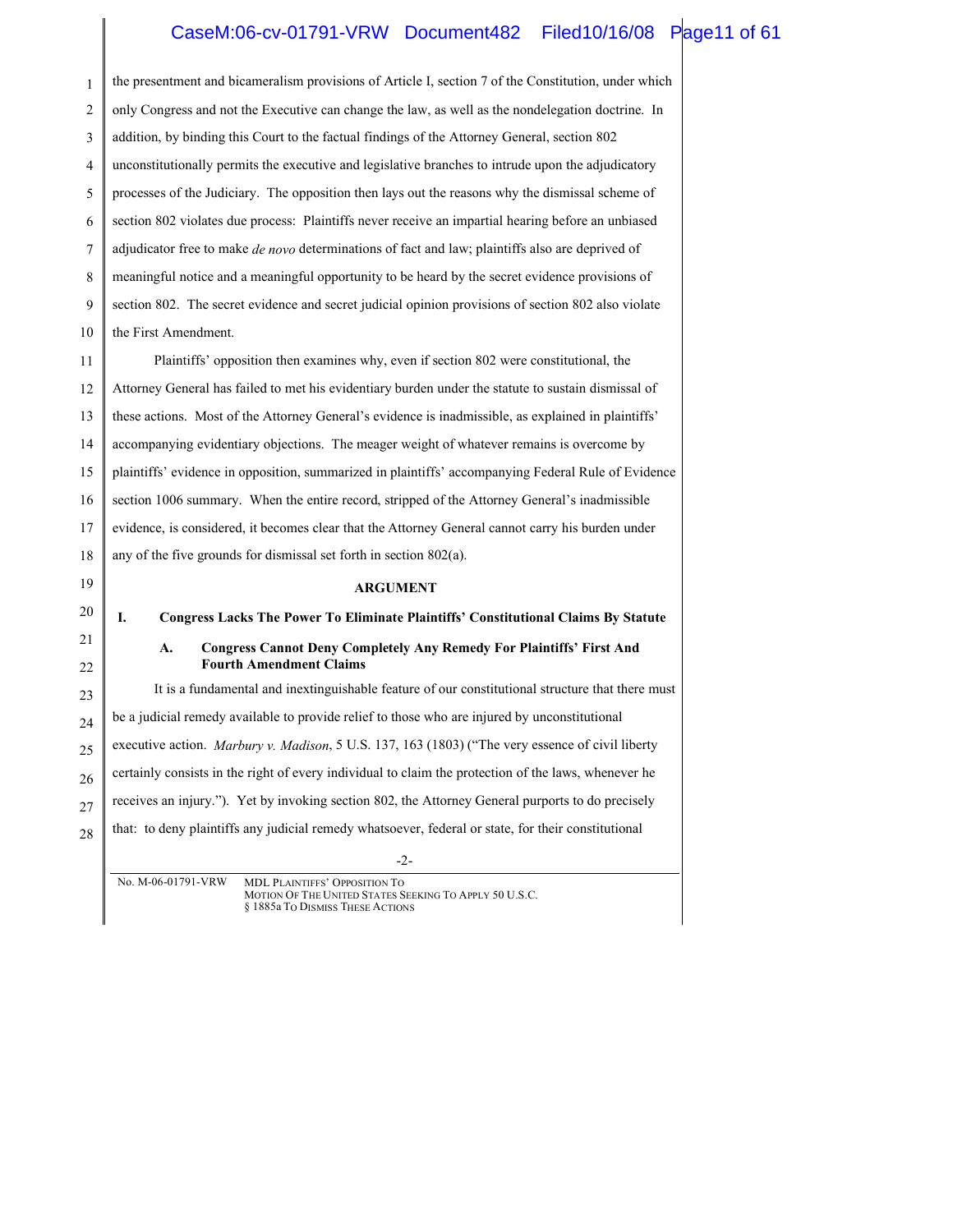#### CaseM:06-cv-01791-VRW Document482 Filed10/16/08 Page12 of 61

1 2 3 4 claims of First and Fourth Amendment violations.<sup>1</sup> As Chief Justice Marshall's opinion in *Marbury* explains, the necessity of a judicial remedy for invasions of individual rights flows inexorably from the Judiciary's essential constitutional function in enforcing the constitutional limitations that circumscribe the actions of the Executive and

5 the lLegislature. *Marbury*, 5 U.S. at 176-78. The Constitution "establish[es] certain limits not to be transcended by [the executive and legislative] departments." *Id*. at 176. The only way those

7 constitutional limits can "confine the persons on whom they are imposed," *id*., is if there is a judicial

8 remedy available to enforce those limits. It is for that reason that "[i]t is emphatically the province

9 and duty of the judicial department to say what the law is." *Id*. at 177. If Congress or the Executive

10 is permitted to abolish every avenue of judicial relief for a constitutional violation, the Judiciary

11 cannot perform this essential function. "To hold the political branches have the power to switch the

12 Constitution on or off at will . . . [would] lead[] to a regime in which Congress and the President, not

13 this Court, say 'what the law is.' " *Boumediene v. Bush*, 533 U.S. \_\_\_, 128 S.Ct. 2229, 2259 (2008).

14 Among the "limits not to be transcended" that the Constitution establishes are those set forth

15 in the First and Fourth Amendments. Because of the rule of judicial redressability of constitutional

16 violations, federal courts have the power to grant equitable relief for violations of these

17 constitutional rights. " 'The power of the federal courts to grant equitable relief for constitutional

18 violations has long been established.' " *American Fed'n of Gov't Employees Local 1 v. Stone*, 502

19 F.3d 1027, 1038 (9th Cir. 2007). " '[T]he court's power to enjoin unconstitutional acts by the

20 government . . . is inherent in the Constitution itself[.]' " *Trudeau v. F.T.C.*, 456 F.3d 178, 190 n.22

21 (D.C. Cir. 2006) (ellipsis original); *see also Swann v. Charlotte-Mecklenburg Bd. of Edu.*, 402 U.S.

22 1, 15 (1971) ("Once a right and a violation have been shown, the scope of a district court's equitable

23 powers to remedy past wrongs is broad, for breadth and flexibility are inherent in equitable

24 remedies."); *Bell v. Hood*, 327 U.S. 678, 684 (1946) ("And it is established practice for this Court to

25

26

6

 1 Plaintiffs have stated constitutional claims under the First and Fourth Amendments seeking equitable relief and damages for warrantless dragnet surveillance of electronic communications and records. The Court has jurisdiction over plaintiffs' claims under 28 U.S.C. § 1331, which grants

27 28 "jurisdiction over all actions arising under the Constitution." Section 802 does not purport to limit or restrict the Court's jurisdiction over claims arising under the Constitution.

-3-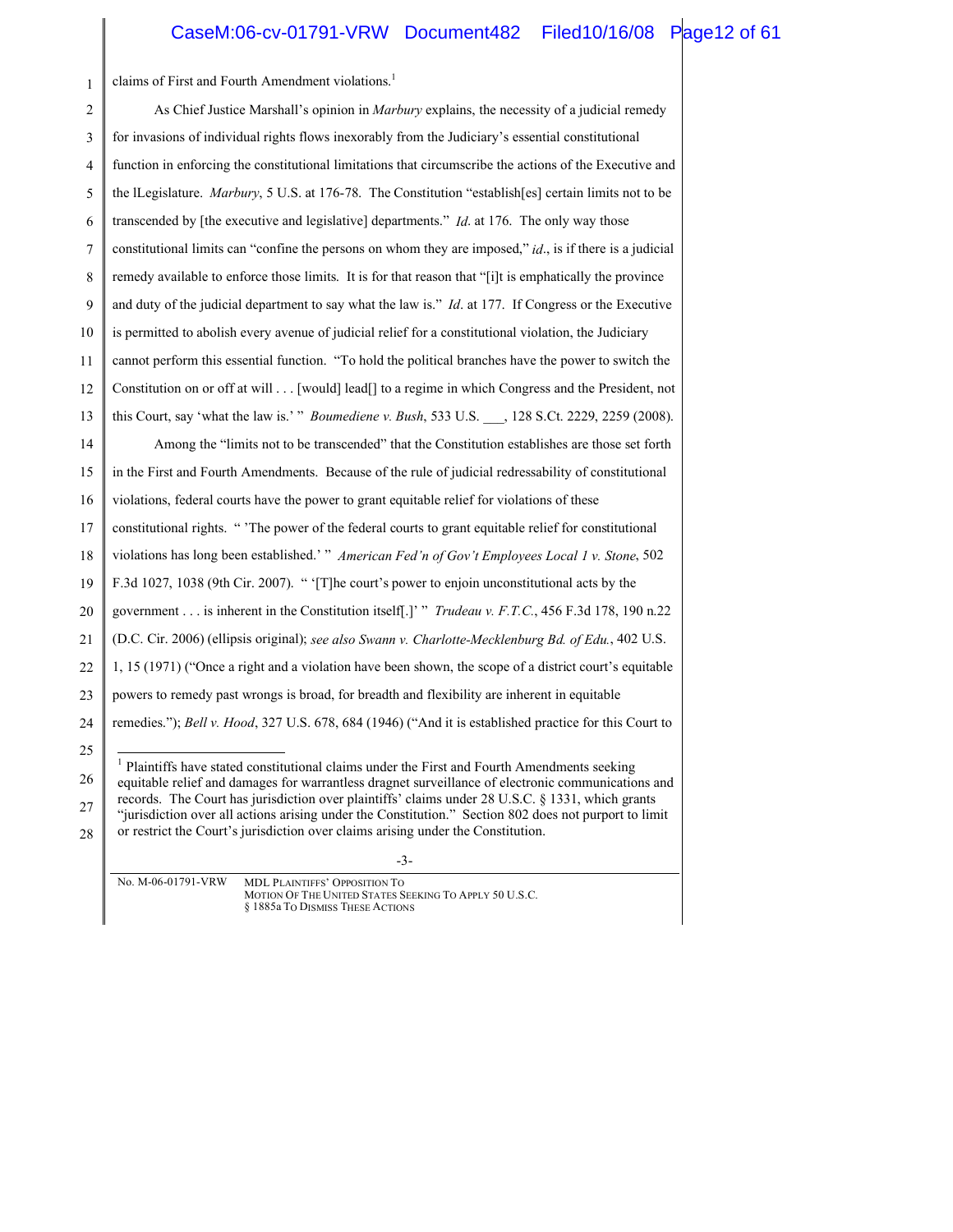#### CaseM:06-cv-01791-VRW Document482 Filed10/16/08 Page13 of 61

1 2 3 4 5 6 7 8 9 10 11 12 13 14 15 16 17 18 19 20 21 22 23 24 sustain the jurisdiction of federal courts to issue injunctions to protect rights safeguarded by the Constitution."); *Greenya v. George Washington Univ.*, 512 F.2d 556, 562 n.3 (D.C. Cir. 1975) ("If the Constitution creates a right, privilege, or immunity, it of necessity gives the proper party a claim for equitable relief if he can prevail on the merits."). Courts also have the power to award damages for Fourth Amendment violations, *Bivens v. Six Unknown Named Agents of Fed. Bureau of Narcotics*, 403 U.S. 388, 396 (1971), and for First Amendment violations that chill speech, *White v. Lee*, 227 F.3d 1214, 1239 (9th Cir. 2000); *see also Hartman v. Moore*, 547 U.S. 250, 254 n.2, 256 (2006) (*Bivens* remedy available for First Amendment violations); *Nat'l Commodity & Barter Ass'n v. Archer*, 31 F.3d 1521, 1531 & n.4 (10th Cir. 1994) (same). In recognizing that the Constitution directly provides a monetary remedy for Fourth Amendment violations, the Supreme Court in *Bivens* relied upon *Marbury's* rule of judicial redressability. *Bivens*, 403 U.S. at 397. The Court in *Bivens* expressly linked the limits imposed by the Fourth Amendment to the necessity of a judicial remedy for enforcing those limits. The Court held that the Fourth Amendment "guarantees to citizens of the United States the absolute right to be free from unreasonable searches and seizures carried out by virtue of federal authority. And 'where federally protected rights have been invaded, it has been the rule from the beginning that courts will be alert to adjust their remedies so as to grant the necessary relief.' " *Id*. at 392. It is because of the rule of judicial redressability of constitutional violations that the Supreme Court has regularly warned that a " 'serious constitutional question' . . . would arise if a federal statute were construed to deny any judicial forum for a colorable constitutional claim." *Webster v. Doe*, 486 U.S. 592, 603 (1988); *see also Bowen v. Michigan Acad. of Family Physicians*, 476 U.S. 667, 681, n.12 (1986) (endorsing the view that " '[All] agree that Congress cannot bar all remedies for enforcing federal constitutional rights' "). In this same vein, the *Bivens* Court, in recognizing a damages remedy arising directly from the Constitution, noted that the remedy could be limited or

25 precluded by Congress only if Congress created a substitute remedy that was "equally effective."

26 430 U.S. at 397. Because of the necessity of judicial redress for constitutional claims, the high court

27 has consistently striven to find some avenue for judicial review of constitutional claims even when

28 statutes appear to foreclose review. In *Webster*, for example, the Supreme Court held that the

-4-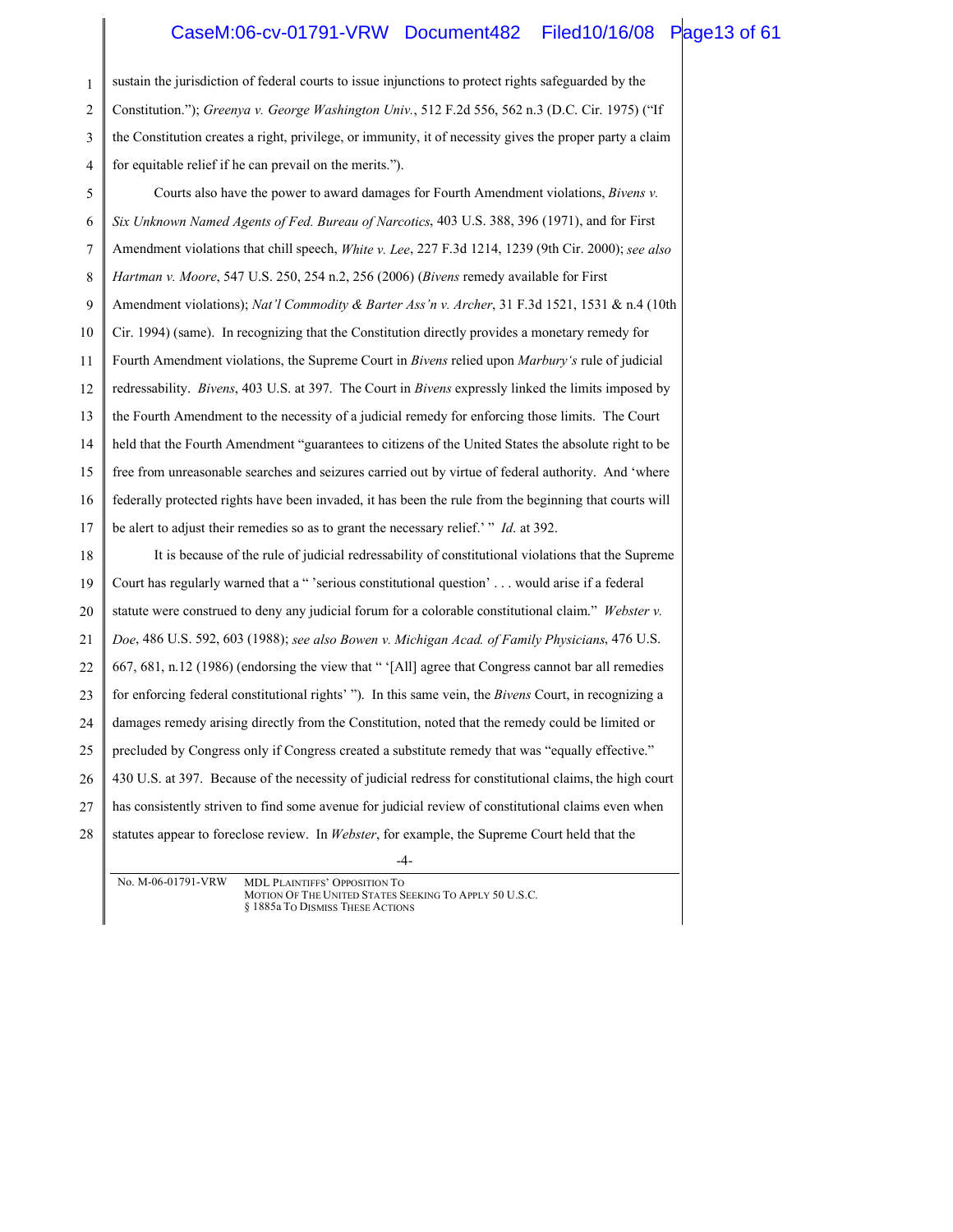#### CaseM:06-cv-01791-VRW Document482 Filed10/16/08 Page14 of 61

| 1  | constitutional claims of a terminated CIA employee were not prohibited by the National Security                                                                                                                      |  |
|----|----------------------------------------------------------------------------------------------------------------------------------------------------------------------------------------------------------------------|--|
| 2  | Act, notwithstanding that the statute expressly prohibited judicial review of an agency director's                                                                                                                   |  |
| 3  | termination of employees. <sup>2</sup> 486 U.S. at 603-04; see also I.N.S. v. St. Cyr, 533 U.S. 289, 311, 314                                                                                                        |  |
| 4  | (2001); Flores-Miramontes v. I.N.S., 212 F.3d 1133, 1136, 1138 (9th Cir. 2000) (at 1136: "If he                                                                                                                      |  |
| 5  | cannot raise [his constitutional claims] in any other federal court, then we must address them here in                                                                                                               |  |
| 6  | order to preserve a forum for them.").                                                                                                                                                                               |  |
| 7  | When, however, Congress and the Executive have left open no path for adequate judicial                                                                                                                               |  |
| 8  | review of constitutional claims, the Court has not hesitated to strike down the obstructions to judicial                                                                                                             |  |
| 9  | review the political branches have erected. The Supreme Court did so just last term in <i>Boumediene</i>                                                                                                             |  |
| 10 | $v.$ Bush, when it affirmed that Guantanamo detainees have the right to full judicial adjudication of                                                                                                                |  |
| 11 | their constitutional claims notwithstanding the attempts of Congress and the Executive to keep those                                                                                                                 |  |
| 12 | claims out of court. At issue in <i>Boumediene</i> were the Military Commissions Act (MCA) and the                                                                                                                   |  |
| 13 | Detainee Treatment Act (DTA), in which Congress prohibited habeas corpus review of the legality                                                                                                                      |  |
| 14 | of the detention of the detainees. The Court held that the detainees were entitled to some form of                                                                                                                   |  |
| 15 | judicial review of their constitutional claims. 128 S.Ct. at 2262. The question then became whether                                                                                                                  |  |
| 16 | the DTA's judicial review provision was an adequate substitute for <i>habeas corpus. Id.</i> at 2262,                                                                                                                |  |
| 17 | 2266. The DTA's narrow judicial review provision among other things forbade the courts from                                                                                                                          |  |
| 18 | conducting any independent fact-finding, "limiting the scope of their collateral review to a record                                                                                                                  |  |
| 19 | that may not be accurate or complete." Id. at 2272-73. The Supreme Court held that because of the                                                                                                                    |  |
| 20 | restrictions on judicial review, the DTA was not an adequate substitute for habeas. <i>Id.</i> at 2274,                                                                                                              |  |
| 21 | 2276. Similar to its analysis in Bivens, the Court in Boumediene concluded that because Congress                                                                                                                     |  |
| 22 | had not provided an "adequate and effective substitute" remedy in the DTA's restricted judicial                                                                                                                      |  |
| 23 |                                                                                                                                                                                                                      |  |
| 24 |                                                                                                                                                                                                                      |  |
| 25 | $^{2}$ In rejecting the government's argument for dismissal in <i>Webster</i> , the Supreme Court held that the<br>constitutional claims must be allowed despite recognizing "the extraordinary needs of the CIA for |  |
| 26 | confidentiality and the protection of its methods, sources, and mission." 486 U.S. at 604. The                                                                                                                       |  |
| 27 | Court expressly recognized that district courts could be trusted to control discovery and balance the<br>challenger's need for proof against the government's need for secrecy. $Id$ . Thus, national security       |  |
| 28 | needs are not a sufficient basis to deny a judicial remedy for constitutional claims.                                                                                                                                |  |

-5-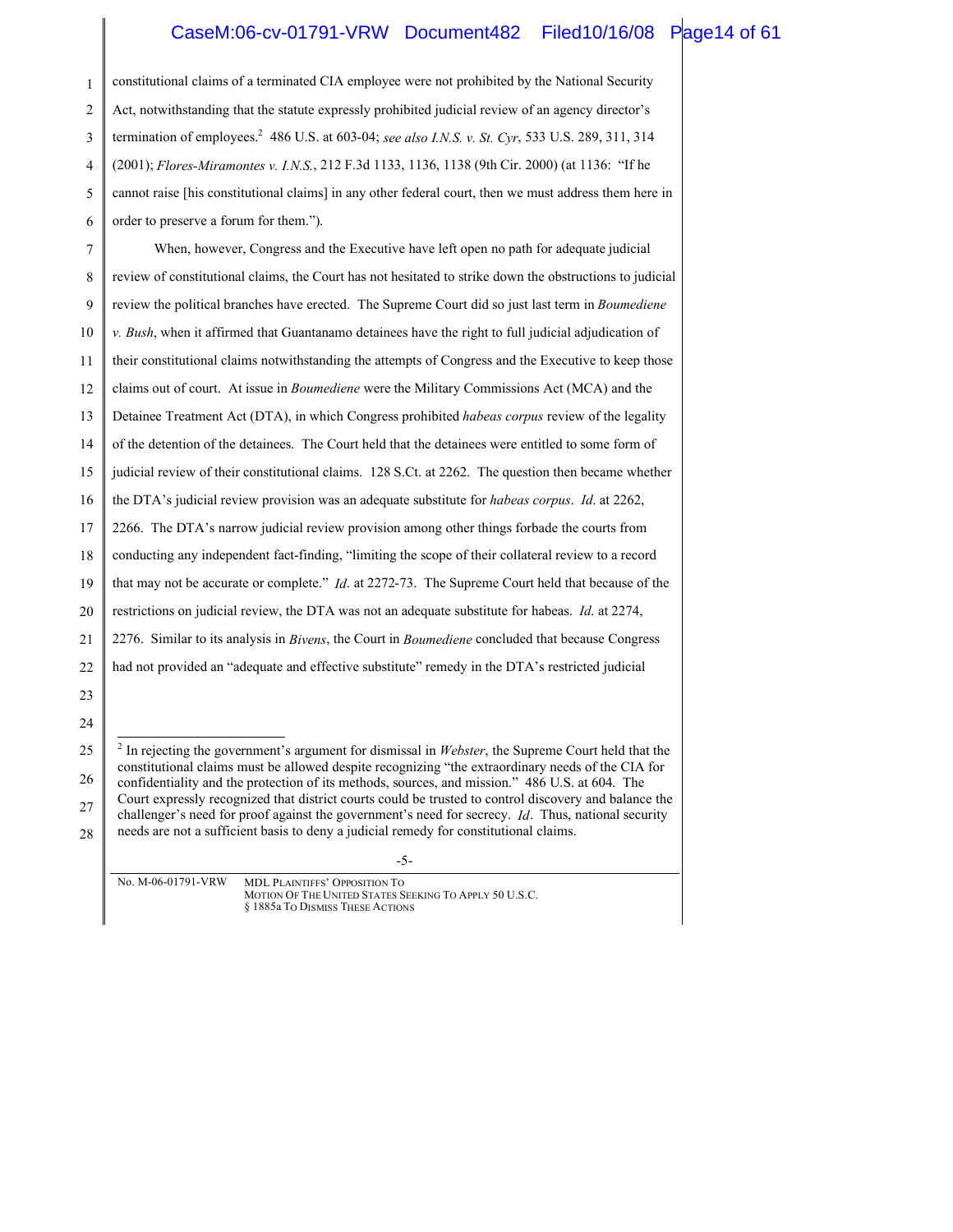#### CaseM:06-cv-01791-VRW Document482 Filed10/16/08 Page15 of 61

review provisions, *habeas corpus* remained available to review the detainees' constitutional claims.3 *Id*. at 2274-76.

1

-6- 2 3 4 5 6 7 8 9 10 11 12 13 14 15 16 17 18 19 20 21 22 23 24 25 26 27 28 Here, as in *Boumediene*, Congress has refused to provide any alternative forum or remedy for plaintiffs' constitutional claims. Section 802 instead attempts to give the Attorney General the power to deny plaintiffs any judicial forum, federal or state, for their constitutional claims regardless of the merits of those claims through the filing of a certification and a puppet show of judicial involvement. This procedure is constitutionally invalid because it violates the rule of *adequate and effective* judicial redressability of constitutional violations. The First and Fourth Amendments are essential bulwarks sheltering individual liberty against the aggrandizement of executive power. To permit the massive constitutional violations that have occurred here to go unreviewed and unremedied would be to wreak havoc with our constitutional structure and allow the invasion of the rights of millions over more than seven years to go unchecked. The only possible response to the government's attempt to use section 802 to foreclose litigation of plaintiffs' constitutional claims is the one that Chief Justice Marshall gave over 200 years ago: "The government of the United States has been emphatically termed a government of laws, and not of men. It will certainly cease to deserve this high appellation, if the laws furnish no remedy for the violation of a vested legal right." *Marbury*, 5 U.S. at 163. **B. Neither Congress Nor the Executive May Act As The Final Arbiter Of What The First And Fourth Amendments Require** Neither the Attorney General nor Congress may rewrite the First or Fourth Amendments, or nullify the Judiciary's interpretations of those amendments. Yet that is precisely what section 802(a) <sup>3</sup> Notably, *habeas corpus* is a limited exception to the rule of judicial redressability of constitutional violations because the Constitution itself provides that under narrow circumstances Congress can suspend the writ. *See* Const. Art. I, § 9, cl. 2; *Ex parte Milligan*, 71 U.S. 2, 125 (1866) ("Not one of these [constitutional] safeguards can the President, or Congress, or the Judiciary disturb, except the one concerning the writ of *habeas corpus*."). Yet, as *Boumediene* confirmed, if Congress fails to hew precisely to the requirements of the Suspension Clause, any attempt by it to entirely foreclose judicial relief for an unconstitutional detention fails because the rule of judicial redressability for constitutional violations then applies. Surely, then, if judicial redressability of constitutional violations cannot be foreclosed under an express exception in the Constitution except where the terms of the exception are adhered to strictly, it cannot be foreclosed in plaintiffs' actions where the Constitution makes no exception whatsoever.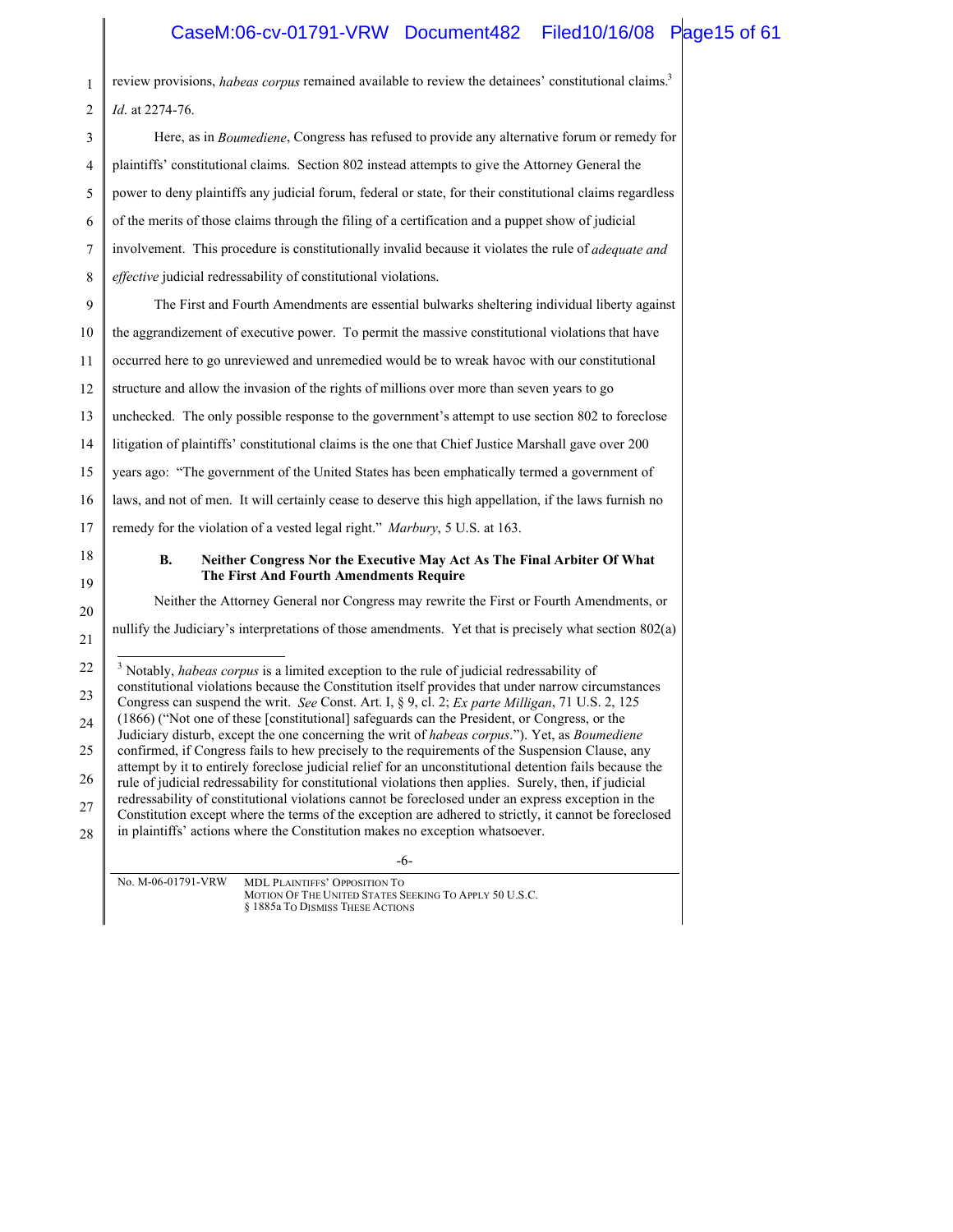| CaseM:06-cv-01791-VRW Document482 Filed10/16/08 Page16 of 61                                           |                                                                                                                                                                                                                                                                                                                                                                                                                                                                                                                                                                                                                                                                                                                                                                                                          |
|--------------------------------------------------------------------------------------------------------|----------------------------------------------------------------------------------------------------------------------------------------------------------------------------------------------------------------------------------------------------------------------------------------------------------------------------------------------------------------------------------------------------------------------------------------------------------------------------------------------------------------------------------------------------------------------------------------------------------------------------------------------------------------------------------------------------------------------------------------------------------------------------------------------------------|
| purports to do. In enacting section 802(a), Congress has unconstitutionally attempted to make itself   |                                                                                                                                                                                                                                                                                                                                                                                                                                                                                                                                                                                                                                                                                                                                                                                                          |
|                                                                                                        |                                                                                                                                                                                                                                                                                                                                                                                                                                                                                                                                                                                                                                                                                                                                                                                                          |
|                                                                                                        |                                                                                                                                                                                                                                                                                                                                                                                                                                                                                                                                                                                                                                                                                                                                                                                                          |
| Is Well-Established                                                                                    |                                                                                                                                                                                                                                                                                                                                                                                                                                                                                                                                                                                                                                                                                                                                                                                                          |
| Warrantless dragnet surveillance of domestic communications violates the Fourth                        |                                                                                                                                                                                                                                                                                                                                                                                                                                                                                                                                                                                                                                                                                                                                                                                                          |
| Amendment. See U.S. v. U.S. Dist. Ct. (Keith), 407 U.S. 297, 312-13 (1972) ("the Fourth"               |                                                                                                                                                                                                                                                                                                                                                                                                                                                                                                                                                                                                                                                                                                                                                                                                          |
| Amendment shields private speech from unreasonable surveillance"); Katz v. U.S., 389 U.S. 347,         |                                                                                                                                                                                                                                                                                                                                                                                                                                                                                                                                                                                                                                                                                                                                                                                                          |
| 352 (1967); Berger v. New York, 388 U.S. 41, 55 (1967). As this Court stated in <i>Hepting</i> :       |                                                                                                                                                                                                                                                                                                                                                                                                                                                                                                                                                                                                                                                                                                                                                                                                          |
| In Keith, the Supreme Court held that the Fourth Amendment does not permit                             |                                                                                                                                                                                                                                                                                                                                                                                                                                                                                                                                                                                                                                                                                                                                                                                                          |
| reaffirmed the 'necessity of obtaining a warrant in the surveillance of crimes                         |                                                                                                                                                                                                                                                                                                                                                                                                                                                                                                                                                                                                                                                                                                                                                                                                          |
|                                                                                                        |                                                                                                                                                                                                                                                                                                                                                                                                                                                                                                                                                                                                                                                                                                                                                                                                          |
| foreign powers, within or without this country,' id. Because the alleged                               |                                                                                                                                                                                                                                                                                                                                                                                                                                                                                                                                                                                                                                                                                                                                                                                                          |
| communications transmitted through AT&T's key domestic telecommunications                              |                                                                                                                                                                                                                                                                                                                                                                                                                                                                                                                                                                                                                                                                                                                                                                                                          |
| tracking foreign powers. Accordingly, AT&T's alleged actions here violate the                          |                                                                                                                                                                                                                                                                                                                                                                                                                                                                                                                                                                                                                                                                                                                                                                                                          |
| action in question has previously been held unlawful,' AT&T cannot seriously                           |                                                                                                                                                                                                                                                                                                                                                                                                                                                                                                                                                                                                                                                                                                                                                                                                          |
| contend that a reasonable entity in its position could have believed that the alleged                  |                                                                                                                                                                                                                                                                                                                                                                                                                                                                                                                                                                                                                                                                                                                                                                                                          |
| Hepting v. AT&T Corp., 439 F.Supp.2d 974, 1010 (N.D. Cal. 2006) (parentheses and brackets              |                                                                                                                                                                                                                                                                                                                                                                                                                                                                                                                                                                                                                                                                                                                                                                                                          |
| omitted).                                                                                              |                                                                                                                                                                                                                                                                                                                                                                                                                                                                                                                                                                                                                                                                                                                                                                                                          |
| The Keith Court specifically rejected a scheme that left to the Executive the decision                 |                                                                                                                                                                                                                                                                                                                                                                                                                                                                                                                                                                                                                                                                                                                                                                                                          |
| whether to wiretap: "[T] hose charged with this investigative and prosecutorial duty should not be     |                                                                                                                                                                                                                                                                                                                                                                                                                                                                                                                                                                                                                                                                                                                                                                                                          |
| the sole judges of when to utilize constitutionally sensitive means in pursuing their tasks. The       |                                                                                                                                                                                                                                                                                                                                                                                                                                                                                                                                                                                                                                                                                                                                                                                                          |
| historical judgment, which the Fourth Amendment accepts, is that unreviewed executive                  |                                                                                                                                                                                                                                                                                                                                                                                                                                                                                                                                                                                                                                                                                                                                                                                                          |
| discretion may yield too readily to pressures to obtain incriminating evidence and overlook            |                                                                                                                                                                                                                                                                                                                                                                                                                                                                                                                                                                                                                                                                                                                                                                                                          |
| potential invasions of privacy and protected speech." Keith, 407 U.S. at 317. Nor is limited after-    |                                                                                                                                                                                                                                                                                                                                                                                                                                                                                                                                                                                                                                                                                                                                                                                                          |
| the-fact judicial review, as proposed by the government in <i>Keith</i> , a permissible alternative to |                                                                                                                                                                                                                                                                                                                                                                                                                                                                                                                                                                                                                                                                                                                                                                                                          |
| compliance with the Fourth Amendment. "The Fourth Amendment contemplates a prior judicial              |                                                                                                                                                                                                                                                                                                                                                                                                                                                                                                                                                                                                                                                                                                                                                                                                          |
| judgment, not the risk that executive discretion may be reasonably exercised. This judicial role       |                                                                                                                                                                                                                                                                                                                                                                                                                                                                                                                                                                                                                                                                                                                                                                                                          |
| accords with our basic constitutional doctrine that individual freedoms will best be preserved         |                                                                                                                                                                                                                                                                                                                                                                                                                                                                                                                                                                                                                                                                                                                                                                                                          |
|                                                                                                        |                                                                                                                                                                                                                                                                                                                                                                                                                                                                                                                                                                                                                                                                                                                                                                                                          |
| MOTION OF THE UNITED STATES SEEKING TO APPLY 50 U.S.C.<br>§ 1885a To DISMISS THESE ACTIONS             |                                                                                                                                                                                                                                                                                                                                                                                                                                                                                                                                                                                                                                                                                                                                                                                                          |
|                                                                                                        | and the executive branch the final arbiters of what the First and Fourth Amendments require.<br>1.<br>The Fourth and First Amendment Jurisprudence Governing These Cases<br>warrantless wiretaps to track domestic threats to national security, id. at 321,<br>unrelated to the national security interest,' id. at 308, and did not pass judgment 'on<br>the scope of the President's surveillance power with respect to the activities of<br>dragnet here encompasses the communications of 'all or substantially all of the<br>facilities,' it cannot reasonably be said that the program as alleged is limited to<br>constitutional rights clearly established in Keith. Moreover, because 'the very<br>domestic dragnet was legal.<br>$-7-$<br>No. M-06-01791-VRW<br>MDL PLAINTIFFS' OPPOSITION TO |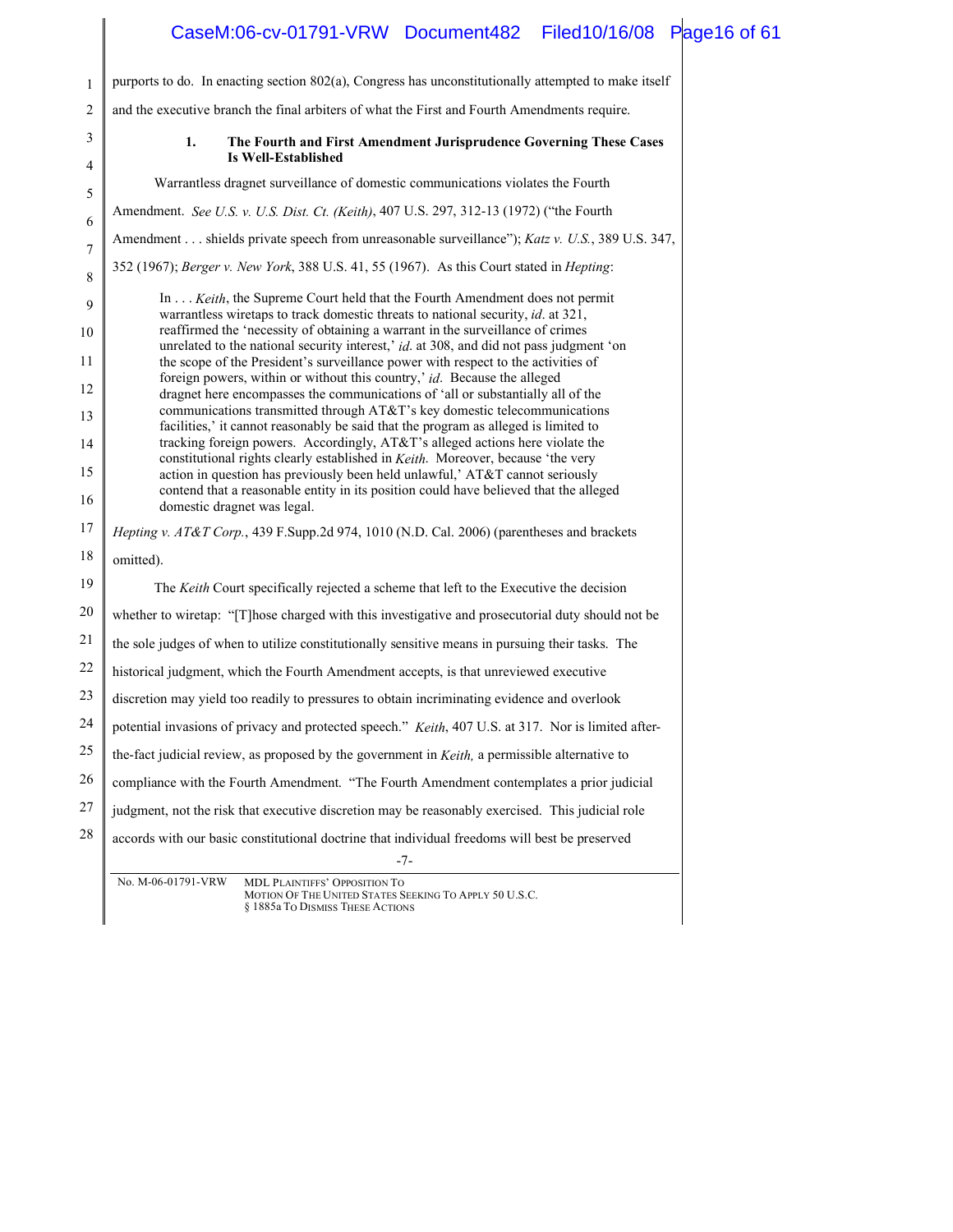### CaseM:06-cv-01791-VRW Document482 Filed10/16/08 Page17 of 61

| $\mathbf{1}$   | through a separation of powers and division of functions among the different branches and levels             |
|----------------|--------------------------------------------------------------------------------------------------------------|
| $\overline{c}$ | of Government." <i>Id.</i> ; see also Berger, 388 U.S. at 55.                                                |
| 3              | Warrantless government surveillance not only violates the Fourth Amendment, it also                          |
| $\overline{4}$ | implicates First Amendment rights: "The price of lawful public dissent must not be a dread of                |
| 5              | subjection to an unchecked surveillance power. Nor must the fear of unauthorized official                    |
| 6              | eavesdropping deter vigorous citizen dissent and discussion of Government action in private                  |
| 7              | conversation." <i>Keith</i> , 407 U.S. at 313. Thus, the Supreme Court long has recognized the chilling      |
| 8              | effect of government surveillance on private speech. <i>Id.; see also Bantam Books, Inc. v. Sullivan</i> ,   |
| 9              | 372 U.S. 58, 66 (1963) ("It is characteristic of the freedoms of expression in general that they are         |
| 10             | vulnerable to gravely damaging yet barely visible encroachments."). The danger to speech from                |
| 11             | unauthorized official surveillance parallels the danger of official censorship, which lies "not merely       |
| 12             | in the sporadic abuse of power by the censor but the pervasive threat inherent in its very existence."       |
| 13             | Thornhill v. Alabama, 310 U.S. 88, 97 (1940).                                                                |
| 14             | 2.<br>The Judicial Interpretations Of The Constitution In Keith And Similar                                  |
| 15             | Cases Are Controlling, And May Not Be Nullified Or Superseded By The<br><b>Actions Of The Other Branches</b> |
| 16             | It is the Judiciary's duty "to interpret the Constitution in a case or controversy." City of                 |
| 17             | Boerne v. Flores, 521 U.S. 507, 524 (1997); see also Bd. of Trs. of the Univ. of Ala. v. Garrett, 531        |
| 18             | U.S. 356, 365 (2001) (affirming "the long-settled principle that it is the responsibility of [the            |
| 19             | Supreme] Court, not Congress, to define the substance of constitutional guarantees"). This principle         |
| 20             | of judicial supremacy in constitutional interpretation follows from 200 years of precedent                   |
| 21             | establishing that the Supreme Court's constitutional interpretations are "the supreme law of the             |
| 22             | land." <i>Cooper v. Aaron</i> , 358 U.S. 1, 18 (1958).                                                       |
| 23             | Once the Judiciary has spoken, as it has here, the other branches may not take actions that                  |
| 24             | have the effect of nullifying the Judiciary's constitutional interpretation and superseding it with their    |
| 25             | own, different judgment. <i>Boerne</i> is illustrative. There, Congress passed a law requiring states to     |
| 26             | exempt religious believers from neutral laws of general applicability, even though the Supreme               |
| 27             | Court had ruled that the First Amendment's Free Exercise Clause permitted states to require such             |
| 28             | compliance. The Supreme Court held that Congress could not do so because the statute "attempt[ed]<br>$-8-$   |
|                | $M = M \Omega C 0.1701 M \text{mW}$<br>$\sim$ $\sim$ $\sim$                                                  |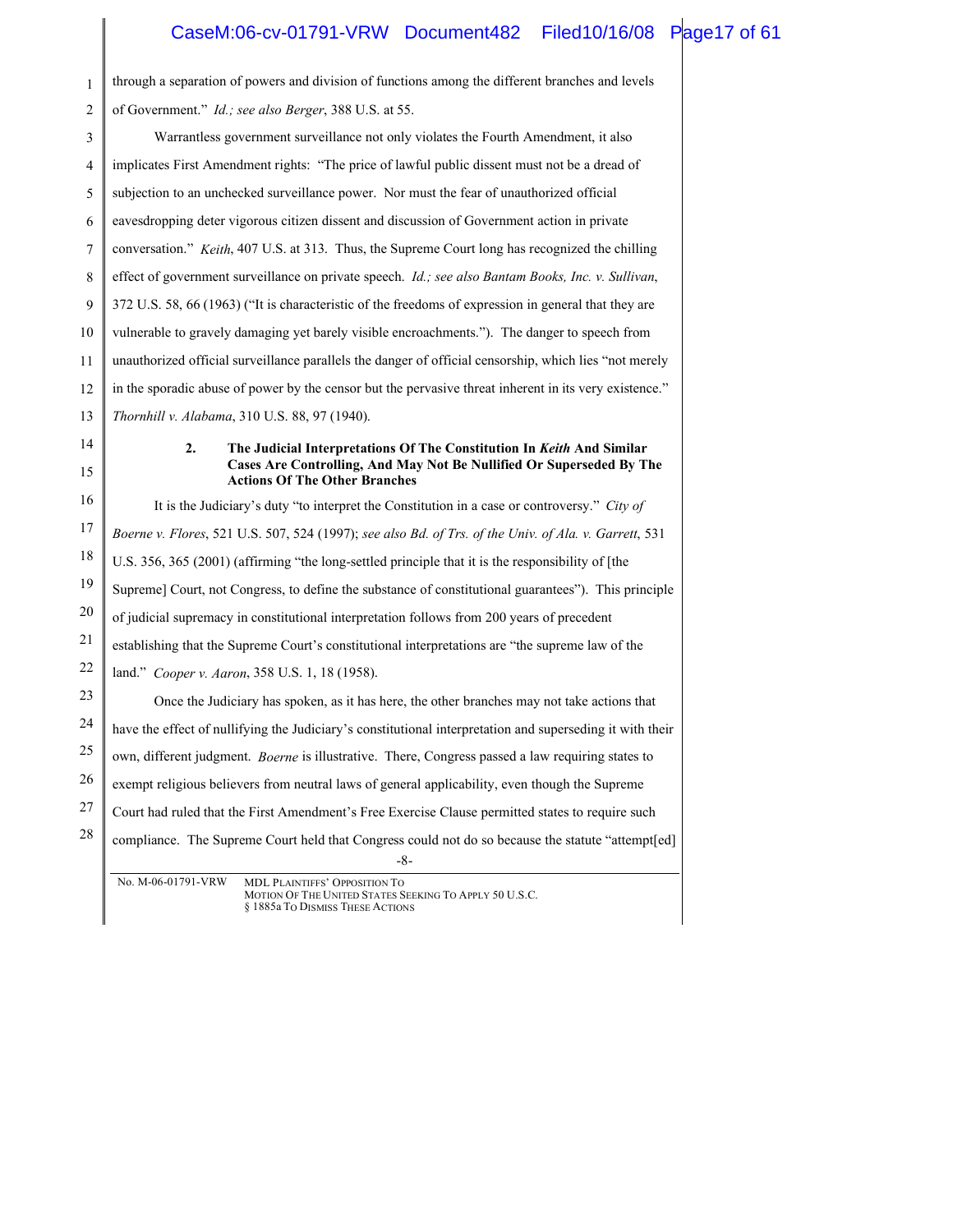### CaseM:06-cv-01791-VRW Document482 Filed10/16/08 Page18 of 61

| 1        | a substantive change in constitutional protections." <i>Boerne</i> , 521 U.S. at 532. "When the political                                      |
|----------|------------------------------------------------------------------------------------------------------------------------------------------------|
| 2        | branches of the Government act against the background of a judicial interpretation of the                                                      |
| 3        | Constitution already issued, it must be understood that in later cases and controversies the Court will                                        |
| 4        | treat its precedents with the respect due them under settled principles" Id. at 536.                                                           |
| 5        | Similarly, in Dickerson v. U.S., 530 U.S. 428 (2000), the Supreme Court struck down a                                                          |
| 6        | statute that attempted to dispense with the requirement set forth in <i>Miranda v. Arizona</i> , 384 U.S. 436                                  |
| 7        | (1966), that suspects be warned that their admissions could be used against them: "Congress may not                                            |
| 8        | legislatively supersede our decisions interpreting and applying the Constitution." 530 U.S. at 437.                                            |
| 9        | see also Gilmore v. California, 220 F.3d 987, 1002-03 (9th Cir. 2000) (holding that Congress was                                               |
| 10       | free to change the procedural standards for prison cases by statute, but it could not "declare whether                                         |
| 11       | certain prison conditions violate the Eighth Amendment's prohibition against cruel and unusual                                                 |
| 12       | punishment" and could not enact "restrictions on the [constitutional] remedy [that] prevent                                                    |
| 13       | vindication of the right"). Congress can no more mandate dismissal of plaintiffs' Fourth and First                                             |
| 14       | Amendment claims in these cases than it could mandate how the Free Exercise Clause should be                                                   |
| 15       | applied in <i>Boerne</i> or how the Fifth Amendment should be applied in <i>Dickerson</i> .                                                    |
| 16<br>17 | 3.<br>The Attorney General's Certifications Under Section 802 Seek To Nullify<br>The Supreme Court's And This Court's Constitutional Decisions |
| 18       | The effect of the Attorney General's certifications under section 802 is to "make a                                                            |
| 19       | substantive change in the governing law," Boerne, 521 U.S. at 519, and to "legislatively supersede                                             |
| 20       | [judicial] decisions interpreting and applying the Constitution." Dickerson, 530 U.S. at 437. Under                                            |
| 21       | section 802, those who collaborate with the executive branch no longer need comply with the                                                    |
| 22       | Supreme Court's decisions in <i>Keith</i> and other cases interpreting the First and Fourth Amendments.                                        |
| 23       | Instead, the Attorney General can establish a different standard of conduct for surveillance of                                                |
| 24       | communications content and records: The government need provide only one of the four types of                                                  |
| 25       | pieces of paper listed in subsection (a)(1) through (a)(4) of section 802 (as codified at 50 U.S.C. §§                                         |
| 26       | $1885a(a)(1-4)$ , regardless of whether the surveillance or the piece of paper purporting to authorize it                                      |
| 27       | actually complies with the First and Fourth Amendments, including the warrant and probable cause                                               |
| 28       | requirements.                                                                                                                                  |

-9-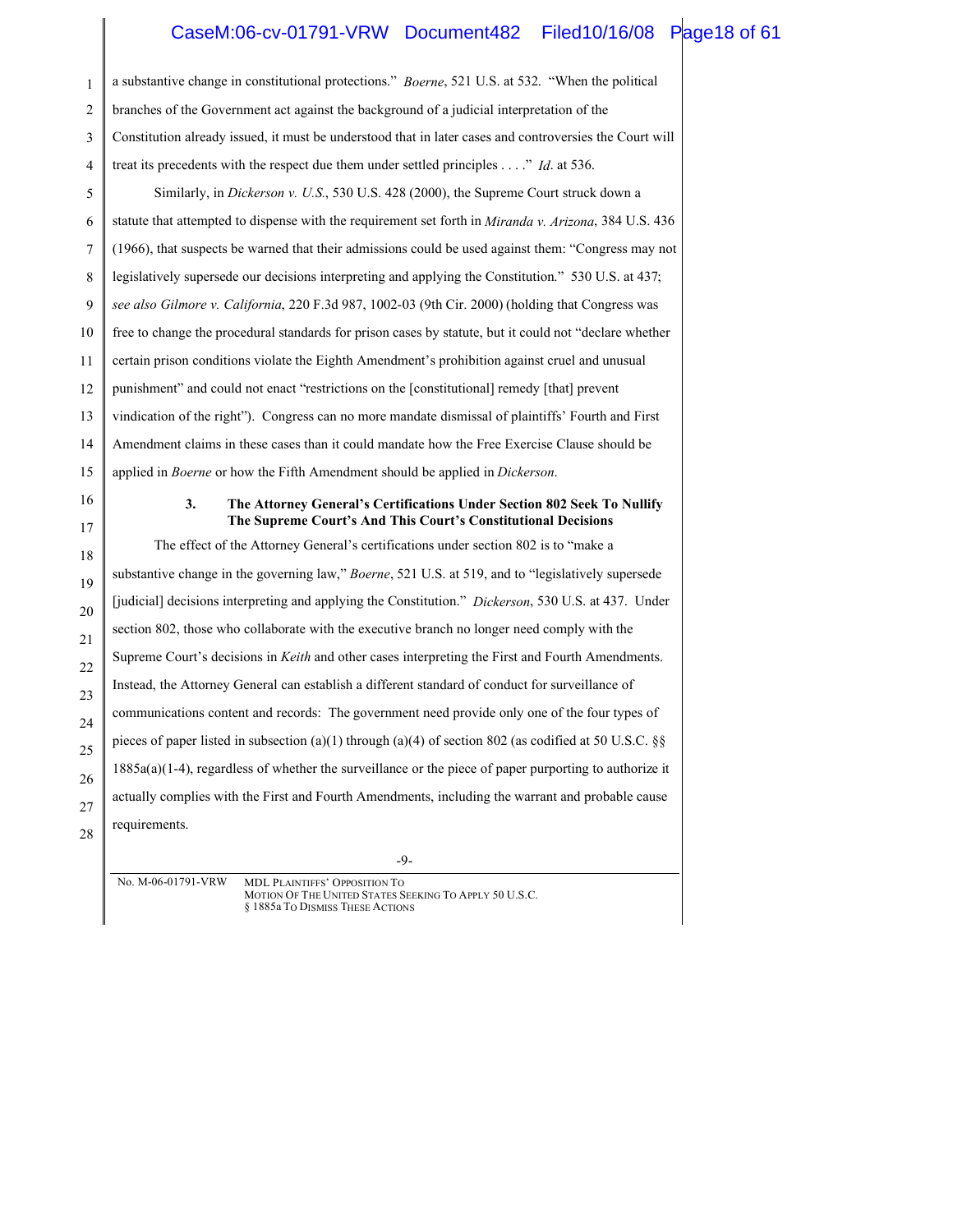|          | CaseM:06-cv-01791-VRW Document482 Filed10/16/08 Page19 of 61                                                                                                                                                                              |
|----------|-------------------------------------------------------------------------------------------------------------------------------------------------------------------------------------------------------------------------------------------|
| 1        | Section 802(a) authorizes the government to seek dismissal of any civil action against any                                                                                                                                                |
| 2        | person for "providing assistance to an element of the intelligence community" if the Attorney                                                                                                                                             |
| 3        | General makes a certification to the district court that one of the following five circumstances is true:                                                                                                                                 |
| 4        | any assistance by that person was provided pursuant to an order of the court<br>(1)                                                                                                                                                       |
| 5        | established under section 103(a) directing such assistance;                                                                                                                                                                               |
| 6        | any assistance by that person was provided pursuant to a certification in<br>(2)<br>writing under section $2511(2)(a)(ii)(B)$ or $2709(b)$ of title 18, United States Code;                                                               |
| 7<br>8   | any assistance by that person was provided pursuant to a directive under<br>(3)<br>section $102(a)(4)$ , $105B(e)$ , as added by section 2 of the Protect America Act of<br>2007 (Public Law 110-55) or 702(h) directing such assistance; |
| 9        | in the case of a covered civil action, the assistance alleged to have been<br>(4)<br>provided by the electronic communication service provider was-                                                                                       |
| 10<br>11 | in connection with an intelligence activity involving communication<br>(A)<br>that was—                                                                                                                                                   |
| 12       | (i) authorized by the President during the period beginning on<br>September 11, 2001 and ending on January 17, 2007; and                                                                                                                  |
| 13<br>14 | (ii) designed to detect or prevent a terrorist attack, or activities in<br>preparation for a terrorist attack, against the United States; and                                                                                             |
| 15       | (B)<br>the subject of a written request or directive, or a series of written<br>requests or directives, from the Attorney General to the electronic<br>communication service provider indicating that the activity was-                   |
| 16       | (i) authorized by the President; and                                                                                                                                                                                                      |
| 17       | (ii) determined to be lawful; or                                                                                                                                                                                                          |
| 18       | (5)<br>the person did not provide the alleged assistance.                                                                                                                                                                                 |
| 19       | 50 U.S.C. § 1885a(a).                                                                                                                                                                                                                     |
| 20       | The Attorney General has certified a portion of the communications content claims under                                                                                                                                                   |
| 21       | subsection (a)(5) (Dkt. No. 469-3 at 5:7-21). The Attorney General has not made public which of                                                                                                                                           |
| 22       | the five possible grounds his certification of the communication records claims rests upon. Dkt. No.                                                                                                                                      |
| 23       | 469-3 at 6:8-18.                                                                                                                                                                                                                          |
| 24       | None of section 802(a)'s provisions meet the Fourth Amendment requirements imposed by                                                                                                                                                     |
| 25       | the Court in Keith and similar decisions, nor could they validly authorize the activities at issue in                                                                                                                                     |
| 26       | these actions. The evidence shows a warrantless domestic surveillance program involving the                                                                                                                                               |
| 27       | dragnet acquisition of communications (including both content and non-content information) by                                                                                                                                             |
| 28       | surveillance devices, as well as the disclosure of communications records (the "Program" of                                                                                                                                               |
|          | $-10-$<br>No. M-06-01791-VRW                                                                                                                                                                                                              |
|          | MDL PLAINTIFFS' OPPOSITION TO<br>MOTION OF THE UNITED STATES SEEKING TO APPLY 50 U.S.C.<br>§ 1885a To DISMISS THESE ACTIONS                                                                                                               |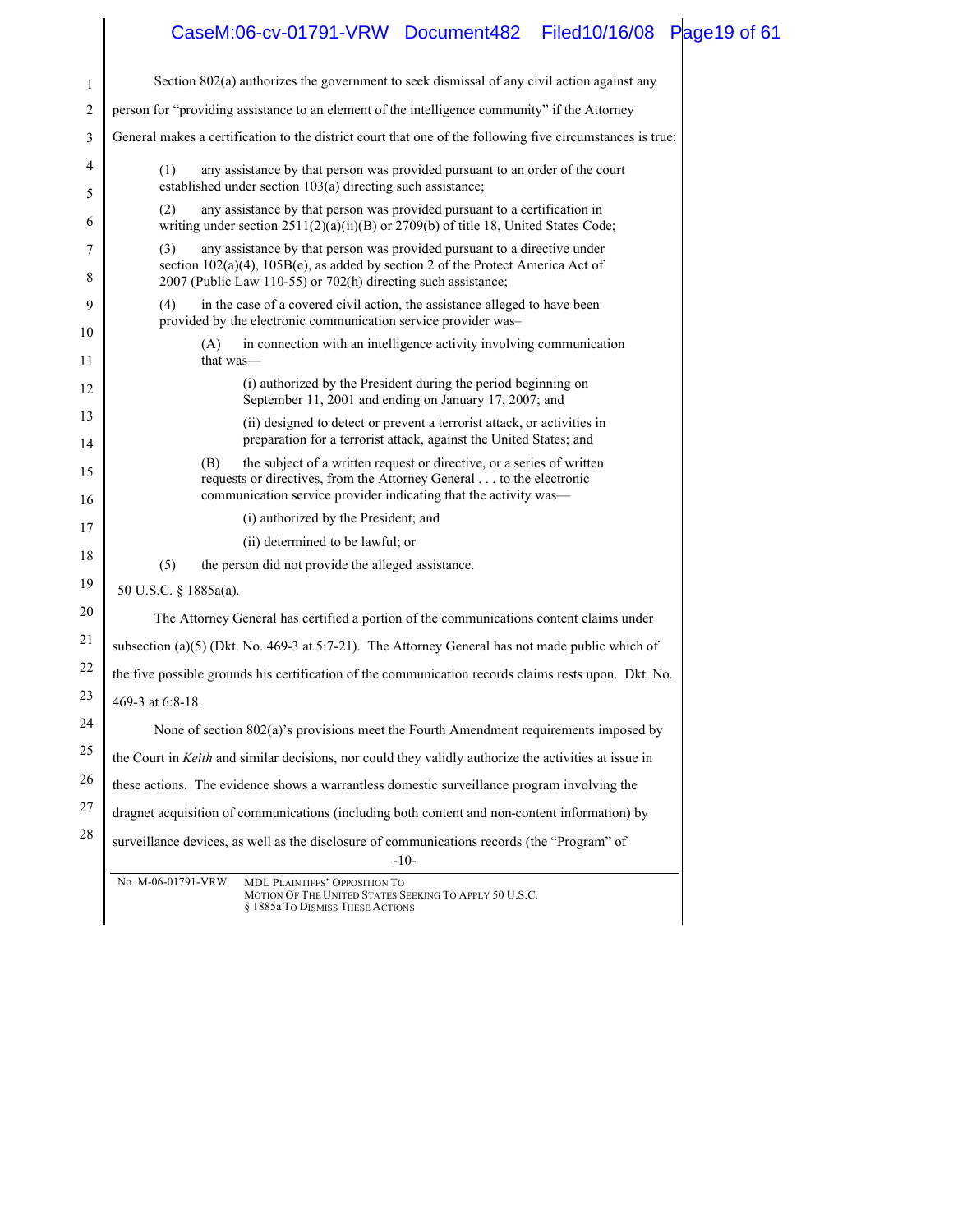#### CaseM:06-cv-01791-VRW Document482 Filed10/16/08 Page20 of 61

| $\mathbf{1}$ | warrantless domestic surveillance). Quite simply, no statutory authority that authorizes years-long,                                                                                                                                                       |
|--------------|------------------------------------------------------------------------------------------------------------------------------------------------------------------------------------------------------------------------------------------------------------|
| 2            | ongoing, warrantless interception of ordinary Americans' daily communications and                                                                                                                                                                          |
| 3            | communications records could ever comply with constitutional requirements. To the extent that                                                                                                                                                              |
| 4            | section 802 purports to do this, it is unconstitutional.                                                                                                                                                                                                   |
| 5            | Under subsection $(a)(4)$ , for example, the Attorney General need only certify that the                                                                                                                                                                   |
| 6            | surveillance was "the subject of a written request or directive from the Attorney General or the                                                                                                                                                           |
| 7            | head of an element of the intelligence community [and] was (i) authorized by the President; and                                                                                                                                                            |
| 8            | (ii) determined to be lawful." Section 802(b)(1), codified at 50 U.S.C. § 1885a(b)(1), then requires                                                                                                                                                       |
| 9            | the court to dismiss the claims, regardless of whether plaintiffs have shown a Fourth Amendment                                                                                                                                                            |
| 10           | violation, so long as there is "substantial evidence" that the defendant was advised that the                                                                                                                                                              |
| 11           | surveillance "was determined to be lawful." The "determiner" of lawfulness who lurks in that                                                                                                                                                               |
| 12           | passive construction is plainly not a member of the Judiciary, as Keith requires, but seemingly could                                                                                                                                                      |
| 13           | have been anyone. Subsection (a)(4) thus fails to meet Keith's constitutional standards because it                                                                                                                                                         |
| 14           | does not require any prior judicial review and issuance of a warrant before the surveillance occurs.                                                                                                                                                       |
| 15           | Nor do subsections (a)(1) through (a)(3) meet <i>Keith's</i> constitutional standards. All are                                                                                                                                                             |
| 16           | statutory defenses that fail to require prior issuance of a warrant based on probable cause, and $(a)(2)$                                                                                                                                                  |
| 17           | and $(a)(3)$ are merely certification that other statutory provisions were followed. This Court has                                                                                                                                                        |
| 18           | already recognized prior to the enactment of section 802 that constitutional claims cannot be barred                                                                                                                                                       |
| 19           | by statutory defenses: "it is doubtful whether plaintiffs' constitutional claim would be barred by a                                                                                                                                                       |
| 20           | valid certification under section 2511(2)(a)(ii)." Hepting, 439 F.Supp.2d at 995 (emphasis                                                                                                                                                                 |
| 21           | original). $4$                                                                                                                                                                                                                                             |
| 22           | The Attorney General's certification under subsection $(a)(5)$ for a portion of the content                                                                                                                                                                |
| 23           | claims seeks to evade the constitutional provisions of Keith in a different way, by artificially                                                                                                                                                           |
| 24           | narrowing and thereby mischaracterizing plaintiffs' allegations so that it can then attempt to deny                                                                                                                                                        |
| 25           | them. Specifically the Attorney General denies only: "Dragnet collection of the <b>content</b> of                                                                                                                                                          |
| 26           |                                                                                                                                                                                                                                                            |
| 27           | See also Mayfield v. United States, 504 F.Supp.2d 1023 (D. Or. 2007), where the court held that<br>several FISA provisions, as amended by the USA Patriot Act, violate the Fourth Amendment in<br>part for failing to meet the probable cause requirement. |
| 28           |                                                                                                                                                                                                                                                            |

-11-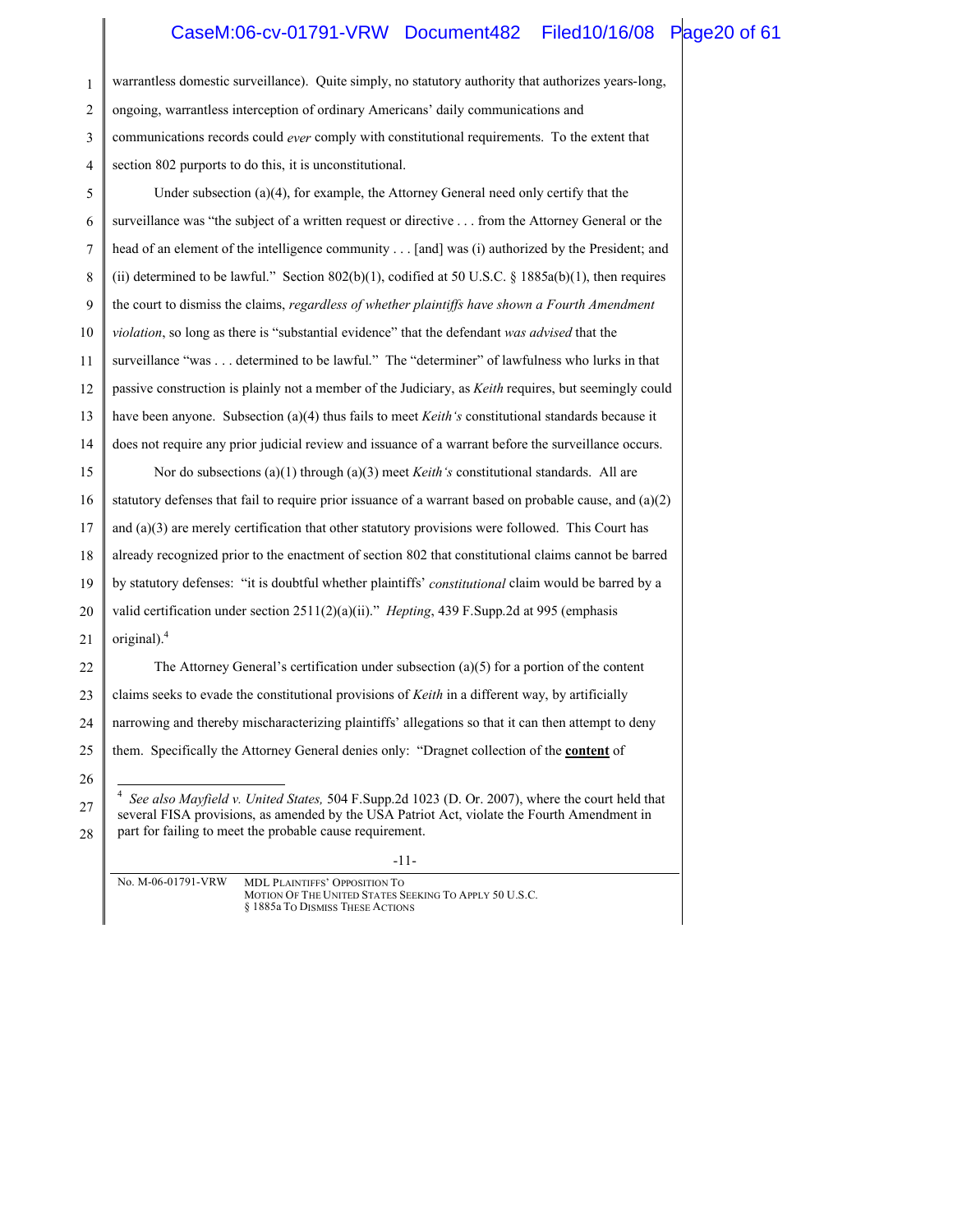#### CaseM:06-cv-01791-VRW Document482 Filed10/16/08 Page21 of 61

-12- 1 2 3 4 5 6 7 8 9 10 11 12 13 14 15 16 17 18 19 20 21 22 23 24 25 26 27 28 'millions of communications made or received by people inside the United States' *for the purpose of analyzing those communications through key word searches to obtain information about possible terrorist attacks*." Dkt. No. 469-3 at 4:5-8 (underlining and bolding in original; italics added). This denial misconstrues plaintiffs' allegations, which are not limited to the interception of communications content *for the purpose of* conducting "key word searches," or *for the purpose of* obtaining "information about possible terrorist attacks." *See Hepting* FAC ¶¶ 41-47; *Verizon* Compl. ¶¶ 167-168, 173-176; *BellSouth* Compl. ¶¶ 66-67, 72-75; *Cingular* FAC ¶¶ 55-56, 61-64; and *Sprint* Compl. ¶¶ 46-47, 52-55 (alleging carriers' assistance in content dragnet, without description of government's use of content post-acquisition); *see also Hepting* FAC ¶¶ 78-109; *Verizon* Compl. ¶¶ 228-234, 242-262; *BellSouth* Compl. ¶¶ 127-132, 140-160; *Cingular* FAC ¶¶ 118-123, 131-151; and *Sprint* Compl. ¶¶ 100-105, 113-133 (stating claims for violation of Constitution, FISA, and Title III of the Omnibus Crime Control and Safe Streets Act of 1968, 18 U.S.C. § 2510 *et seq.* ("Title III"), without description of government's use of content post-acquisition). That plaintiffs' complaints additionally allege that the government is conducting key word searches on the acquired content is as this Court has already recognized—ultimately irrelevant to plaintiffs' claims, which center on the *defendants'* conduct. *See Hepting*, 439 F.Supp.2d at 999. More important, the failure of the Attorney General to define the phrase "collection of content" indicates that he may be subsuming within his certification a dangerous new interpretation of the Constitution and the surveillance statutes: that, even where the government uses surveillance devices to acquire the communications of millions of individuals as part of a suspicionless dragnet, there is no government search or seizure of communications content—nor any "intercept" or "electronic surveillance" under Title III or FISA, respectively—unless and until those contents are processed by the government's computers, or made available for use by a human analyst. *See* FRE 1006 Summary of Voluminous Evidence ("Summary") at p. 18-19 (under Department of Defense regulations, information is only considered to be "collected" after it has been "received for use by an employee of a DoD intelligence component," and "[d]ata acquired by electronic means is 'collected' only when it has been processed into intelligible form."); *see also* Summary, Section IV (evidence providing factual context for government statements about the Program).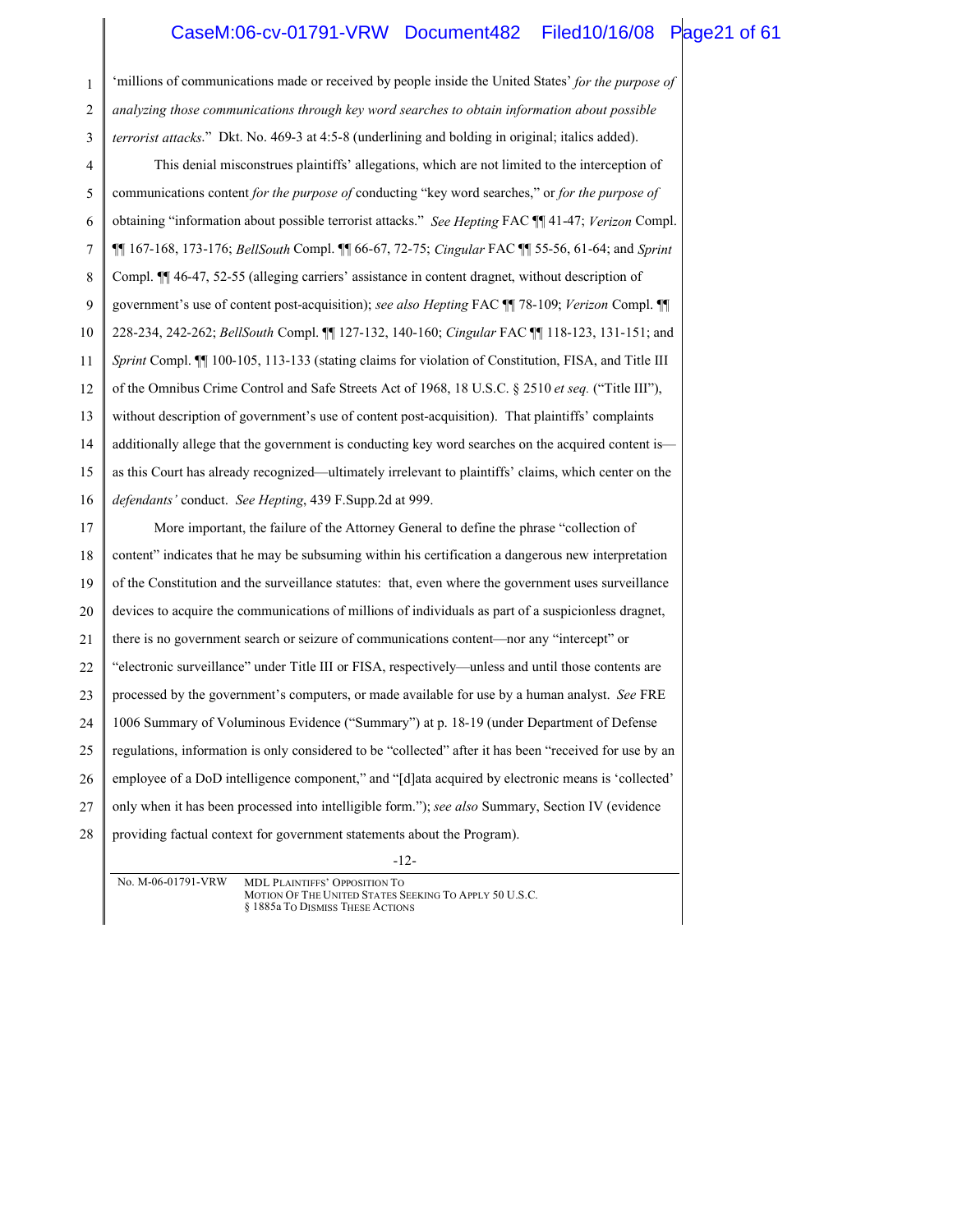## CaseM:06-cv-01791-VRW Document482 Filed10/16/08 Page22 of 61

| 1  | Plaintiffs strongly disagree, for the reasons stated in section V below, with any contention                                                             |
|----|----------------------------------------------------------------------------------------------------------------------------------------------------------|
| 2  | that Title III, FISA, or the Constitution fail to reach the wholesale acquisition of communications                                                      |
| 3  | content and only protect those communications that are scanned for particular key words or selected                                                      |
| 4  | for review by a human. But under section 802, this critical and unprecedented question of                                                                |
| 5  | constitutional and statutory interpretation is left to the Attorney General.                                                                             |
| 6  | Thus, section 802 runs directly counter to the Fourth Amendment's requirement that                                                                       |
| 7  | surveillance requires prior judicial scrutiny by a neutral and detached magistrate. Keith, 407 U.S. at                                                   |
| 8  | 317, 320. Instead, it grants the Executive the power to compel dismissal of constitutional claims                                                        |
| 9  | without any judicial determination, either before or after the surveillance, of the facts as to what                                                     |
| 10 | surveillance is actually occurring or of the constitutionality of the surveillance.                                                                      |
| 11 | Although the Constitution requires the Judiciary to determine "all questions, both of fact and                                                           |
| 12 | law, necessary to the performance of that supreme function" of "enforc[ing] constitutional rights"                                                       |
| 13 | (Crowell v. Benson, 285 U.S. 22, 60 (1932)), section 802 requires the dismissal of constitutional                                                        |
| 14 | claims even where there has been a constitutional violation. In that regard, section 802 bears an                                                        |
| 15 | uncanny resemblance to the surveillance regime the Executive proposed in Keith and the Supreme                                                           |
| 16 | Court rejected as unconstitutional: "'extremely limited' post-surveillance judicial review" in lieu of                                                   |
| 17 | the constitutionally required "prior judicial judgment" and issuance of a warrant based on probable                                                      |
| 18 | cause. 407 U.S. at 317-18. The Court held this proposal failed to satisfy the constitutional                                                             |
| 19 | requirement for an "independent [judicial] check upon executive discretion." Id. As the Executive                                                        |
| 20 | impermissibly sought to do in Keith, section 802 impermissibly seeks to "legislatively supersede [the                                                    |
| 21 | Court's] decisions interpreting and applying the Constitution." Dickerson, 530 U.S. at 437.                                                              |
| 22 | Section 802 Violates The Separation Of Powers By Giving The Executive Unlimited<br>Н.                                                                    |
| 23 | Discretion To Change The Law Governing These Lawsuits And By Usurping The Court's<br><b>Power To Independently Determine The Facts</b>                   |
| 24 | А.<br>Section 802 Unconstitutionally Abdicates To The Executive The Core                                                                                 |
| 25 | <b>Legislative Power Of Changing The Law Governing These Actions</b>                                                                                     |
| 26 | 1.<br><b>Section 802 Delegates To The Executive The Power To Change Existing</b><br>Law In Violation Of The Lawmaking Procedures Of Article I, Section 7 |
| 27 | The separation of powers "serves not only to make Government accountable but also to                                                                     |
| 28 |                                                                                                                                                          |
|    | $-13-$                                                                                                                                                   |
|    | No. M-06-01791-VRW<br><b>MDL PLAINTIFFS' OPPOSITION TO</b><br>MOTION OF THE UNITED STATES SEEKING TO APPLY 50 U.S.C.<br>§ 1885a To DISMISS THESE ACTIONS |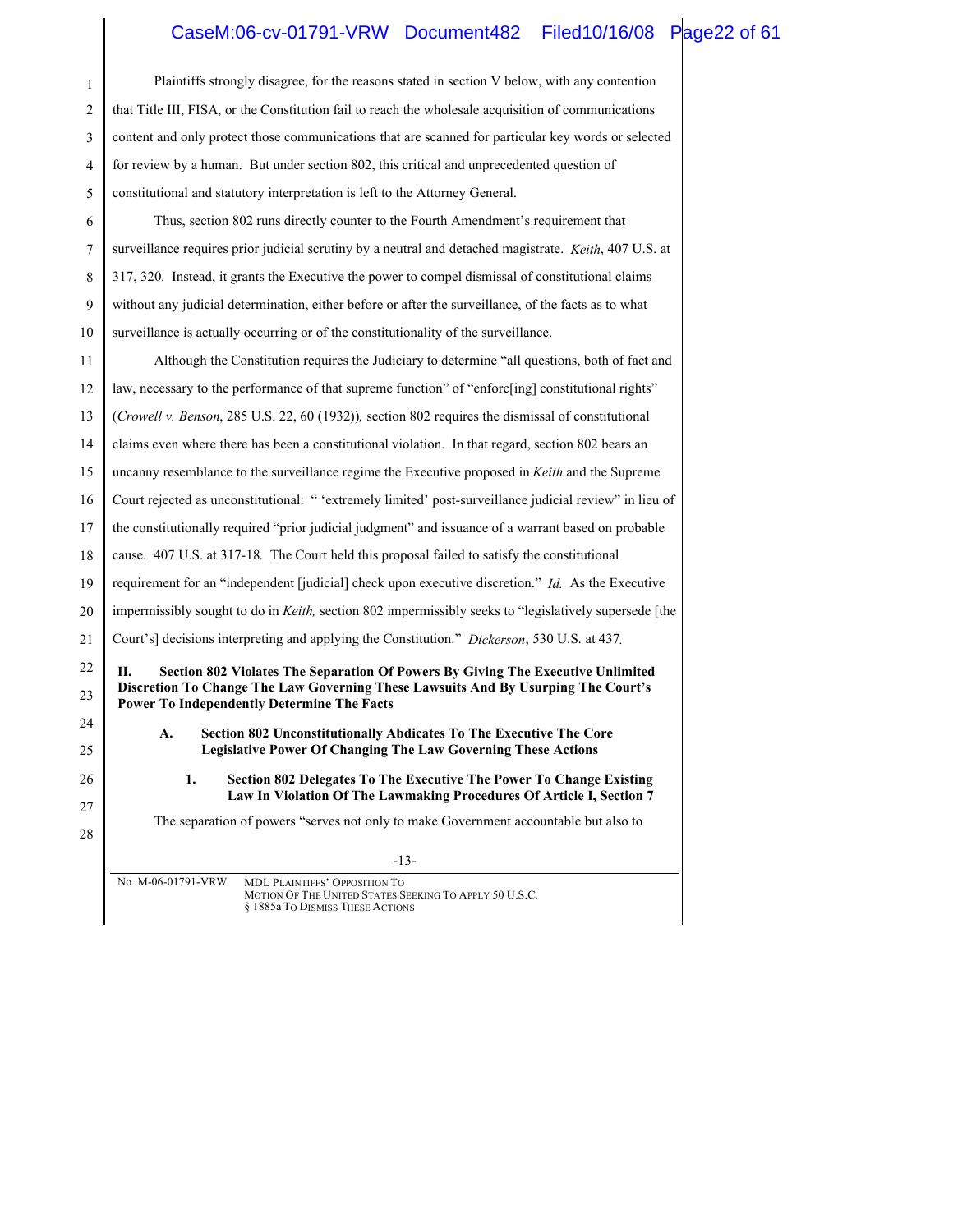#### CaseM:06-cv-01791-VRW Document482 Filed10/16/08 Page23 of 61

1 2 3 4 5 6 7 secure individual liberty." *Boumediene*, 128 S.Ct. at 2246. The principles of separation of powers are as familiar as they are fundamental. One of these is the exclusivity of Congress's power to make law. "[I]t is an elementary principle of constitutional law that lawmaking is the province of Congress." *Save Our Valley v. Sound Transit*, 335 F.3d 932, 937 (9th Cir. 2003). "Article I, § 1, of the Constitution vests 'all legislative Powers herein granted . . . in a Congress of the United States.' This text permits no delegation of those powers . . . ." *Whitman v. American Trucking Ass'ns*, 531 U.S. 457, 472 (2001).

8 9 10 11 12 13 14 15 16 Congress's exclusive power to make law cannot be shared with the Executive. "In the framework of our Constitution, the President's power to see that the laws are faithfully executed refutes the idea that he is to be a lawmaker." *Youngstown Sheet & Tube Co. v. Sawyer*, 343 U.S. 579, 587 (1952), quoted with approval in *I.N.S. v. Chadha*, 462 U.S. 919, 954 n.16 (1983). "There is no provision in the Constitution that authorizes the President to enact, to amend, or to repeal statutes." *Clinton v. City of New York*, 524 U.S. 417, 438 (1998). "That Congress cannot delegate legislative power to the President is a principle universally recognized as vital to the integrity and maintenance of the system of government ordained by the Constitution." *Marshall Field & Co. v. Clark*, 143 U.S. 649, 692 (1892).

-14- 17 18 19 20 21 22 23 24 25 26 27 28 One means by which the Constitution enforces the exclusivity of Congress's lawmaking power is by the mandatory procedures for the enactment and repeal of statutes set forth in Article I, section 7, which include bicameral passage and presentment. The Supreme Court applied the blackletter constitutional limitations imposed by Article I, section 7 in *Clinton*. At issue in *Clinton* was a statute that gave the President unlimited discretion to exercise a line-item veto, thereby depriving the portion of the appropriations statute containing the vetoed appropriation of any " 'legal force or effect,' " although the rest of the statute remained effective. *Clinton*, 524 U.S. at 438. The Court held that "cancellations [of appropriations] pursuant to the Line Item Veto Act are the functional equivalent of partial repeals of Acts of Congress that fail to satisfy Article I, §7." *Id*. at 444. The *Clinton* Court contrasted the unconstitutional line-item veto statute with the tariff suspension statute found constitutional in *Marshall Field & Co. v. Clark*. The statute in *Field* was constitutional because by it Congress compelled the President to suspend certain tariffs upon the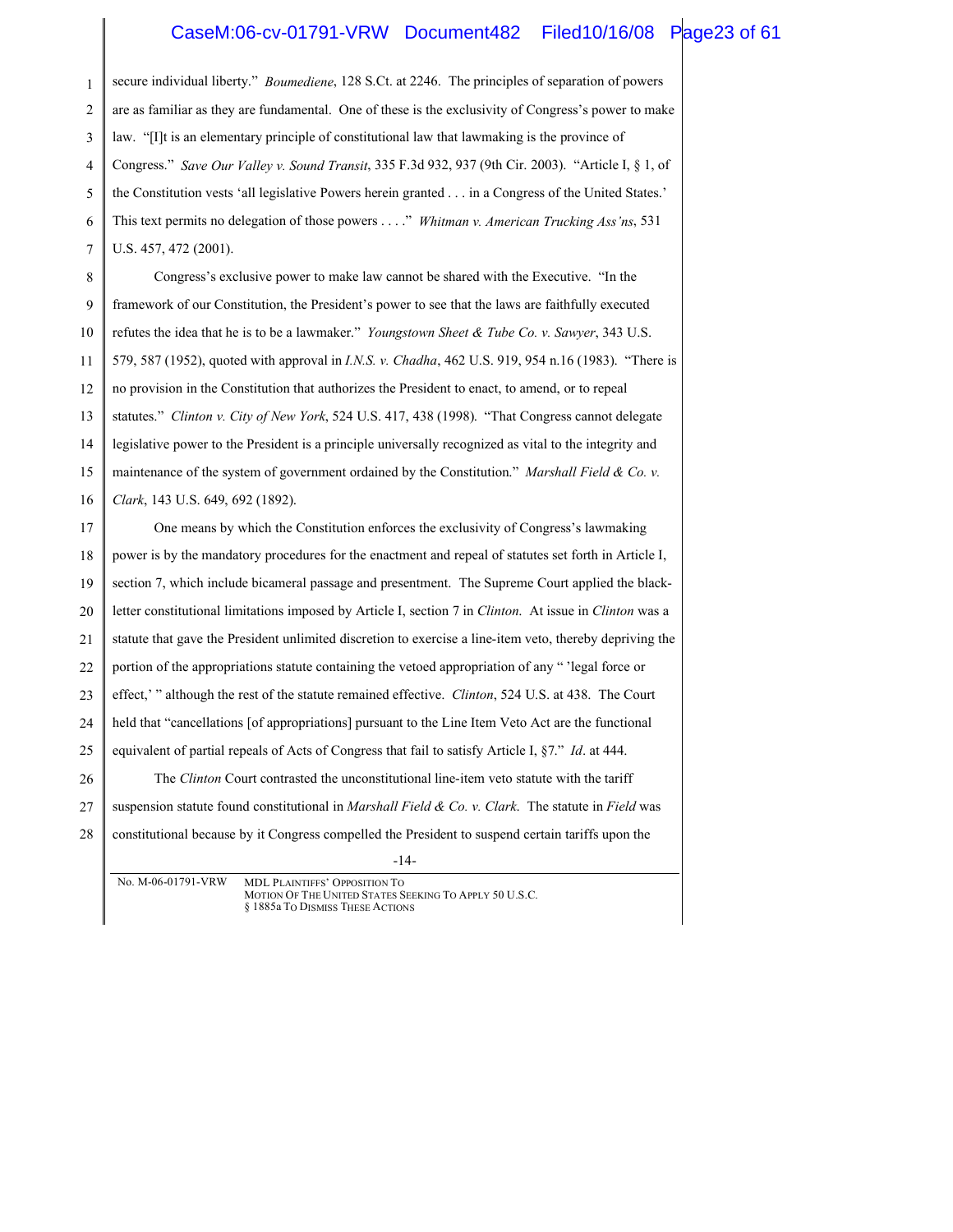### CaseM:06-cv-01791-VRW Document482 Filed10/16/08 Page24 of 61

1 2 3 4 5 6 7 8 9 10 11 12 13 occurrence of certain triggering facts; once the facts occurred, he had no discretion whether to suspend the tariffs. "[W]hen enacting the statutes discussed in *Field*, Congress itself made the decision to suspend or repeal the particular provisions at issue upon the occurrence of particular events subsequent to enactment, and it left only the determination of whether such events occurred up to the President. The Line Item Veto Act authorizes the President himself to effect the repeal of laws, for his own policy reasons, without observing the procedures set out in Article I, § 7. The fact that Congress intended such a result is of no moment." *Clinton*, 524 U.S. at 445; *accord, I.N.S. v. Chadha*, 462 U.S. at 954 ("Amendment and repeal of statutes, no less than enactment, must conform with Art. I."). Here, section 802 violates the lawmaking procedures of Article I, section 7 because the Executive and not Congress is changing the law applicable to these actions. This is not a typical delegation case in which Congress has given the Executive a blank slate to fill in and the question is whether Congress has adequately instructed the Executive in how to fill in the blanks. Instead, as in

14 15 16 17 *Clinton*, Congress has given the Executive a slate Congress has already written upon, with discretion to erase the slate but with no direction on whether or not to erase it. Whatever freedom Congress possesses to let the Executive make rules on matters to which it has not spoken, on matters on which Congress has spoken it cannot delegate the power to amend or repeal its words to the Executive, as

-15- 18 19 20 21 22 23 24 25 26 27 28 *Clinton* holds. Section 802 itself does not change one comma of the causes of action that plaintiffs have sued upon. The day after the President signed the FISA Amendments Act of 2008 (FISAAA"), those causes of action remained the same and continued to apply to these actions in exactly the same manner in which they had applied the day before the President signed FISAAA. In the words of the government and the defendants: "Nothing in the Act requires the Attorney General to exercise his discretion to make the authorized certifications, and until he actually decides to invoke the procedures authorized by Congress, the Act would have no impact on this litigation." Dkt. No. 466 at 22 n.16. Thus, *Congress* has not changed the law governing plaintiffs' causes of action. Instead, it is the Attorney General who has changed the law. By the act of filing certifications in this Court, the Attorney General has purported to amend the statutes governing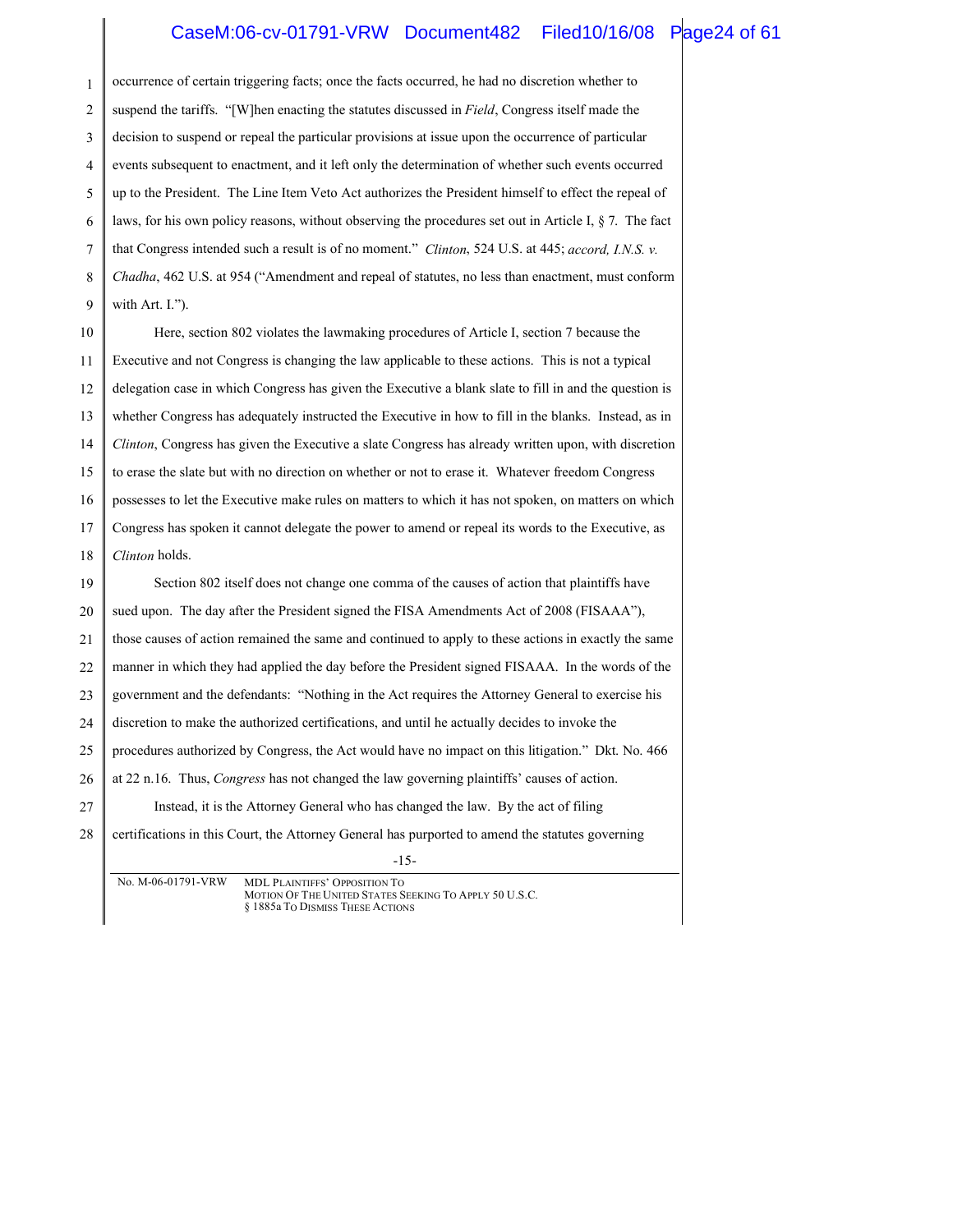#### CaseM:06-cv-01791-VRW Document482 Filed10/16/08 Page25 of 61

1 2 3 4 5 6 7 plaintiffs' actions long after Congress enacted FISAAA and the President signed it. The statutory provisions governing plaintiffs' federal statutory causes of action are different today than they were the day before the Attorney General filed these certifications. For these plaintiffs and defendants and these lawsuits only, 50 U.S.C. § 1810, 18 U.S.C. §§ 2520, 2707, and 47 U.S.C. § 605 no longer impose any liability. The same holds true for the constitutional and state law causes of action on which plaintiffs have sued; for these plaintiffs and defendants and these lawsuits only, those causes of action no longer impose any liability.

8 9 10 11 12 13 14 In particular, section 802 purports to give the Attorney General two stages of utterly standardless and unreviewable discretion in deciding whether to change the law governing these actions. First, it is entirely up to the Attorney General whether or not to make a determination of whether a civil action falls within one of the five categories set forth in section 802. The Attorney General has no duty to undertake this determination; there is no basis to compel him to do so, and no remedy if he fails to do so. There is no standard that the Attorney General need or can apply in deciding whether to make this determination.

15 16 17 18 19 20 21 22 23 24 25 26 27 Second, if the Attorney General does make a determination that a civil action falls within one of the five categories set forth in section 802, it is entirely up to the Attorney General whether or not to submit a certification of that determination to this court. The Attorney General has no duty to submit a certification once he has made such a determination; there is no basis to compel him to do so, and no remedy if he fails to do so. There is no standard that the Attorney General need apply in deciding whether to submit a certification. He may submit a certification in all, some, or none of the actions that he determines fall within one of the five categories set forth in section 802. Section 802 lacks the crucial limits on Executive discretion that were present in the tariff statute at issue in *Field*, just as the unconstitutional line-item veto statute in *Clinton* lacked those same limits. The *Clinton* Court identified three such limits. First, in *Field*, "the exercise of the [tariff] suspension power was contingent upon a condition that did not exist when the Tariff Act was passed." *Clinton*, 524 U.S. at 443. Here, the five circumstances listed in section 802(a) are all ones that existed at the time section 802 was enacted if they existed at all, and thus were ones that

28 Congress could have acted upon in FISAAA itself by directly changing the law governing these

-16-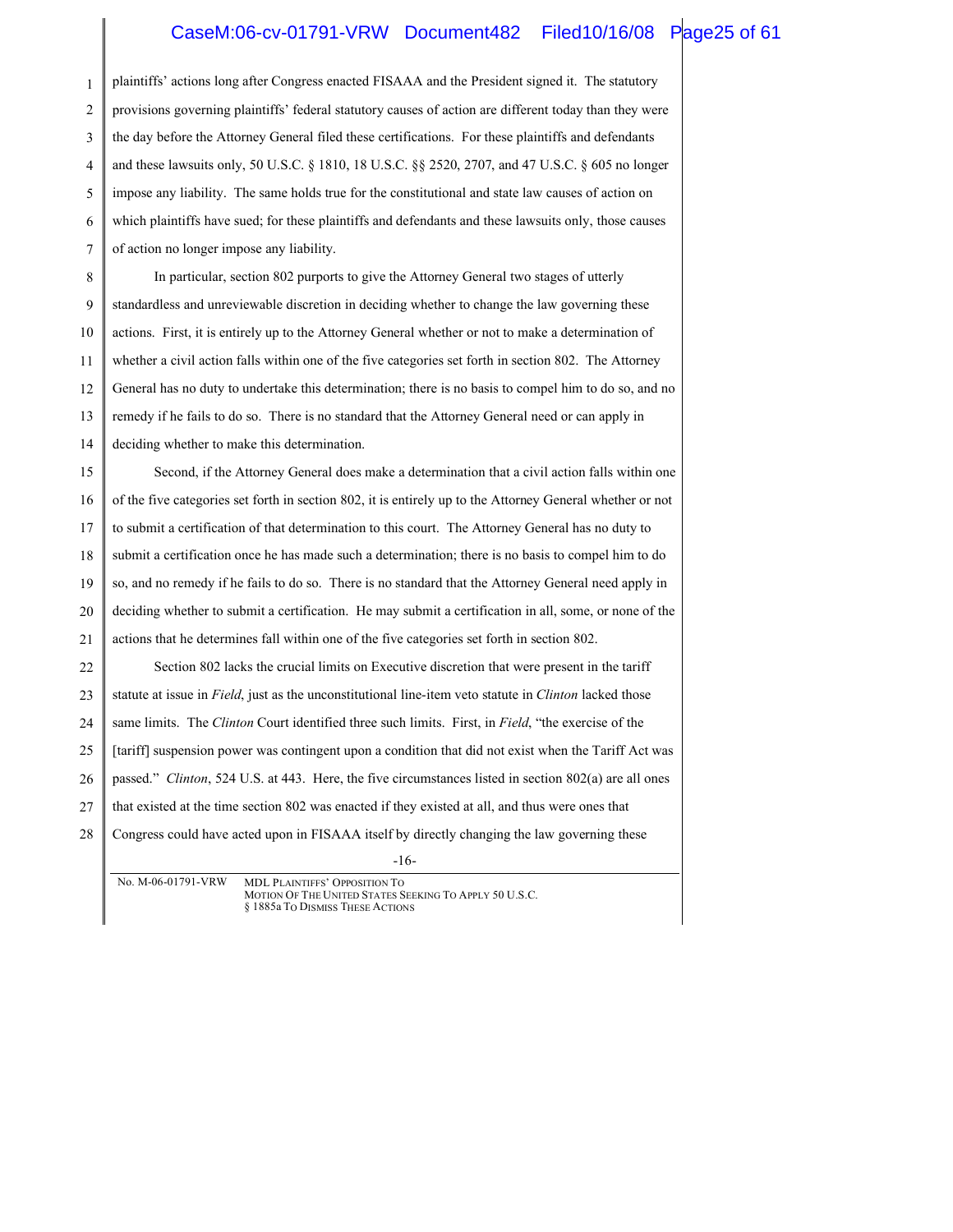### CaseM:06-cv-01791-VRW Document482 Filed10/16/08 Page26 of 61

| 1  | actions. See id. (President's exercise of power under unconstitutional line-item veto statute                   |  |
|----|-----------------------------------------------------------------------------------------------------------------|--|
| 2  | "necessarily was based on the same conditions that Congress evaluated when it passed those                      |  |
| 3  | statutes"). Like the line-item veto statute in <i>Clinton</i> , the Attorney General's dismissal power does     |  |
| 4  | not require that a future contingency come into existence before it is triggered.                               |  |
| 5  | "Second, under the Tariff Act, when the President determined that the contingency had                           |  |
| 6  | arisen, he had a duty to suspend" Clinton, 524 U.S. at 443. Here, in contrast, the Attorney                     |  |
| 7  | General has no duty to file a certification even if he determines that one of the five circumstances set        |  |
| 8  | forth in section 802(a) exists. Although the Attorney General must determine that one of the five               |  |
| 9  | circumstances exists before he can file a certification and force the dismissal of an action, the               |  |
| 10 | determination does not qualify or limit his discretion in deciding whether or not to file a                     |  |
| 11 | certification. The unconstitutional line-item veto statute in <i>Clinton</i> likewise required the President to |  |
| 12 | make three determinations before canceling an appropriation, but those determinations did not limit             |  |
| 13 | his discretion: "[W] hile it is true that the President was required by the Act to make three                   |  |
| 14 | determinations before he canceled a provision,  those determinations did not qualify his discretion             |  |
| 15 | to cancel or not to cancel." <i>Id.</i> at 443-44.                                                              |  |
| 16 | "Finally, whenever the President suspended an exemption under the Tariff Act, he was                            |  |
| 17 | executing the policy that Congress had embodied in the statute." Clinton, 524 U.S. at 444. In                   |  |
| 18 | deciding to file certifications and force the dismissal of these actions, the Attorney General is not           |  |
| 19 | executing a policy decision made by Congress that the law governing these actions should be                     |  |
| 20 | changed and that these actions should be dismissed. Instead, as was the President in Clinton, the               |  |
| 21 | Attorney General here has made a decision that Congress refused to make to change the law                       |  |
| 22 | governing these actions and to force the dismissal of these actions. <i>Id.</i> at 444 (describing the          |  |
| 23 | unconstitutional line-item veto statute: "In contrast, whenever the President cancels an item of new            |  |
| 24 | direct spending or a limited tax benefit he is rejecting the policy judgment made by Congress and               |  |
| 25 | relying on his own policy judgment."). In making that decision, the Attorney General is executing               |  |
| 26 | core legislative power, not executive power.                                                                    |  |
| 27 | Section 802 violates the Article I, section 7 procedures for making changes to existing                         |  |
| 28 | statutes because it authorizes the Attorney General "himself to effect the repeal of laws, for his own          |  |
|    |                                                                                                                 |  |

-17-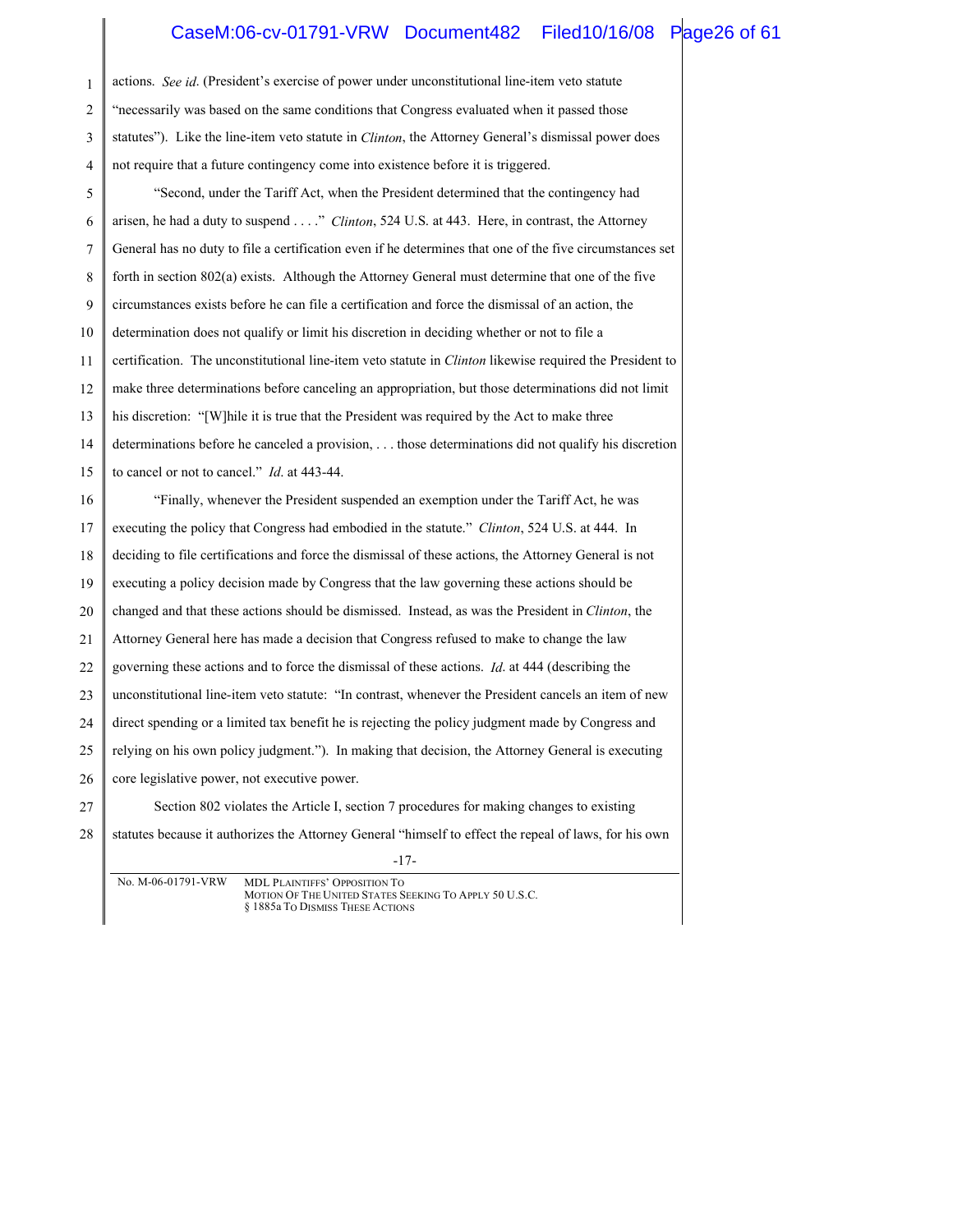#### CaseM:06-cv-01791-VRW Document482 Filed10/16/08 Page27 of 61

| $\mathbf{1}$   | policy reasons, without observing the procedures set out in Article I, § 7." Clinton, 524 U.S. at 445.      |  |
|----------------|-------------------------------------------------------------------------------------------------------------|--|
| $\overline{2}$ | Like the line-item veto statute in Clinton, section 802 permits the Executive to change the existing        |  |
| 3              | statutes that otherwise apply to these actions by repealing the application of 50 U.S.C. $\S$ 1810,         |  |
| $\overline{4}$ | 18 U.S.C. §§ 2520, 2707, and 47 U.S.C. § 605 to these actions and preempting the application of             |  |
| 5              | state law to these actions without the presentment and approval of that decision by a majority vote of      |  |
| 6              | each house of Congress. Once the Attorney General files a certification, he has changed the law             |  |
| 7              | governing these actions. "The fact that Congress intended such a result is of no moment." Id. at            |  |
| 8              | 445. Section 802 could only be valid under Article I, section 7 if "Congress itself made the decision       |  |
| 9              | to suspend or repeal the particular provisions at issue." <i>Id.</i> Because "Congress itself" made no such |  |
| 10             | decision, section 802 is unconstitutional.                                                                  |  |
| 11             | Section 802 is a far different statute than the one at issue in <i>Robertson v. Seattle Audubon</i>         |  |
| 12             | Soc'y, 503 U.S. 429, 438-39 (1992). In that case, Congress itself had made the decision that certain        |  |
| 13             | timber sales should be subject to a different legal standard than the standard that federal                 |  |
| 14             | environmental laws otherwise imposed, and it enacted a statute that unconditionally said so. See id.        |  |
| 15             | (noting "the imperative tone of the provision, by which Congress 'determined and directed' that             |  |
| 16             | compliance with two new provisions would constitute compliance with five old ones;" "what                   |  |
| 17             | Congress directed—to agencies and courts alike—was a change in law, not specific results under old          |  |
| 18             | law"). It, and not the Executive, made the decision to change the law. Because it was Congress that         |  |
| 19             | changed the law, as the Constitution requires, and because Congress had left the application of the         |  |
| 20             | new law entirely to the courts, the change in law was constitutional. <i>Id.</i> at 439. Here, by contrast, |  |
| 21             | Congress avoided the ultimate decision of whether to change the law applicable to these actions,            |  |
| 22             | instead unconstitutionally depositing its legislative powers into the hands of the Attorney General         |  |
| 23             | unconstrained by any limiting principle.                                                                    |  |
| 24             | Ultimately, in enacting FISAAA Congress ducked the legislative policy decision of whether                   |  |
| 25             | or not to change the federal and state statutes creating plaintiffs' causes of action. Instead, it sought   |  |
| 26             | to shift that decision to the Executive, surrendering without limitation its exclusive legislative          |  |
| 27             | powers to change the previously-enacted statutes governing these actions between private parties.           |  |
| 28             |                                                                                                             |  |
|                | 1 <sub>0</sub>                                                                                              |  |

-18-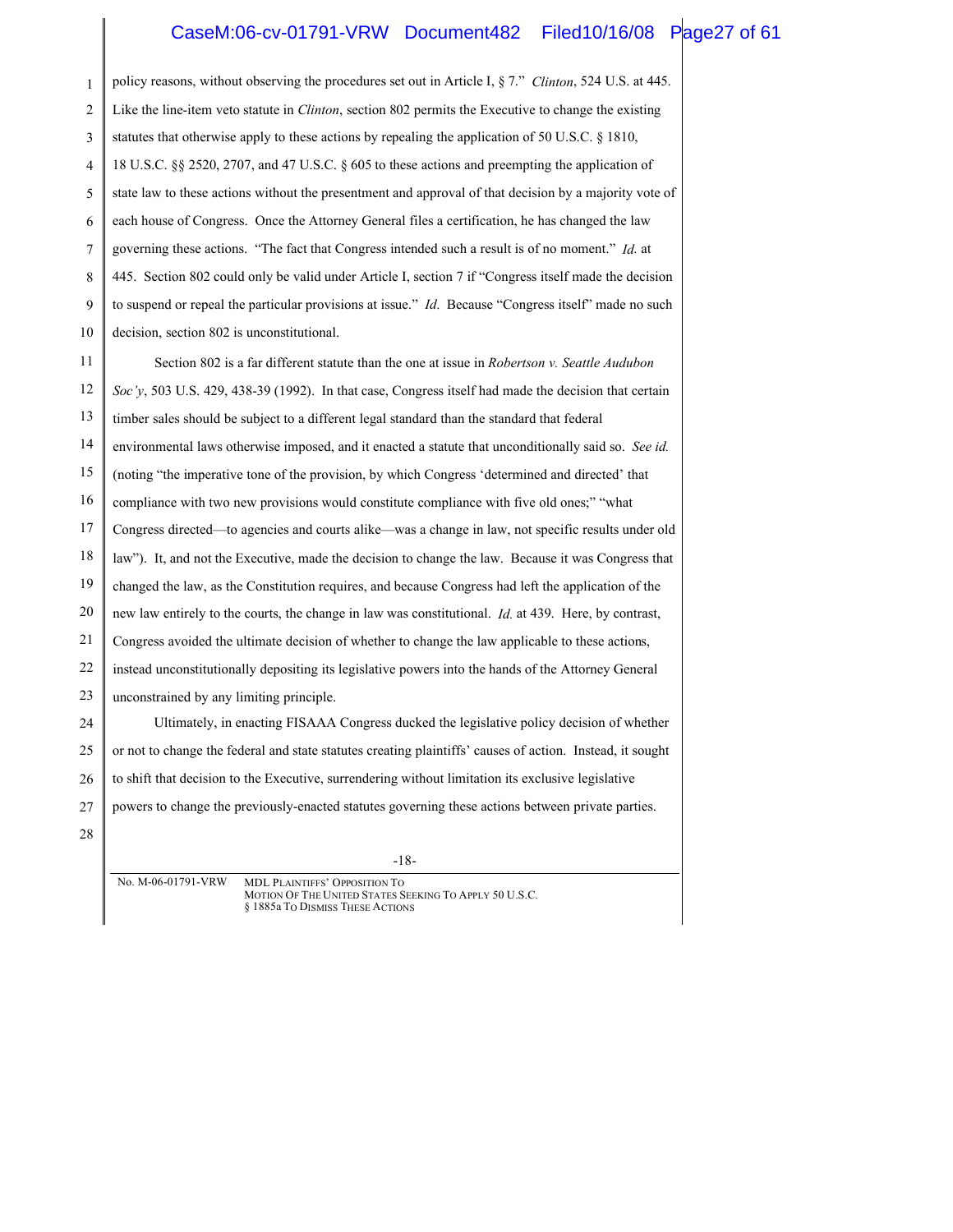### CaseM:06-cv-01791-VRW Document482 Filed10/16/08 Page28 of 61

" 'Rather than turning the task over to its agent, if the Legislative Branch decides to act with conclusive effect, it must do so . . . through enactment by both Houses and presentment to the President.' " *Metropolitan Wash. Airports Auth. v. Citizens for Abatement of Aircraft Noise*, 501 U.S. 252, 274 n.19 (1991). "In short, when Congress '[takes] action that has the purpose and effect of altering the legal rights, duties, and relations of persons . . . outside the Legislative Branch,' it must take that action by the procedures authorized in the Constitution." *Id*. at 276. Congress failed to do so here, and section 802 accordingly is unconstitutional.

#### **2. Section 802 Violates The Nondelegation Doctrine Because It Delegates Lawmaking To The Executive Without Any "Intelligible Principle"**

Congress's exclusive lawmaking power also gives rise to "the nondelegation doctrine: that Congress may not constitutionally delegate its legislative power to another branch of Government. 'The nondelegation doctrine is rooted in the principle of separation of powers that underlies our tripartite system of Government.' " *Touby v. United States*, 500 U.S. 160, 165 (1991).

Under the nondelegation doctrine, prohibited "lawmaking" by the Executive occurs when the Executive is given *carte blanche* to determine what is or is not the law, without any limitation imposed by Congress with which the Executive must conform: "[W]e repeatedly have said that when Congress confers decisionmaking authority upon agencies Congress must lay down by legislative act an intelligible principle to which the person or body authorized to [act] is directed to conform." *Whitman*, 531 U.S. at 472 (internal quotation marks omitted; second alteration original); *see also Marshall Field & Co. v. Clark*, 143 U.S. at 693-94 ("The true distinction . . . is between the delegation of power to make the law, which necessarily involves a discretion as to what it shall be, and conferring authority or discretion as to its execution, to be exercised under and in pursuance of the law." (internal quotation marks omitted)). Congress fails to provide an intelligible principle if "it would be impossible in a proper

proceeding to ascertain whether the will of Congress has been obeyed." *Yakus v. U.S.*, 321 U.S. 414, 426 (1944). This "ensures that courts charged with reviewing the exercise of delegated legislative discretion will be able to test that exercise against ascertainable standards." *Indus. Union Dep't, AFL-CIO v. Am. Petroleum Inst.*, 448 U.S. 607, 686 (1980) (Rehnquist, J., concurring).

-19-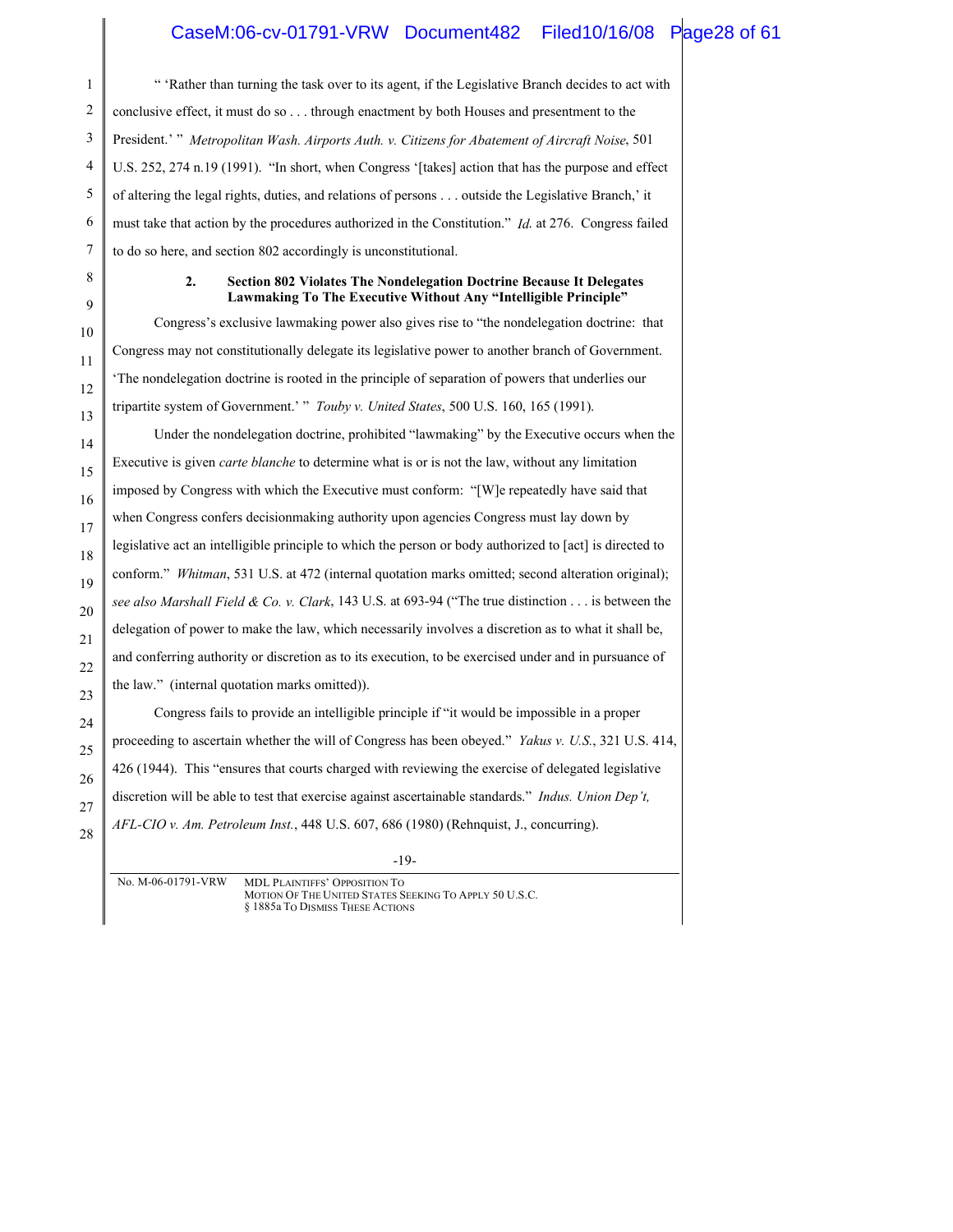### CaseM:06-cv-01791-VRW Document482 Filed10/16/08 Page29 of 61

| 1              | Section 802 violates the nondelegation doctrine because Congress has given the Attorney                                                                  |
|----------------|----------------------------------------------------------------------------------------------------------------------------------------------------------|
| $\overline{2}$ | General its power to change the law applicable to these actions without imposing any intelligible                                                        |
| 3              | principle governing whether or not the Attorney General should exercise that power. The Attorney                                                         |
| 4              | General has unlimited and standardless discretion in deciding whether to file a certification and force                                                  |
| 5              | the dismissal of a pending action, or whether instead to refrain from doing so. When, as here, the                                                       |
| 6              | Attorney General does file a certification, "it [is] impossible in a proper proceeding to ascertain                                                      |
| 7              | whether the will of Congress has been obeyed," <i>Yakus</i> , 321 U.S. at 426, because Congress never                                                    |
| 8              | resolved what its will was with respect to whether these actions should continue or be dismissed.                                                        |
| 9              | Congress "failed to articulate any policy or standard that would serve to confine the discretion of the                                                  |
| 10             | authorities to whom Congress had delegated power." <i>Mistretta v. U.S.</i> , 488 U.S. 361, 374 n. 7                                                     |
| 11             | (1989). "The Congress left the matter to the [Attorney General] without standard or rule, to be dealt                                                    |
| 12             | with as he pleased." Panama Refining Co. v. Ryan, 293 U.S. 388, 418 (1935). Section 802 is                                                               |
| 13             | unconstitutional for this reason as well.                                                                                                                |
| 14             | В.<br>Section 802 Violates The Separation Of Powers By Permitting The Other                                                                              |
| 15             | Branches To Dictate To The Judicial Branch The Outcome In Individual<br>Cases                                                                            |
| 16             | Independently, section 802 violates the separation of powers because it permits the Executive                                                            |
| 17             | to dictate that the Judiciary dismiss these actions without allowing the Judiciary to make an                                                            |
| 18             | independent determination of the facts on which the dismissal is based.                                                                                  |
| 19             | Under Robertson, Congress may not "direct any particular findings of fact or applications of                                                             |
| 20             | law, old or new, to fact." Robertson, 503 U.S. at 438; Ecology Center v. Castaneda, 426 F.3d 1144,                                                       |
| 21             | 1149-50 (9th Cir. 2005); see also U.S. v. Klein, 80 U.S. 128, 146 (1872) (Congress may not                                                               |
| 22             | "prescribe a rule for the decision of a cause in a particular way"); U.S. v. Sioux Nation of Indians,                                                    |
| 23             | 448 U.S. 371, 392, 404 (1980) (statute is unconstitutional if it "prescribe[s] a rule of decision in a                                                   |
| 24             | case pending before the courts, and d[oes] so in a manner that require[s] the courts to decide a                                                         |
| 25             | controversy in the Government's favor"). The prohibition against directing the courts to make                                                            |
| 26             | particular findings of fact or particular applications of law to fact applies equally to the Executive as                                                |
| 27             | it does to Congress. The intrusion upon the core Article III functions of the Judiciary is the same                                                      |
| 28             | regardless of whether the intrusion originates with Congress or with the Executive.                                                                      |
|                | $-20-$                                                                                                                                                   |
|                | No. M-06-01791-VRW<br><b>MDL PLAINTIFFS' OPPOSITION TO</b><br>MOTION OF THE UNITED STATES SEEKING TO APPLY 50 U.S.C.<br>§ 1885a To DISMISS THESE ACTIONS |

║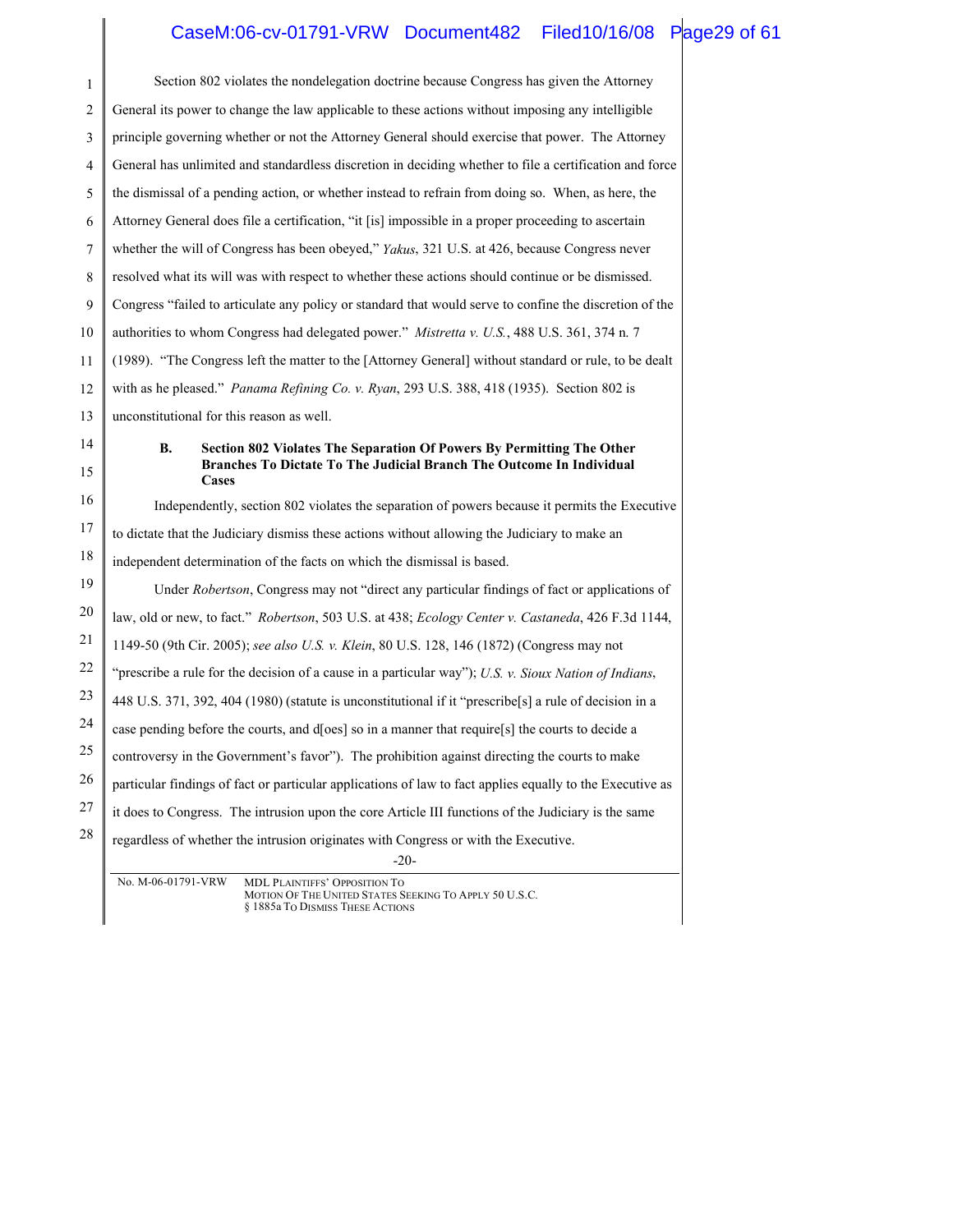#### CaseM:06-cv-01791-VRW Document482 Filed10/16/08 Page30 of 61

-21- 1 2 3 4 5 6 7 8 9 10 11 12 13 14 15 16 17 18 19 20 21 22 23 24 25 26 27 28 *Robertson* and *Ecology Center* were both actions where the plaintiffs had brought procedural challenges to government timber sales, contending that the government had not followed certain statutory procedures in conducting the sales. While the actions were pending, Congress changed the statutory procedures applicable to the challenged sales, without changing the procedures for timber sales generally. In both cases, Congress's action was constitutional because, while it had changed the applicable law, it did not "direct any particular findings of fact or applications of law, old or new, to fact." *Robertson*, 503 U.S. at 438; *accord*, *Ecology Center*, 426 F.3d at 1149-50. In *Ecology Center*, the Ninth Circuit particularly emphasized that, although the applicable law had changed, the district court retained plenary authority to find the facts *de novo* and then apply those facts to determine whether the new law was satisfied. The new law permitted timber sales so long as 10% of the project area to be logged was preserved as old growth timber, and the district court retained the power to engage in independent fact-finding to determine whether the 10% criterion was satisfied: "Nothing in § 407 directs particular findings of fact or the application of old or new law to fact. Section 407 does not direct that the district court find that 10% old growth exists, but instead declares that the statutory requirements for timber sales are met if there exists 10% old growth in the areas projected for logging. Under § 407, it is still the district court that determines whether there is 10% old growth on the project areas at issue." *Ecology Center*, 426 F.3d at 1149; *see also Crowell*, 285 U.S. at 60 ("In cases brought to enforce constitutional rights, the judicial power of the United States necessarily extends to the independent determination of all questions, both of fact and law, necessary to the performance of that supreme function."). Here, section 802 violates the separation of powers and invades the core Article III powers of the Court because it forbids the Court from engaging in independent fact-finding. Instead, it is the Attorney General, not the Court, who determines whether "the statutory requirements . . . are met" for dismissal. *Ecology Center*, 426 F.3d at 1149. The Court must defer to the Attorney General's findings of fact, which it may review only under the "substantial evidence" standard of review. 50 U.S.C. § 1885a(b)(1). The Attorney General's certification, when coupled with the "substantial evidence" standard of review, is an unconstitutional attempt to "direct . . . particular findings of fact," *Robertson*, 503 U.S. at 438; *Ecology Center*, 426 F.3d at 1149-50, and thereby compel the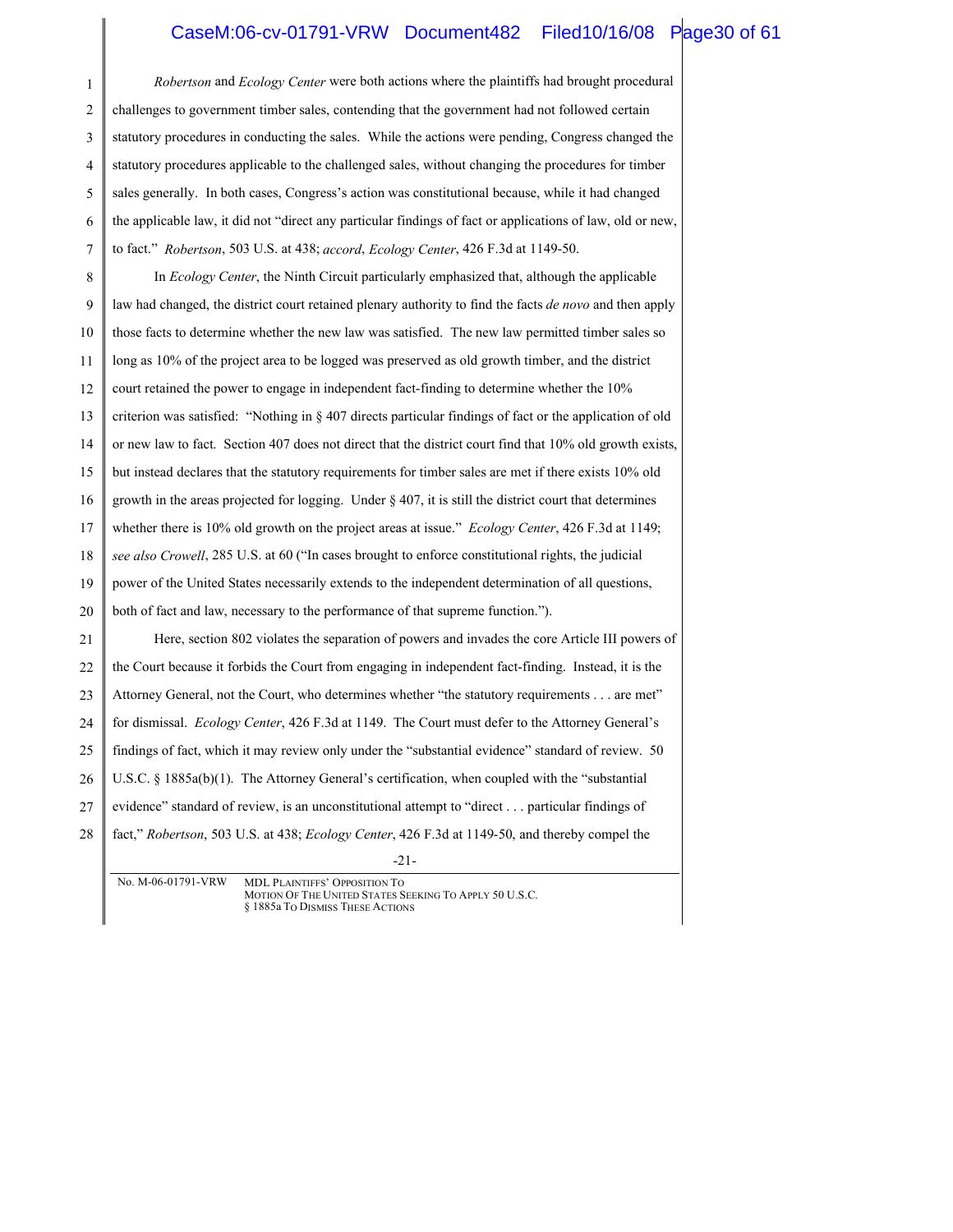## CaseM:06-cv-01791-VRW Document482 Filed10/16/08 Page31 of 61

| 1              | Court to dismiss these actions. "If the essential, constitutional role of the judiciary is to be                    |  |
|----------------|---------------------------------------------------------------------------------------------------------------------|--|
| 2              | maintained, there must be both the appearance and the reality of control by Article III judges over                 |  |
| 3              | the interpretation, declaration, and application of federal law. The required control must be more                  |  |
| $\overline{4}$ | than simple appellate review." Pacemaker Diagnostic Clinic, Inc. v. Instromedix, Inc., 725 F.2d                     |  |
| 5              | 537, 544 (9th Cir. 1984) (Kennedy, J.; en banc) (citations omitted).                                                |  |
| 6              | III.<br>Section 802 Is Unconstitutional Because It Violates Plaintiffs' Right To Due Process                        |  |
| 7<br>8         | Plaintiffs' Causes Of Action Are Property And Liberty Interests Protected By<br>A.<br><b>The Due Process Clause</b> |  |
| 9              | Plaintiffs have a liberty interest in their constitutional right to be free from unreasonable                       |  |
| $10\,$         | searches and seizures and their constitutional right to free speech. <i>Duncan v. La.</i> , 391 U.S. 145, 148       |  |
| 11             | (1968) (due process protects First and Fourth Amendment liberty interests). Plaintiffs cannot be                    |  |
| 12             | deprived of these constitutional liberties without due process.                                                     |  |
| 13             | In addition, a cause of action, even before it is reduced to a final judgment, is a property                        |  |
| 14             | interest protected by the Due Process Clause: "[A] a cause of action is a species of property                       |  |
| 15             | protected by the Fourteenth Amendment's Due Process Clause." Logan v. Zimmerman Brush Co.,                          |  |
| 16             | 455 U.S. 422, 428 (1982); see also Tulsa Prof'l Collection Services, Inc. v. Pope, 485 U.S. 478, 485                |  |
| 17             | (1988) ("Appellant's claim, therefore, is properly considered a protected property interest."). "[T]he              |  |
| 18             | 'property' component of the Fifth Amendment's Due Process Clause impose[s] 'constitutional                          |  |
| 19             | limitations upon the power of courts, even in aid of their own valid processes, to dismiss an action                |  |
| 20             | without affording a party the opportunity for a hearing on the merits of his cause.'" Logan v.                      |  |
| 21             | Zimmerman Brush, 455 U.S. at 429. Thus, plaintiffs' constitutional claims, federal statutory claims,                |  |
| 22             | and state law claims are all property interests protected by due process.                                           |  |
| 23             | "For more than a century the central meaning of procedural due process has been clear:                              |  |
| 24             | Parties whose rights are to be affected are entitled to be heard; and in order that they may enjoy that             |  |
| 25             | right they must first be notified. It is equally fundamental that the right to notice and an opportunity            |  |
| 26             | to be heard must be granted at a meaningful time and in a meaningful manner. These essential                        |  |
| 27             | constitutional promises may not be eroded." <i>Hamdi v. Rumsfeld</i> , 542 U.S. 507, 533 (2004) (plurality          |  |
| 28             | opinion; internal quotation marks and citations omitted).                                                           |  |

-22-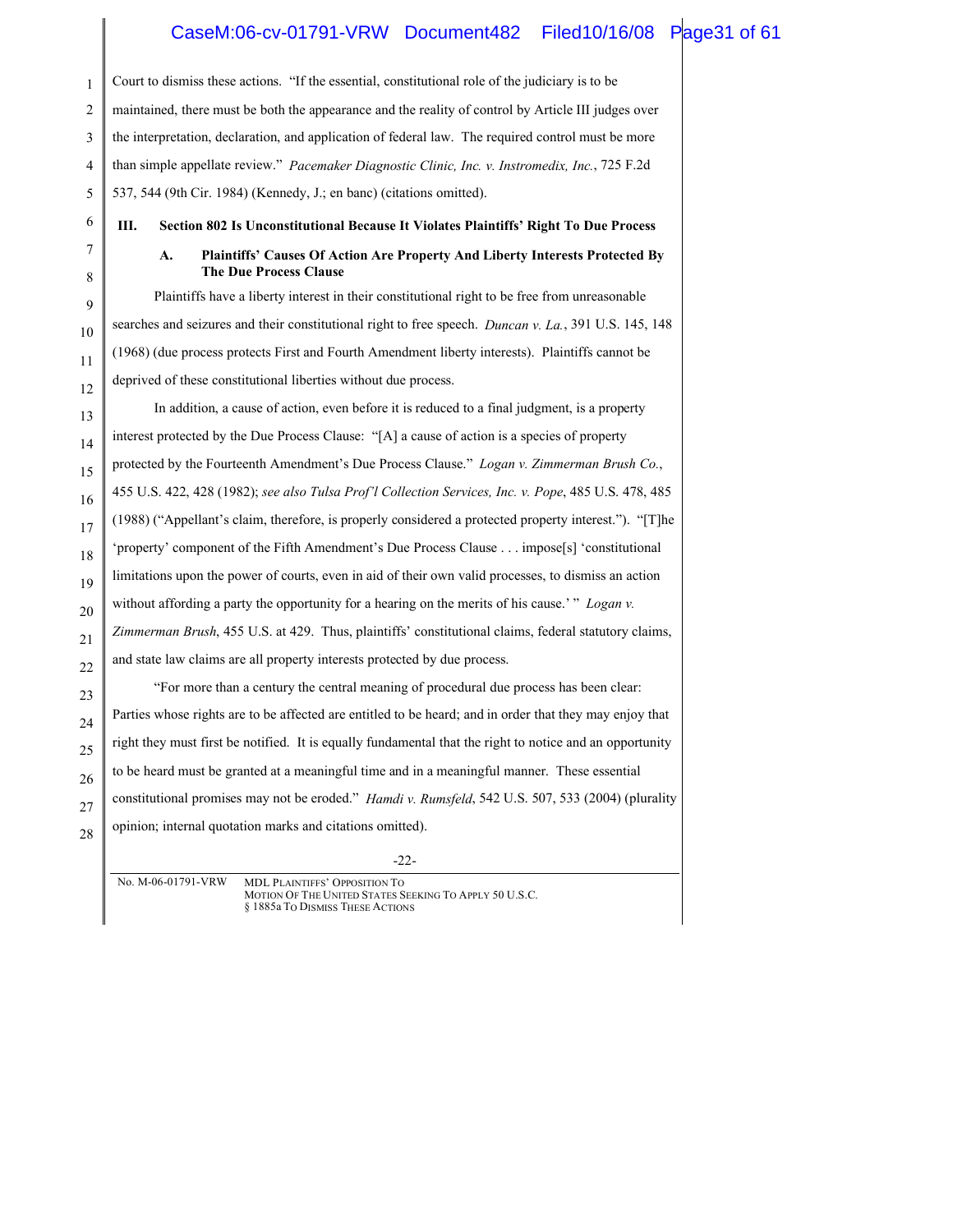### CaseM:06-cv-01791-VRW Document482 Filed10/16/08 Page32 of 61

| $\mathbf{1}$ | Section 802(a) Violates Due Process By Denying Plaintiffs A De novo Decision<br><b>B.</b><br><b>By An Unbiased Judge</b> |
|--------------|--------------------------------------------------------------------------------------------------------------------------|
| 2            | "[D] ue process requires a 'neutral and detached judge in the first instance'" Concrete                                  |
| 3            | Pipe & Prods. v. Constr. Laborers Pension Trust, 508 U.S. 602, 617 (1993). "A biased proceeding                          |
| 4            | is not a procedurally adequate one. At a minimum, Due Process requires a hearing before an                               |
| 5            | impartial tribunal." Clements v. Airport Auth. of Washoe County, 69 F.3d 321, 333 (9th Cir. 1995);                       |
| 6            | see also In re Murchison, 349 U.S. 133, 136 (1955) ("A fair trial in a fair tribunal is a basic                          |
| 7            | requirement of due process. Fairness of course requires an absence of actual bias in the trial of                        |
| 8            | cases."); Goldberg v. Kelly, 397 U.S. 254, 271 (1970) ("Of course, an impartial decision maker is                        |
| 9            | essential."). "This impartial tribunal requirement applies in both civil and criminal cases" as well as                  |
| 10           | in "administrative adjudications, in order to protect the 'independent constitutional interest in fair                   |
| 11           | adjudicative procedure.' " Clements, 69 F.3d at 333.                                                                     |
| 12           | In particular, a proceeding does not satisfy due process if, as is true here, it is structured so                        |
| 13           | that a biased decision maker makes an initial decision that a later, unbiased decision maker is                          |
| 14           | forbidden from reviewing de novo but instead must accept under a deferential standard of review.                         |
| 15           | See Concrete Pipe, 508 U.S. at 619-20, 626, 629-30.                                                                      |
| 16           | Instead, due process requires that plaintiffs receive in the first instance a hearing before an                          |
| 17           | impartial adjudicator empowered to receive evidence and argument and to decide all the facts and                         |
| 18           | law relevant to the deprivation of their property interests. Under section 802, that never occurs. The                   |
| 19           | Attorney General decides whether the statutory circumstances are met and whether to file a                               |
| 20           | certification, but he is biased, gives no notice, and conducts no hearing or adjudication. Thus, the                     |
| 21           | Attorney General's decisionmaking is not a proceeding that satisfies due process. This Court gives                       |
| 22           | notice and conducts hearings and is unbiased, but is deprived by section 802's "substantial evidence"                    |
| 23           | standard of the power to adjudicate <i>de novo</i> the relevant facts and law. By forcing this Court to                  |
| 24           | defer to the determinations of the Attorney General, a biased decision maker who conducts no                             |
| 25           | adjudication, under a "substantial evidence" standard of appellate review, section 802                                   |
| 26           | unconstitutionally deprives plaintiffs of a full hearing de novo before a neutral and detached judge in                  |
| 27           | the first instance. Concrete Pipe, 508 U.S. at 626.                                                                      |
| $28\,$       | The Attorney General's decisionmaking does not provide due process for two reasons. First,<br>$-23-$                     |
|              | No. M-06-01791-VRW<br><b>MDL PLAINTIFFS' OPPOSITION TO</b>                                                               |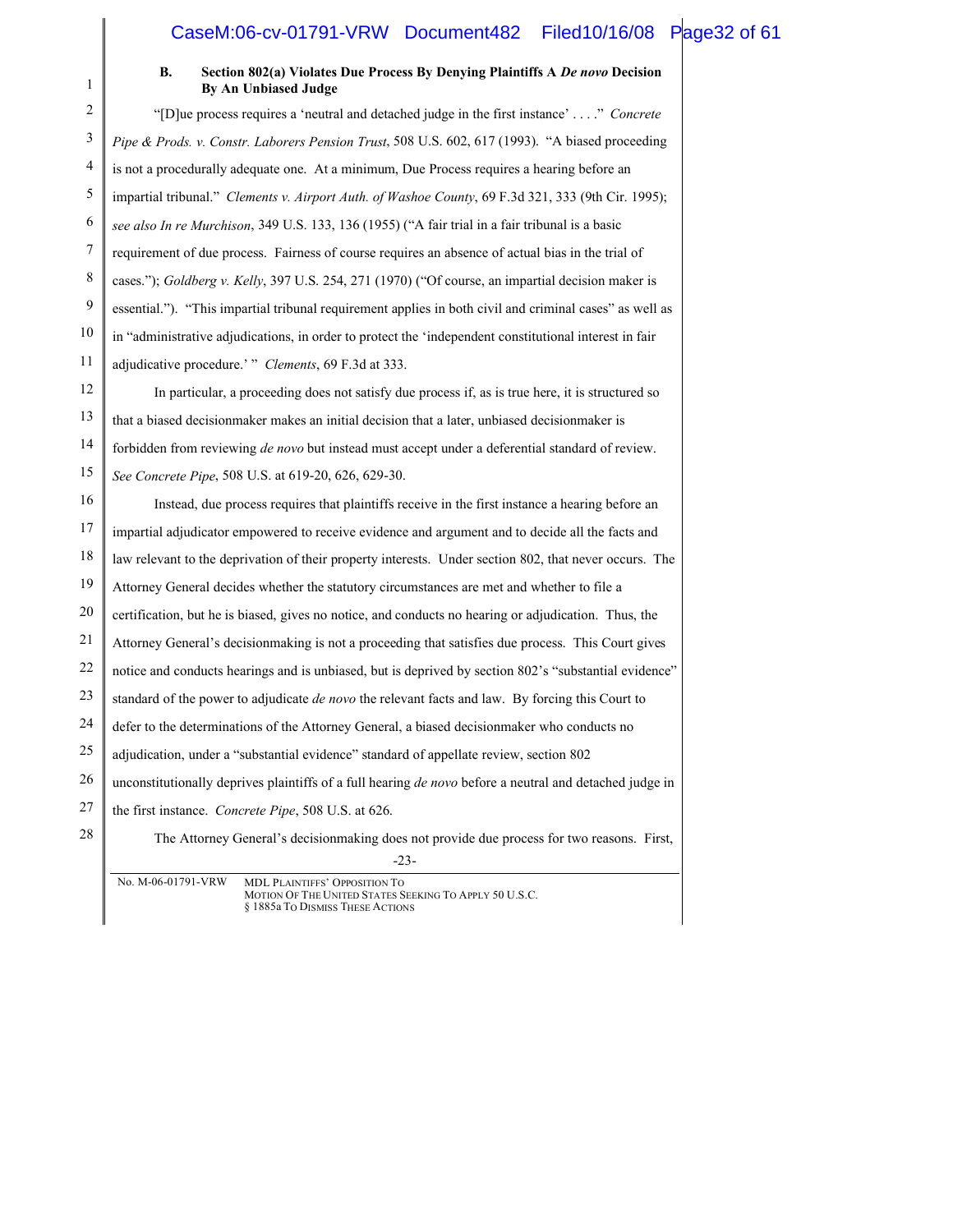#### CaseM:06-cv-01791-VRW Document482 Filed10/16/08 Page33 of 61

1 2 3 4 5 6 7 8 9 10 11 12 13 14 15 16 17 18 19 20 21 22 23 24 25 26 27 28 in deciding whether any of the five statutory circumstances exist and, if so, whether to file a certification to cause the dismissal of an action, the Attorney General does not conduct an adjudication. He does not provide notice, conduct an adversary proceeding, receive evidence and argument from opposing parties, or determine facts and render a decision on the basis of the evidence and argument so received. The Attorney General performs none of these adjudicatory functions: "He is not a judge. He performs no judicial or quasi-judicial functions. He hears no witnesses and rules on no disputed factual or legal questions." *Concrete Pipe*, 508 U.S. at 619. In addition to failing to conduct an adjudication, the Attorney General also is not an impartial and disinterested decisionmaker. As the Summary at pp. 58-59 demonstrates, his office and duties create a structural bias because he is an advisor to the Administration and is counsel to the United States, a party intervenor to this lawsuit. *See Concrete Pipe*, 508 U.S. at 618 (bias presumed from decisionmaker's "statutory role and fiduciary obligation"). Both his policymaking duties and his ethical duties to his client give the Attorney General a very strong motive to rule in a way that would aid the Administration's policies. "[E]ven if the decisionmaker does not stand to gain personally, due process may also be offended where the decisionmaker, because of his institutional responsibilities, would have 'so strong a motive' to rule in a way that would aid the institution." *Alpha Epsilon Phi Tau v. City of Berkeley*, 114 F.3d 840, 844 (9th Cir. 1997). Second, as the Summary at pp. 59-61 also demonstrates, the Attorney General has an actual bias in this matter and has prejudged it. Even before section 802 was drafted, he made no secret of his desire that plaintiffs' lawsuits be dismissed by whatever means necessary, telling Congress it was "simply the right thing to do" and is "the fair and just result." Summary p. 60. The Attorney General's statements show that he " 'has prejudged, or reasonably appears to have prejudged, an issue.' " *Kenneally v. Lungren*, 967 F.2d 329, 333 (9th Cir. 1992); *accord, Stivers v. Pierce,* 71 F.3d 732, 741 (9th Cir. 1995). These statements show that he intends to use section 802 to benefit the Administration and defendants. There is nothing surprising about the Attorney General acting on his own biases and to the benefit of his client and the carrier defendants. But it deprives the government of any argument that his determination that the statutory circumstances exist and that these actions should be dismissed are adjudications by a neutral decisionmaker that satisfy due process.

-24-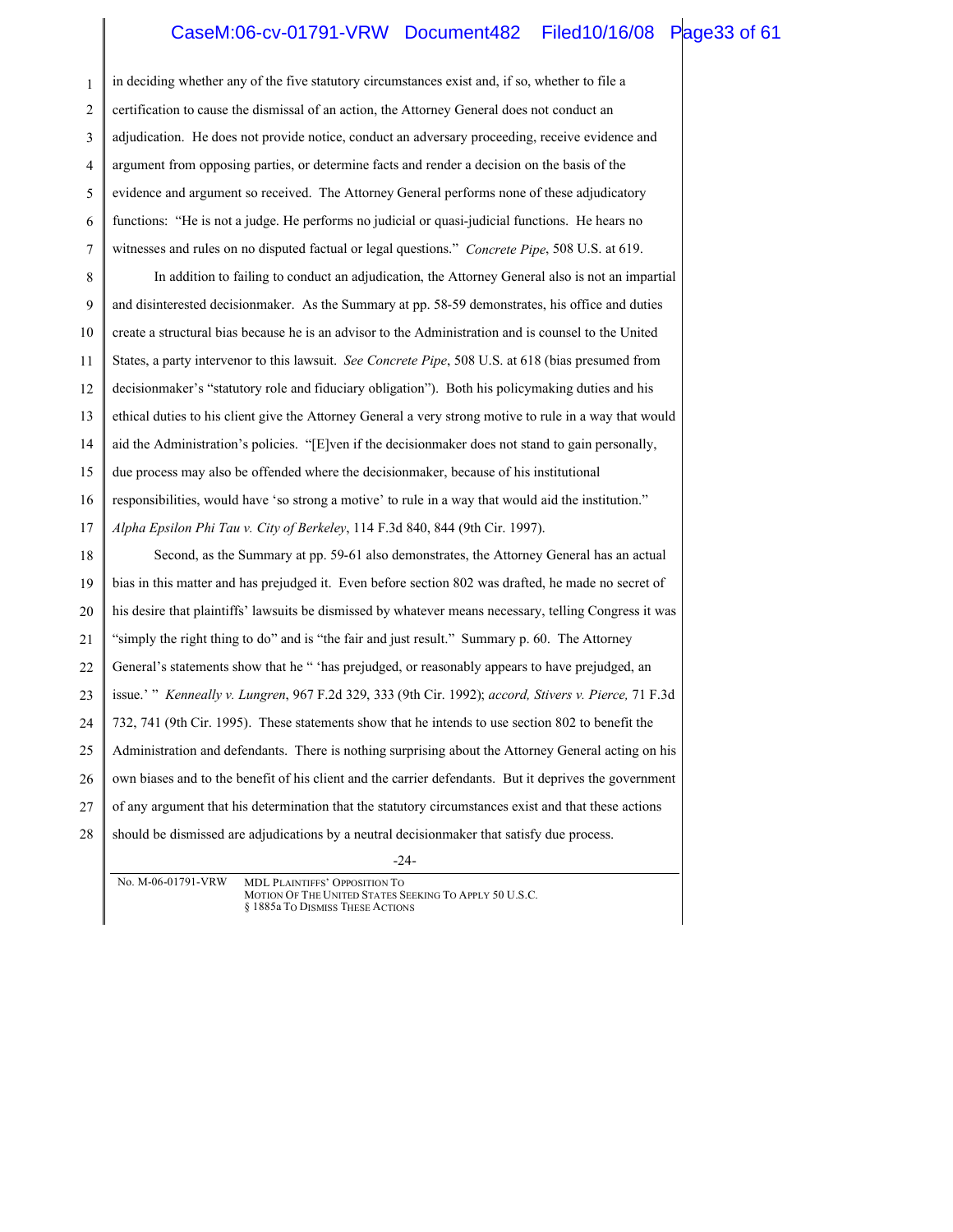### CaseM:06-cv-01791-VRW Document482 Filed10/16/08 Page34 of 61

-25- 1 2 3 4 5 6 7 8 9 10 11 12 13 14 15 16 17 18 19 20 21 22 23 24 25 26 27 28 Because the Attorney General's decisionmaking does not provide plaintiffs with the process due them before they are deprived of their property and liberty interests, due process would be satisfied here only if section 802 provided for a *de novo* adjudication by this Court of the facts and law relevant to a dismissal under that section. Section 802, however, prohibits a *de novo* adjudication by this Court and so violates due process. "Where an initial determination is made by a party acting in an enforcement capacity [*i.e*., a party who is not free from bias and who does not hold a constitutionally adequate hearing], due process may be satisfied by providing for a neutral adjudicator to 'conduct a *de novo* review of all factual and legal issues.' " *Concrete Pipe*, 508 U.S. at 618. In *Concrete Pipe*, as here, the initial decision was made by a biased decisionmaker, the trustee of an ERISA plan. The trustee, like the Attorney General here, was "not required to hold a hearing, to examine witnesses, or to adjudicate the disputes of contending parties on matters of fact or law." *Id*. at 620. Only because there was a subsequent hearing *de novo* before an arbitrator who was not bound in any way by the trustee's decision and who was empowered to receive evidence and make factual and legal determinations *de novo* did the scheme satisfy due process. *Id*. at 619-20, 626, 629-30. So, too, in *Marshall v. Jerrico, Inc.*, the bias of an administrative decisionmaker was not a due process deprivation only because there was a subsequent *de novo* hearing before an administrative law judge who was not bound by the administrator's decision. 446 U.S. 238, 247-48 & n.9 (1980). Thus, absent a trial *de novo*, using the findings of a biased decisionmaker who conducted no adjudication as the basis for depriving a person of a property or liberty interest means that the person is "deprived thereby of the impartial adjudication in the first instance to which [he or she] is entitled under the Due Process Clause." *Concrete Pipe*, 508 U.S. at 626. Here, the Attorney General is a presumptively and actually biased decisionmaker. Unlike *Concrete Pipe*, however, under section 802 there is never an adjudication before an unbiased adjudicator that has the power to determine facts and law in the first instance. Instead, section 802(b)(1) compels this Court to give effect to the Attorney General's certification unless the "certification is not supported by substantial evidence." 50 U.S.C. § 1885a(b)(1). This is a deferential appellate standard of review, not a standard of proof for a trial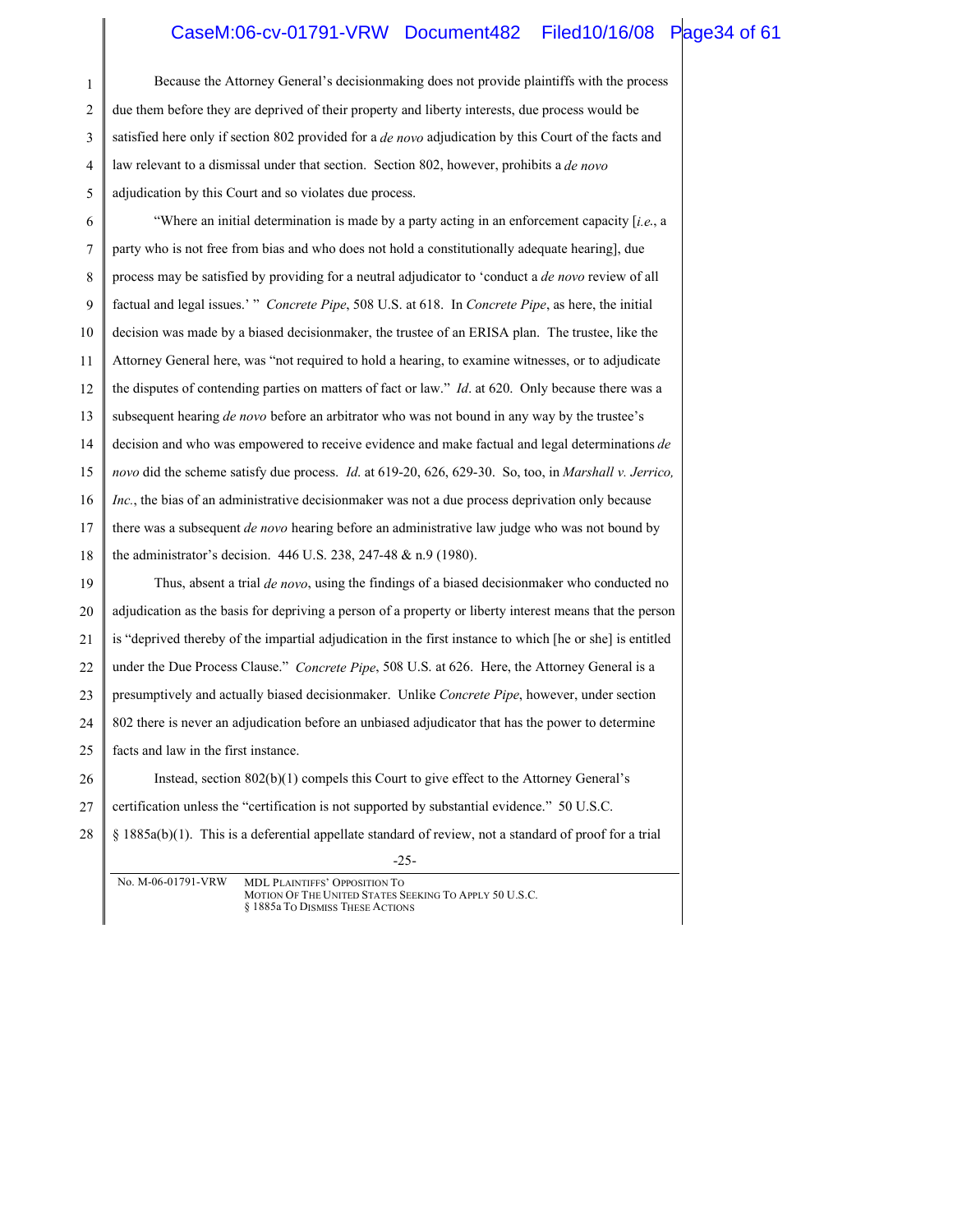## CaseM:06-cv-01791-VRW Document482 Filed10/16/08 Page35 of 61

| 1  | de novo. <sup>5</sup> "Substantial evidence is more than a mere scintilla, but less than a preponderance.'"                                                                                                      |  |
|----|------------------------------------------------------------------------------------------------------------------------------------------------------------------------------------------------------------------|--|
| 2  | Ryan v. Comm'r of Soc. Sec., 528 F.3d 1194, 1198 (9th Cir. 2008). Section 802 requires this Court                                                                                                                |  |
| 3  | to uphold the Attorney General's "choice between two fairly conflicting views, even though the                                                                                                                   |  |
| 4  | court would justifiably have made a different choice had the matter been before it de novo."                                                                                                                     |  |
| 5  | Universal Camera Corp. v. N.L.R.B., 340 U.S. 474, 488 (1951).                                                                                                                                                    |  |
| 6  | Section 802 thus denies plaintiffs due process because it denies them a neutral and                                                                                                                              |  |
| 7  | disinterested decisionmaker to decide whether plaintiffs should be deprived of their property                                                                                                                    |  |
| 8  | interests. <i>Hamdi</i> involved a similar attempt to limit due process by imposing on the trial court an                                                                                                        |  |
| 9  | appellate "some evidence" standard of review, rather than a standard of proof, in reviewing                                                                                                                      |  |
| 10 | Executive decisions to detain citizens as enemy combatants. 542 U.S. at 527-28 (plurality opinion).                                                                                                              |  |
| 11 | The Supreme Court noted that because the "some evidence" standard is "a standard of review, not                                                                                                                  |  |
| 12 | . a standard of proof it primarily has been employed by courts in examining an administrative                                                                                                                    |  |
| 13 | record developed after an adversarial proceeding." <i>Id.</i> at 537 (plurality opinion). It concluded that                                                                                                      |  |
| 14 | "[t]his standard therefore is ill suited to the situation in which a habeas petitioner has received no                                                                                                           |  |
| 15 | prior proceedings before any tribunal and had no prior opportunity to rebut the Executive's factual                                                                                                              |  |
| 16 | assertions before a neutral decisionmaker." Id. Instead, the Court held that the petitioner had a right                                                                                                          |  |
| 17 | to notice of the facts the government claimed supported its position and a fair opportunity to rebut                                                                                                             |  |
| 18 | those factual in a <i>de novo</i> hearing before a neutral decisionmaker. <i>Id.</i> at 535-538 (plurality opinion),                                                                                             |  |
| 19 | 553 (Souter and Ginsburg, JJ., concurring in the judgment; petitioner "entitled at a minimum to                                                                                                                  |  |
| 20 | notice of the Government's claimed factual basis for holding him, and to a fair chance to rebut it                                                                                                               |  |
| 21 |                                                                                                                                                                                                                  |  |
| 22 | $5$ As the Supreme Court said in Concrete Pipe, a standard of review is "customarily used to                                                                                                                     |  |
| 23 | describe, not a degree of certainty that some fact has been proven in the first instance, but a degree<br>of certainty that a factfinder in the first instance made a mistake in concluding that a fact had been |  |
| 24 | proven under the applicable standard of proof. [A] standard [] of review [is] applied by<br>reviewing courts to determinations of fact made at trial by courts that have made those                              |  |

25 determinations in an adjudicatory capacity (unlike the trustees here)." 508 U.S. at 622-23. "Substantial evidence" is such a standard of review. By contrast, a "burden or standard of proof

26 27 before a trier of fact in the first instance" requires that "[b]efore any such burden can be satisfied in the first instance, the factfinder must evaluate the raw evidence, finding it to be sufficiently reliable and sufficiently probative to demonstrate the truth of the asserted proposition with the requisite

28 degree of certainty." *Id*. at 622.

-26-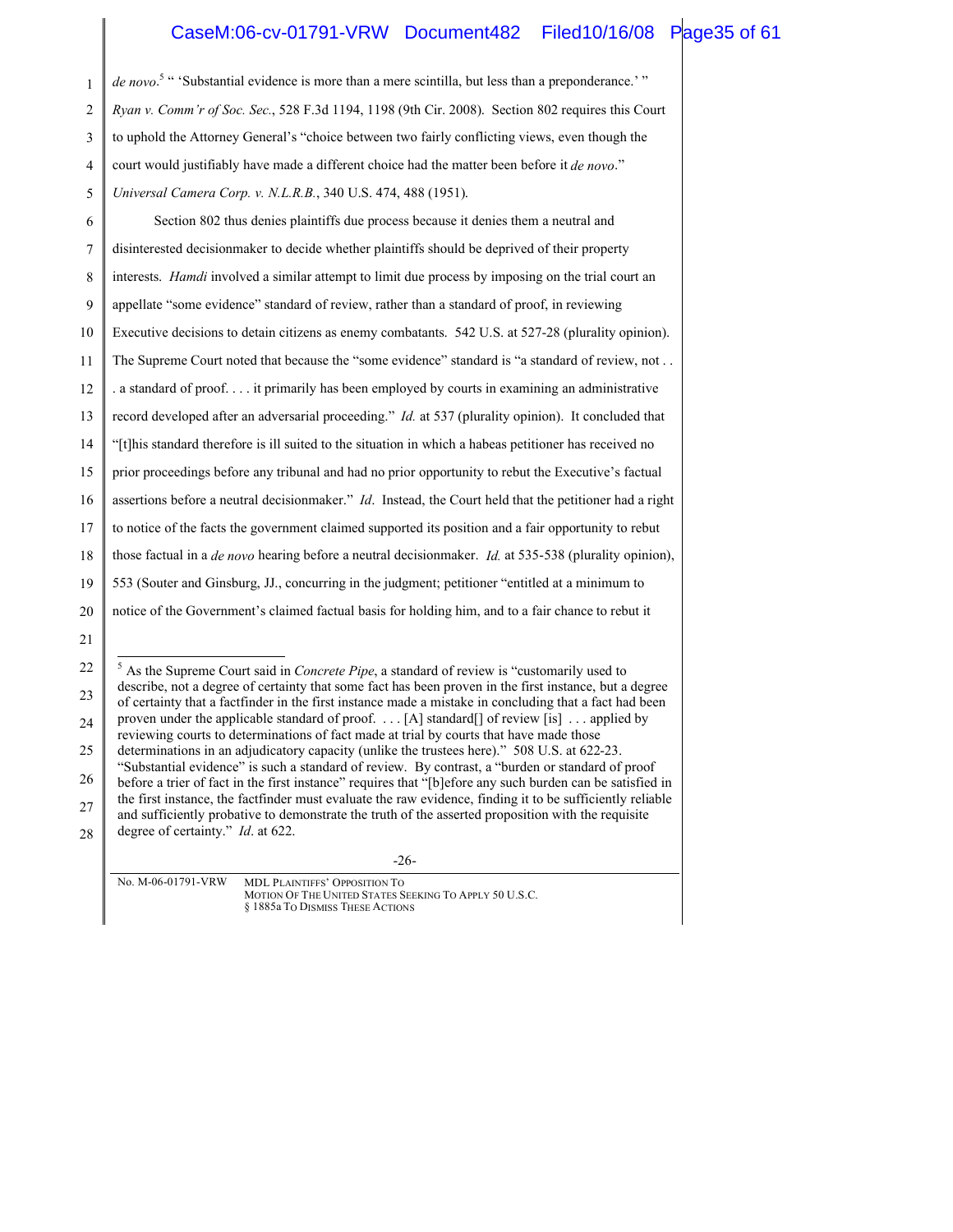# CaseM:06-cv-01791-VRW Document482 Filed10/16/08 Page36 of 61

| 1              | before a neutral decisionmaker"); see also id. at 573 (Scalia, J., dissenting; due process entitled                                                                                                                 |
|----------------|---------------------------------------------------------------------------------------------------------------------------------------------------------------------------------------------------------------------|
| 2              | petitioner to full criminal trial). Like section 802, the government's scheme in <i>Hamdi</i> failed to                                                                                                             |
| 3              | provide due process because it combined an initial decision by a biased decisionmaker who held no                                                                                                                   |
| $\overline{4}$ | hearing with subsequent court review of the decision under a deferential standard of appellate review                                                                                                               |
| 5              | rather than a trial de novo. <sup>6</sup>                                                                                                                                                                           |
| 6              | Section 802(c) Violates Due Process By Denying Plaintiffs Meaningful Notice<br>C.                                                                                                                                   |
| 7              | Of The Government's Basis For Seeking Dismissal And A Meaningful<br><b>Opportunity To Oppose The Government's Arguments And Evidence</b>                                                                            |
| 8              | Section 802(c) provides that if the Attorney General files a declaration stating that                                                                                                                               |
| 9              | "disclosure of a certification made pursuant to subsection (a) or the supplemental materials provided                                                                                                               |
| 10             | pursuant to subsection (b) or (d) would harm the national security of the United States," the Court is                                                                                                              |
| 11             | required to review the certification and supplemental materials in camera and ex parte, and is not                                                                                                                  |
| 12             | allowed to state the basis for its decision in its public opinion. 50 U.S.C. $\S$ 1885a(c). The Attorney                                                                                                            |
| 13             | General has invoked the secrecy provisions of section 802(c) here, thereby seeking to have the Court                                                                                                                |
| 14             | dismiss plaintiffs' actions while keeping secret from plaintiffs the supporting factual basis and legal                                                                                                             |
| 15             | grounds for the certifications. These secrecy provisions violate due process.                                                                                                                                       |
| 16             | Boumediene similarly found that the failure to permit independent judicial fact-finding when                                                                                                                        |
| 17             | reviewing an executive determination was constitutionally defective. The DTA provided for<br>executive, not judicial, proceedings to determine the legality of a detainee's detention; in these                     |
| 18             | executive proceedings, there were "no limits on the admission of hearsay evidence" by the<br>government, the detainee had only "limited means to find or present evidence to challenge the                          |
| 19             | Government's case against him," and was denied access to the government's classified evidence.<br>128 S.Ct. at 2269. The DTA's narrow judicial review provision forbade judicial review of the                      |
| 20             | legality of the detention and permitted the courts to determine only whether the executive                                                                                                                          |
| 21             | proceedings complied with procedures established by the Secretary of Defense and whether those<br>procedures were lawful. <i>Id.</i> at 2265. The courts were forbidden to conduct any independent fact-            |
| 22             | finding, "limiting the scope of their collateral review to a record that may not be accurate or<br>complete." <i>Id.</i> at 2272-73.                                                                                |
| 23             | Also instructive is the analysis of the dissenting justices in <i>Boumediene</i> , who concluded that, under                                                                                                        |
| 24             | the dissent's broader reading of the DTA, Guantanamo detainees received due process in the                                                                                                                          |
| 25             | judicial review proceedings only because at that stage the detainee personally received a summary<br>of the classified evidence against them and their counsel had full access to the classified evidence,          |
| 26             | and because they had the opportunity for a <i>de novo</i> determination of all questions of fact and law<br>before an Article III court. <i>Id.</i> at 2284-85, 2287-89, 2293 (dissenting opinion of Roberts, C.J., |
| 27             | joined by Scalia, Thomas, and Alito, JJ.). All of these basic procedural rights granted to alien<br>detainees suspected of being enemy combatants, however, are denied to plaintiffs here.                          |
| 28             |                                                                                                                                                                                                                     |
|                | -27-                                                                                                                                                                                                                |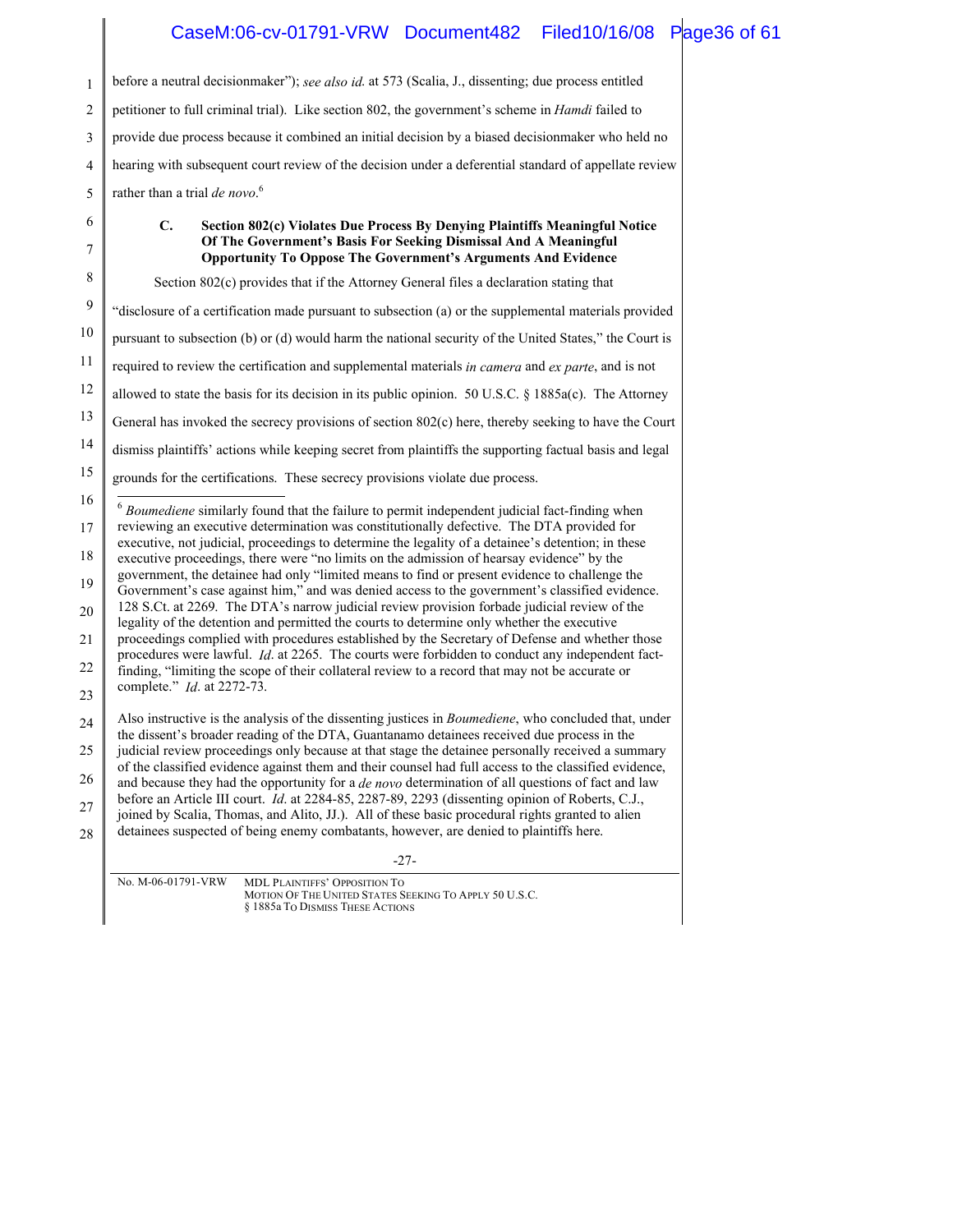### CaseM:06-cv-01791-VRW Document482 Filed10/16/08 Page37 of 61

| $\mathbf{1}$   | Due process requires that before plaintiffs are deprived of their protected interests they must                                                   |
|----------------|---------------------------------------------------------------------------------------------------------------------------------------------------|
| $\mathfrak{2}$ | receive adequate and meaningful notice of the factual and legal basis on which the government seeks                                               |
| 3              | dismissal. "[T] he right to notice and an opportunity to be heard must be granted at a meaningful                                                 |
| 4              | time and in a meaningful manner." Hamdi, 542 U.S. at 533. Meaningful notice requires both                                                         |
| 5              | "notice of the  allegations" and "notice of the substance of the relevant supporting evidence."                                                   |
| 6              | Brock v. Roadway Express, Inc., 481 U.S. 252, 264 (1987); accord, Hamdi, 542 U.S. at 533 (due                                                     |
| 7              | process requires "notice of the factual basis" supporting the government's position); Cleveland Bd.                                               |
| 8              | of Edu. v. Loudermill, 470 U.S. 532, 546 (1985) (due process requires "notice of the charges" and                                                 |
| 9              | "an explanation of the  evidence"). This is the constitutional minimum.                                                                           |
| 10             | The due process guarantee of an opportunity to be heard likewise is not meaningful where                                                          |
| 11             | the arguments and evidence opposing a party are kept entirely secret. The reason that due process                                                 |
| 12             | requires that "the evidence used to prove the Government's case must be disclosed to the individual                                               |
| 13             | [is] so that he has an opportunity to show that it is untrue." Goldberg v. Kelly, 397 U.S.at 270. "The                                            |
| 14             | right to a hearing embraces not only the right to present evidence but also a reasonable opportunity                                              |
| 15             | to know the claims of the opposing party and to meet them. The right to submit argument implies                                                   |
| 16             | that opportunity; otherwise the right may be but a barren one." Morgan v. U.S., 304 U.S. 1, 18                                                    |
| 17             | (1938); see also West Ohio Gas Co. v. Public Utilities Commission (No. 1), 294 U.S. 63, 69 (1935)                                                 |
| 18             | ("A hearing is not judicial, at least in any adequate sense, unless the evidence can be known."); Lynn                                            |
| 19             | v. Regents of Univ. of Cal., 656 F.2d 1337, 1346 (9th Cir. 1981) (A decision based on ex parte                                                    |
| 20             | evidence offends "principles of due process upon which our judicial system depends to resolve                                                     |
| 21             | disputes fairly and accurately.").                                                                                                                |
| 22             | Sections 802(c) violates due process by denying plaintiffs any meaningful notice or                                                               |
| 23             | opportunity to be heard in opposition to the government's motion. Because of the Attorney                                                         |
| 24             | General's invocation of section 802(c), plaintiffs have not received meaningful notice of the factual                                             |
| 25             | and legal grounds on which the government seeks dismissal or of the evidence relevant to those                                                    |
| 26             | grounds, and have thereby been deprived of a meaningful opportunity to be heard. While plaintiffs                                                 |
| 27             | have notice <i>that</i> the government has sought dismissal, this notice is meaningless because, with the                                         |
| 28             | exception of the government's artful and qualified denial of a communications content dragnet, the                                                |
|                | $-28-$                                                                                                                                            |
|                | No. M-06-01791-VRW<br>MDL PLAINTIFFS' OPPOSITION TO<br>MOTION OF THE UNITED STATES SEEKING TO APPLY 50 U.S.C.<br>§ 1885a To DISMISS THESE ACTIONS |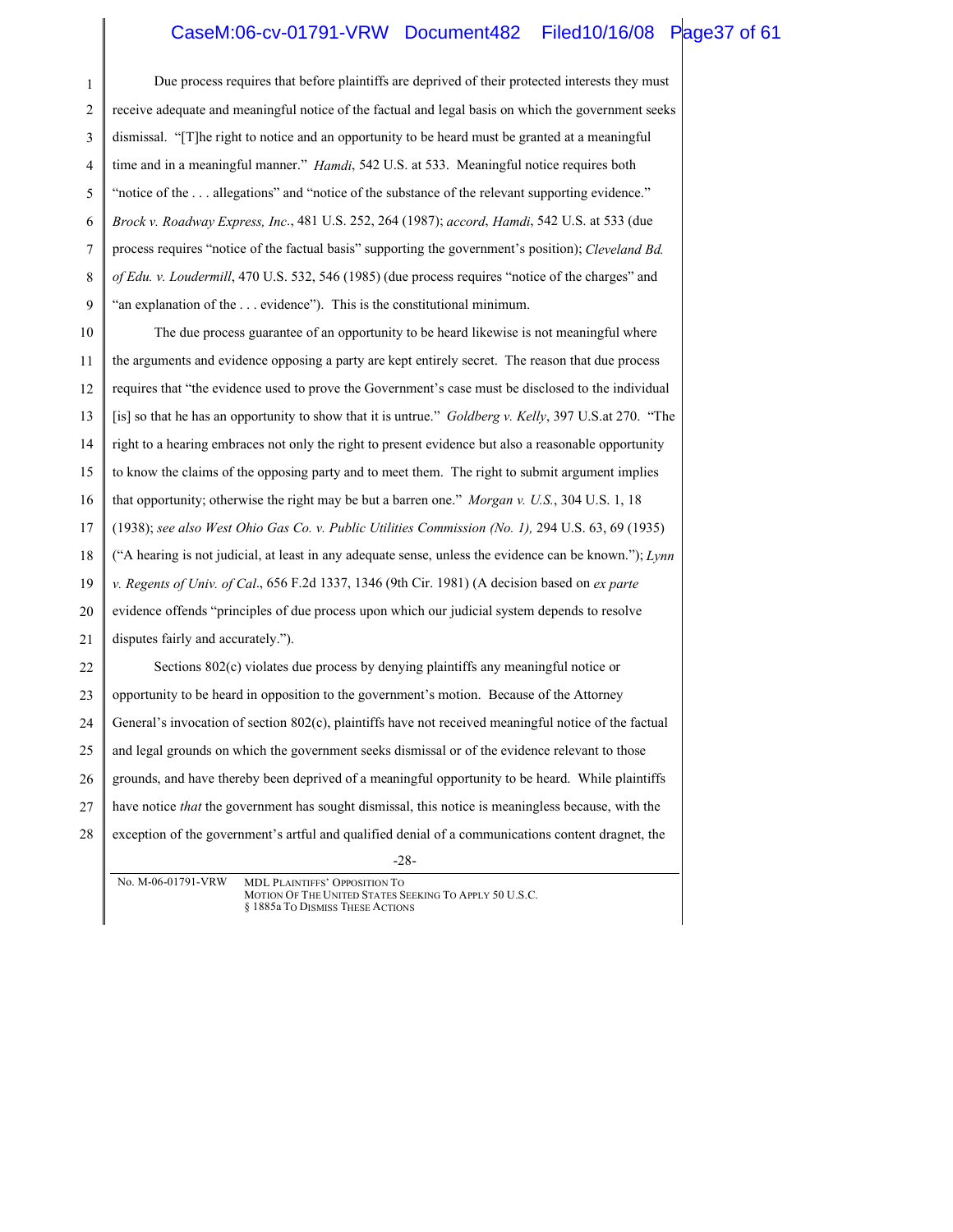### CaseM:06-cv-01791-VRW Document482 Filed10/16/08 Page38 of 61

| 1  | government refuses to inform plaintiffs of the specific subsection of 802(a) under which dismissal is |
|----|-------------------------------------------------------------------------------------------------------|
| 2  | sought, the factual grounds supporting dismissal, or the evidence submitted in support of dismissal   |
| 3  | (or even whether any supporting evidence has been submitted to the Court). Forcing plaintiffs to      |
| 4  | guess at which subsection of section 802(a) the government has put in issue and to speculate about    |
| 5  | what evidence the government may have submitted makes the opportunity to be heard meaningless.        |
| 6  | Due process requires more than the chance to shadow-box with the government. Our                      |
| 7  | adversarial system is based upon "vigorous and informed argument" which is impossible "without        |
| 8  | disclosure to the parties of the evidence submitted to the court." Lynn, 656 F.2d at 1346. "Fairness" |
| 9  | can rarely be obtained by secret, one-sided determination of facts decisive of rights. Secrecy is not |
| 10 | congenial to truth-seeking and self-righteousness gives too slender an assurance of rightness. No     |
| 11 | better instrument has been devised for arriving at truth than to give a person in jeopardy of serious |
| 12 | loss notice of the case against him and opportunity to meet it." Goss v. Lopez, 419 U.S. 565, 580     |
| 13 | (1975) (ellipsis, brackets, and internal quotation marks omitted). Even the most "rudimentary"        |
| 14 | conception of due process requires that the party facing a deprivation receive an "explanation of the |
| 15 | evidence the authorities have." Id. at 581. This is true whether the deprivation is a few days'       |
| 16 | suspension from high school, as in Goss, or the indefinite deprivation of liberty faced by a citizen  |
| 17 | imprisoned as an enemy combatant, as in <i>Hamdi</i> .                                                |
| 18 | In addition, "[i]n almost every setting where important decisions turn on questions of fact,          |
| 19 | due process requires an opportunity to confront and cross-examine adverse witnesses." Goldberg v.     |
| 20 | Kelly, 397 U.S. at 269; accord, Hornsby v. Allen, 326 F.2d 605, 608 (5th Cir. 1964) ("[I]t is not     |
| 21 | proper to admit ex parte evidence, given by witnesses not under oath and not subject to cross-        |
| 22 | examination by the opposing party.").                                                                 |
| 23 | These principles apply equally in cases like this one where the government seeks to use               |
| 24 | classified or secret information to its litigation advantage to obtain a decision in its favor. In    |
| 25 | American-Arab Anti-Discrimination Comm. v. Reno, 70 F.3d 1045 (9th Cir. 1995), the Ninth Circuit      |
| 26 | held that use of undisclosed classified information in alien legalization proceedings violates due    |
| 27 | process. Id. at 1070. The court concluded that the "use of undisclosed information in adjudications   |
| 28 | should be presumptively unconstitutional" "[b]ecause of the danger of injustice when decisions lack   |
|    | $-29-$                                                                                                |
|    | No. M-06-01791-VRW<br>MDI PLAINTIEES' OPPOSITION TO                                                   |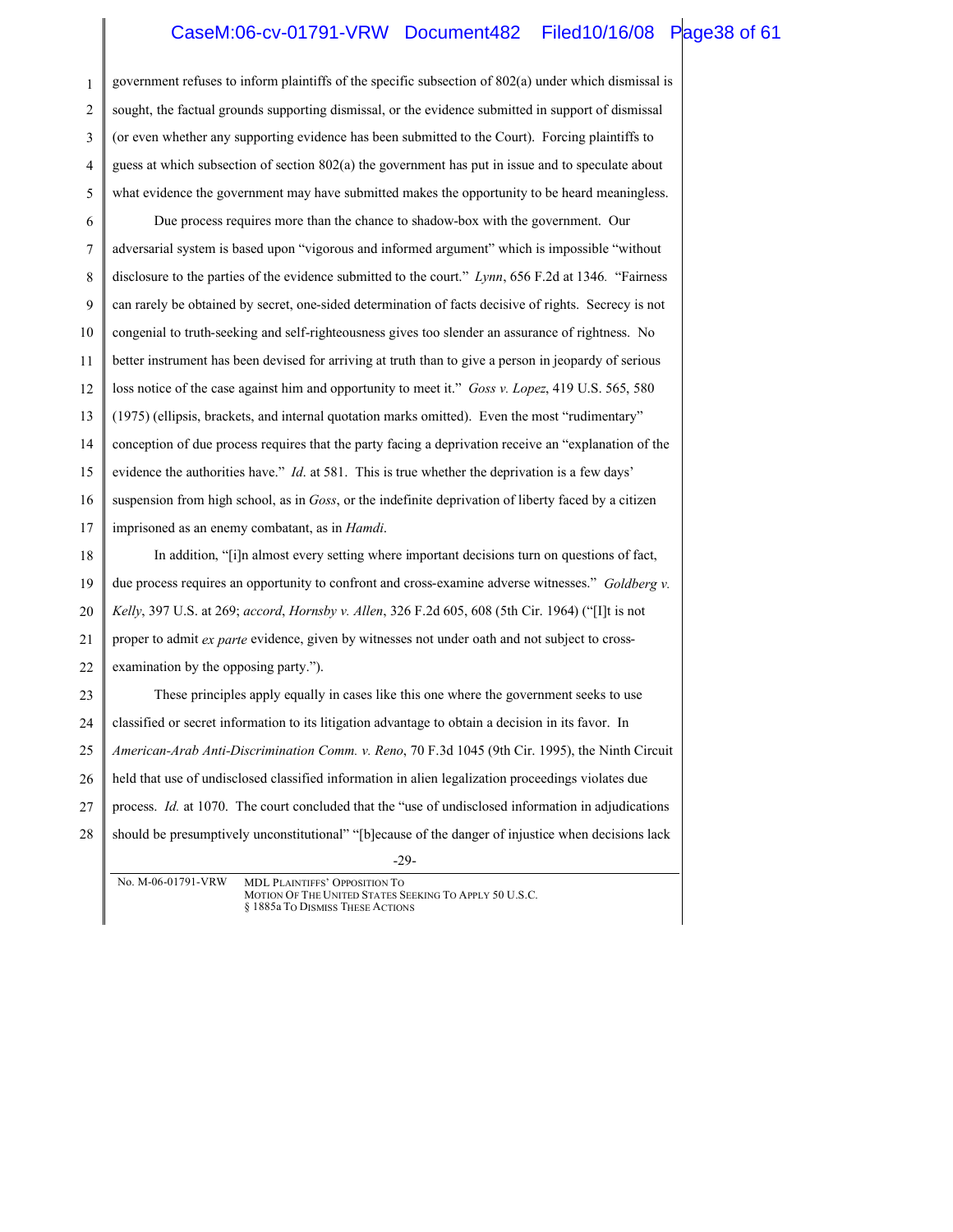#### CaseM:06-cv-01791-VRW Document482 Filed10/16/08 Page39 of 61

1 2 3 4 5 6 7 8 9 10 11 12 13 14 15 16 17 18 19 20 21 22 23 24 25 26 27 28 the procedural safeguards that form the core of constitutional due process." *Id.* The court distinguished the state secrets privilege, noting that in such cases "the information is simply unavailable and may not be used by either side." *Id*. By contrast, in the case before it, as here, "the Government does not seek to shield state information from disclosure . . . ; instead, it seeks to use secret information as a sword against the" opposing party. *Id.* Likewise, in *Kinoy v. Mitchell*, 67 F.R.D. 1 (S.D.N.Y. 1975), the government filed a summary judgment motion supported by *in camera* exhibits of allegedly secret information; it "request[ed] the Court to determine, *inter alia*, whether certain electronic surveillance concerned foreign rather than domestic security, the constitutionality of this warrantless foreign security wiretapping, the retroactive applicability of the *Keith* decision, and the nonexistence of any communication of the contents of the interceptions which would constitute a violation of 47 U.S.C. § 605." *Id.* at 15. The court denied summary judgment, concluding that "such a course is wholly unacceptable. Our system of justice does not encompass *ex parte* determinations on the merits of cases in civil litigation." *Id.; accord, Ass'n for Reduction of Violence v. Hall,* 734 F.2d 63, 67 (1st Cir. 1984); *Bane v. Spencer*, 393 F.2d 108, 109 (1st Cir. 1968) ("defendant should not be able to use the [*ex parte* evidence] as a sword to seek summary judgment and at the same time blind plaintiff so that he cannot counter"). So, too, here, due process prohibits any procedure by which plaintiffs' claims are dismissed without any notice of government's legal arguments and supporting evidence and without any meaningful opportunity to be heard in opposition to the government's argument and evidence and to cross-examine the government's witnesses. Finally, the Attorney General's use of section 802(c) to censor the contents of the order this Court will issue deciding the government's section 802 motion also violates due process. The Court's decision on the motion "must rest solely on the legal rules and evidence adduced. To demonstrate compliance with this elementary requirement, the decision maker should state the reasons for his determination and indicate the evidence he relied on." *Goldberg v. Kelly*, 397 U.S. at 271 (internal citations omitted). The restrictions on disclosure of the reasoning and evidence on which the Court's decision rests violate due process by preventing plaintiffs from effectively

-30-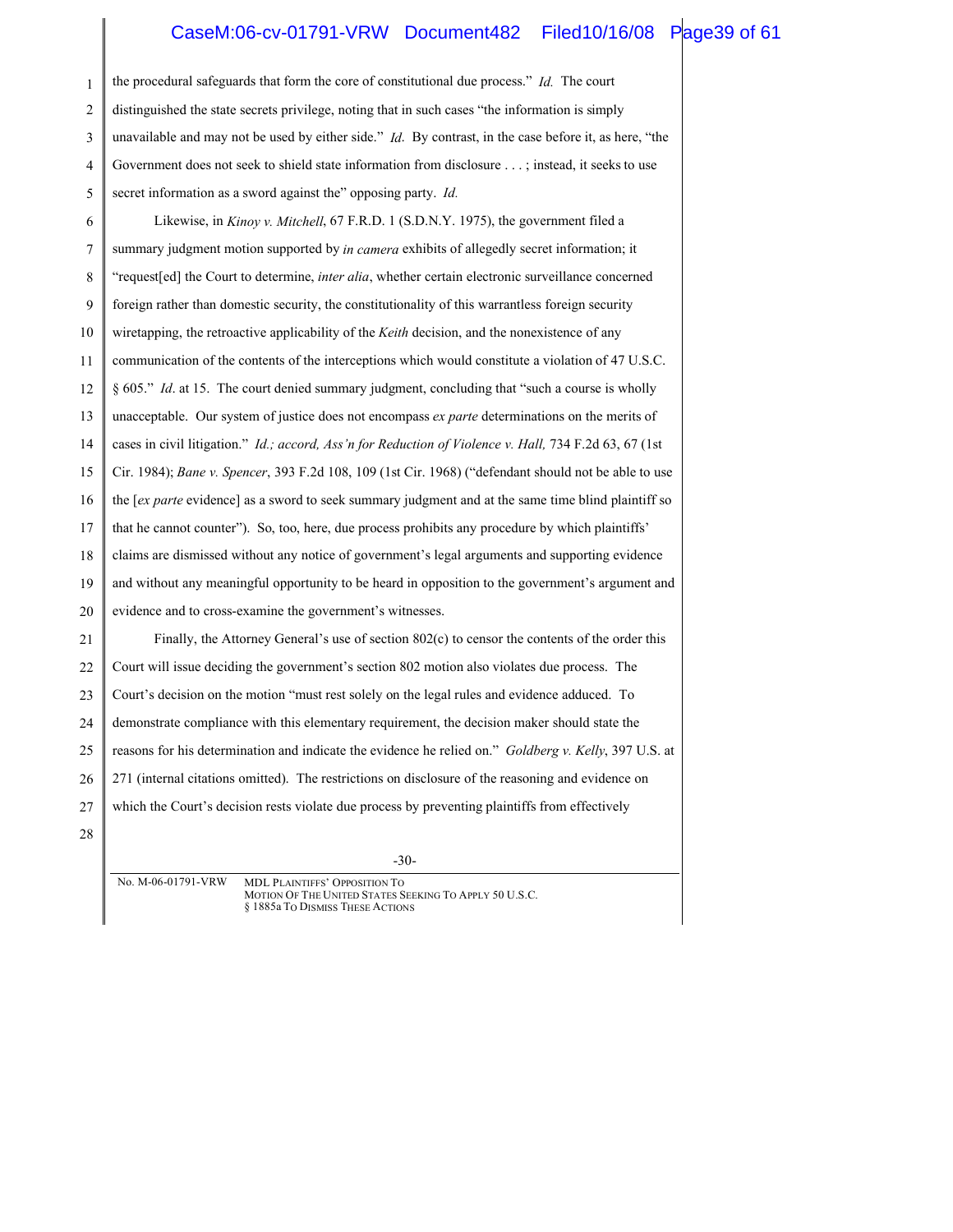### CaseM:06-cv-01791-VRW Document482 Filed10/16/08 Page40 of 61

1 challenging here or on appeal the validity of the decision.<sup>7</sup>

| $\mathbf{2}$ | IV.<br>The Secrecy Provisions Of Section 802 Violate The First Amendment And Article III                                                                                                                                                                                                                  |
|--------------|-----------------------------------------------------------------------------------------------------------------------------------------------------------------------------------------------------------------------------------------------------------------------------------------------------------|
| 3            | Section 802(c) grants the Attorney General the unreviewable right, which he has exercised,                                                                                                                                                                                                                |
| 4            | to require that his certification and supporting evidence be maintained and reviewed in camera and                                                                                                                                                                                                        |
| 5            | ex parte and to censor any reference to the contents of that evidence from this Court's order deciding                                                                                                                                                                                                    |
| 6            | the motion to dismiss. See 50 U.S.C. § 1885a(c). Section 802(d) mandates similar restrictions with                                                                                                                                                                                                        |
| 7            | respect to classified information without even requiring an invocation by the Attorney General. This                                                                                                                                                                                                      |
| 8            | secrecy is not subject to judicial control or review but is imposed on the Court by Congress and the                                                                                                                                                                                                      |
| 9            | Attorney General. <sup>8</sup> 50 U.S.C. § 1885a(d).                                                                                                                                                                                                                                                      |
| 10           | The perpetual ban of subsections (c) and (d) on the disclosure of the certification and                                                                                                                                                                                                                   |
| 11           | supporting materials violates the First Amendment right of access to documents in a civil proceeding                                                                                                                                                                                                      |
| 12           | $7$ The change in law caused by the Attorney General's filing of the certifications is a separate and                                                                                                                                                                                                     |
| 13           | independent due process violation. Ordinarily, when Congress makes a change in law affecting a                                                                                                                                                                                                            |
| 14           | property interest in a statutorily-created cause of action, no due process question arises because the<br>legislative process is the process that is due in the circumstances. A legislature "remains free to                                                                                             |
| 15           | create substantive defenses or immunities for use in adjudication—or to eliminate its statutorily<br>created causes of action altogether," because "the legislative determination provides all the process                                                                                                |
| 16           | that is due." Logan v. Zimmerman Brush, 455 U.S. at 430.                                                                                                                                                                                                                                                  |
| 17<br>18     | This case is different because it is the Executive, in the person of the Attorney General, and not<br>Congress that has made the change in law that deprives plaintiffs of their protected property<br>interests in their federal statutory claims. Because the Attorney General's decision to change the |
| 19           | law governing plaintiffs' federal statutory causes of action by deciding to file certifications with<br>this Court is not a decision made by Congress, that decision is valid only if the Attorney General                                                                                                |
| 20           | satisfies the fundamentals of due process by providing plaintiffs with notice and an opportunity to<br>be heard before deciding to file the certifications with this Court.                                                                                                                               |
| 21           | "While the legislature may elect not to confer a property interest, it may not constitutionally                                                                                                                                                                                                           |
| 22           | authorize the deprivation of such an interest, once conferred, without appropriate procedural<br>safeguards The adequacy of statutory procedures for deprivation of a statutorily created                                                                                                                 |
| 23           | property interest must be analyzed in constitutional terms." <i>Id.</i> at 432 (internal quotation marks and<br>brackets omitted). Here, the statutory procedures that authorize the Attorney General to deprive                                                                                          |
| 24           | plaintiffs of their property by changing the law applicable to their cases violate due process<br>because plaintiffs receive no notice or opportunity to be heard before the Attorney General makes                                                                                                       |
| 25           | his determination that one of the five statutory circumstances exists or before he makes his decision                                                                                                                                                                                                     |
| 26           | to file the certifications with this Court.<br><sup>8</sup> Nevertheless, the evidence shows that at least some undisclosed information about the Program is                                                                                                                                              |
| 27           | not classified. See Summary at pp. 43-44 (Alberto Gonzales' notes on March 10, 2004, meeting<br>with congressional leaders about the Program is mostly unclassified) and p. 44 (John Ashcroft's                                                                                                           |
| 28           | March 10, 2004, discussion of concerns about the legality of the Program was not classified).                                                                                                                                                                                                             |
|              | $-31-$                                                                                                                                                                                                                                                                                                    |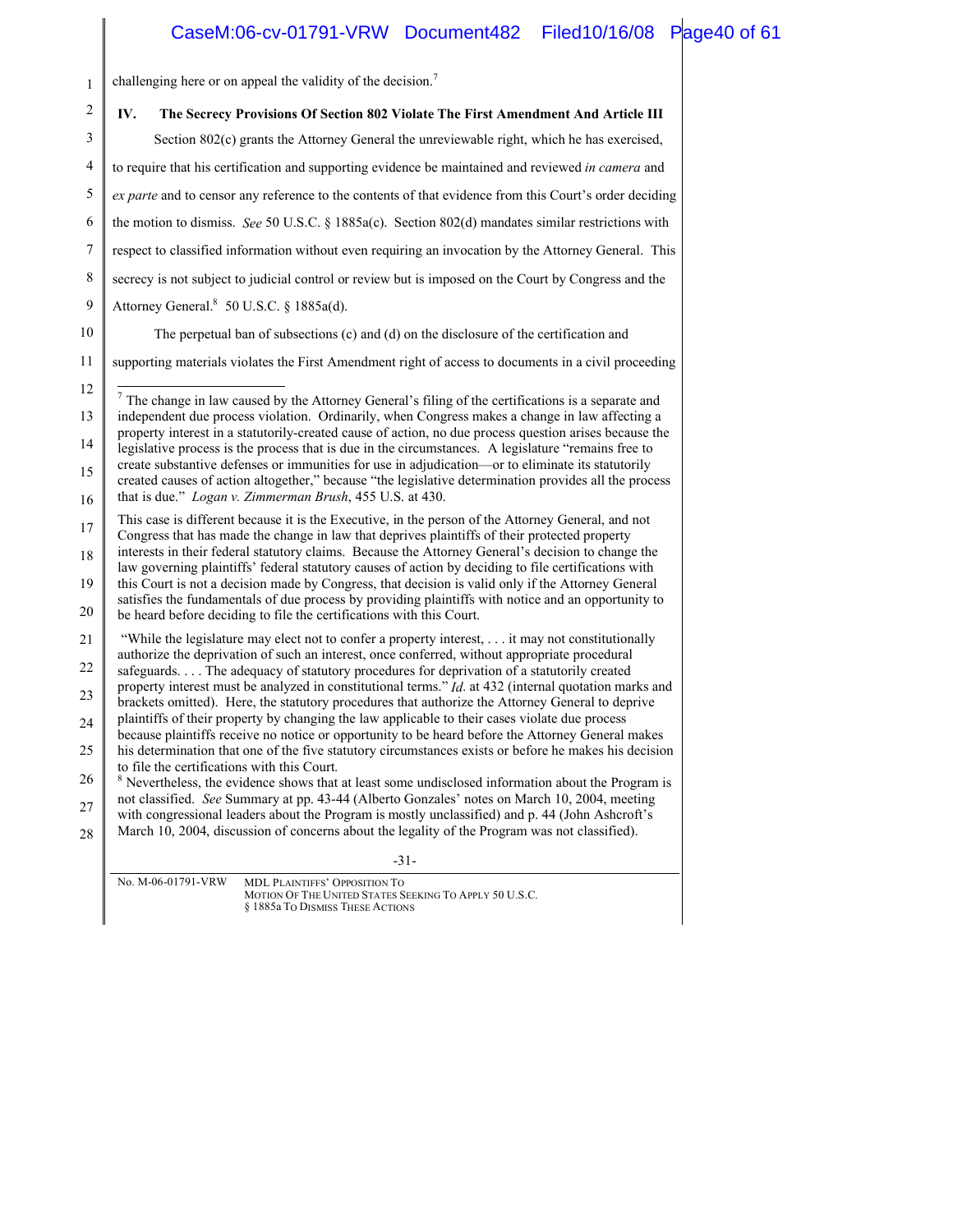### CaseM:06-cv-01791-VRW Document482 Filed10/16/08 Page41 of 61

1 2 3 4 5 6 7 8 9 10 11 12 13 14 15 16 as well as violating Article III. Under the First Amendment, only a court, and not the Attorney General or Congress, can determine whether under the "strict scrutiny" test there is a compelling governmental interest justifying a ban on public access to documents in a civil case and whether a disclosure ban is the least restrictive means of protecting that interest. Article III similarly requires that courts and not the Executive or Congress make these determinations. Under subsections (c) and (d), however, those determinations are made by the Attorney General and Congress, rather than the Court, thereby violating both the First Amendment and Article III. In addition, these nondisclosure provisions also fail to satisfy the First Amendment's strict scrutiny test because they are perpetual as well as unreviewable. Even if there is at the present time a compelling interest in a ban on disclosure, the perpetual ban of subsections (c) and (d) is not the least restrictive means of achieving that interest because the ban can never be revisited or lifted in the future after the interest in secrecy is dissipated. There is a First Amendment right of access to civil proceedings and to documents filed in those proceedings. *See Grove Fresh Distrib. v. Everfresh Juice Co.*, 24 F.3d 893, 897-98 (7th Cir. 1994) (First Amendment right of access in civil proceedings to documents where "the court has relied on them or . . . the litigants have offered them as evidentiary support"); *Rushford v. New* 

17 *Yorker Magazine*, 846 F.2d 249, 253 (4th Cir. 1988) ("the more rigorous First Amendment standard

18 should also apply to documents filed in connection with a summary judgment motion in a civil

19 case"); *Westmoreland v. C.B.S.*, 752 F.2d 16, 23 (2d Cir. 1984) ("the First Amendment does secure

20 to the public and to the press a right of access to civil proceedings"); *Publicker Indus. v. Cohen*, 733

21 F.2d 1059, 1070 (3d Cir. 1984) ("the 'First Amendment embraces a right of access to [civil] trials'");

22 *In re Cont'l Ill. Sec. Lit.*, 732 F.2d 1302, 1308 (7th Cir. 1984) (right of access to both civil and

23 criminal proceedings is of "constitutional magnitude"); *Brown & Williamson Tobacco Corp. v.* 

24 *F.T.C.*, 710 F.2d 1165, 1178 (6th Cir. 1983) (vacating the district court's sealing of all documents

25 filed in a civil case based on First Amendment and common law right of access); *see also Hartford* 

26 *Courant Co. v. Am. Lawyer Media, Inc.*, 380 F.3d 83, 91-96 (2d Cir. 2004 ) (right of access to

27 criminal and civil proceedings necessarily encompasses right of access to docket sheets); *Associated* 

28 *Press v. U.S. Dist. Ct.*, 705 F.2d 1143, 1145 (9th Cir. 1983) (right of access to criminal proceedings

<sup>-32-</sup>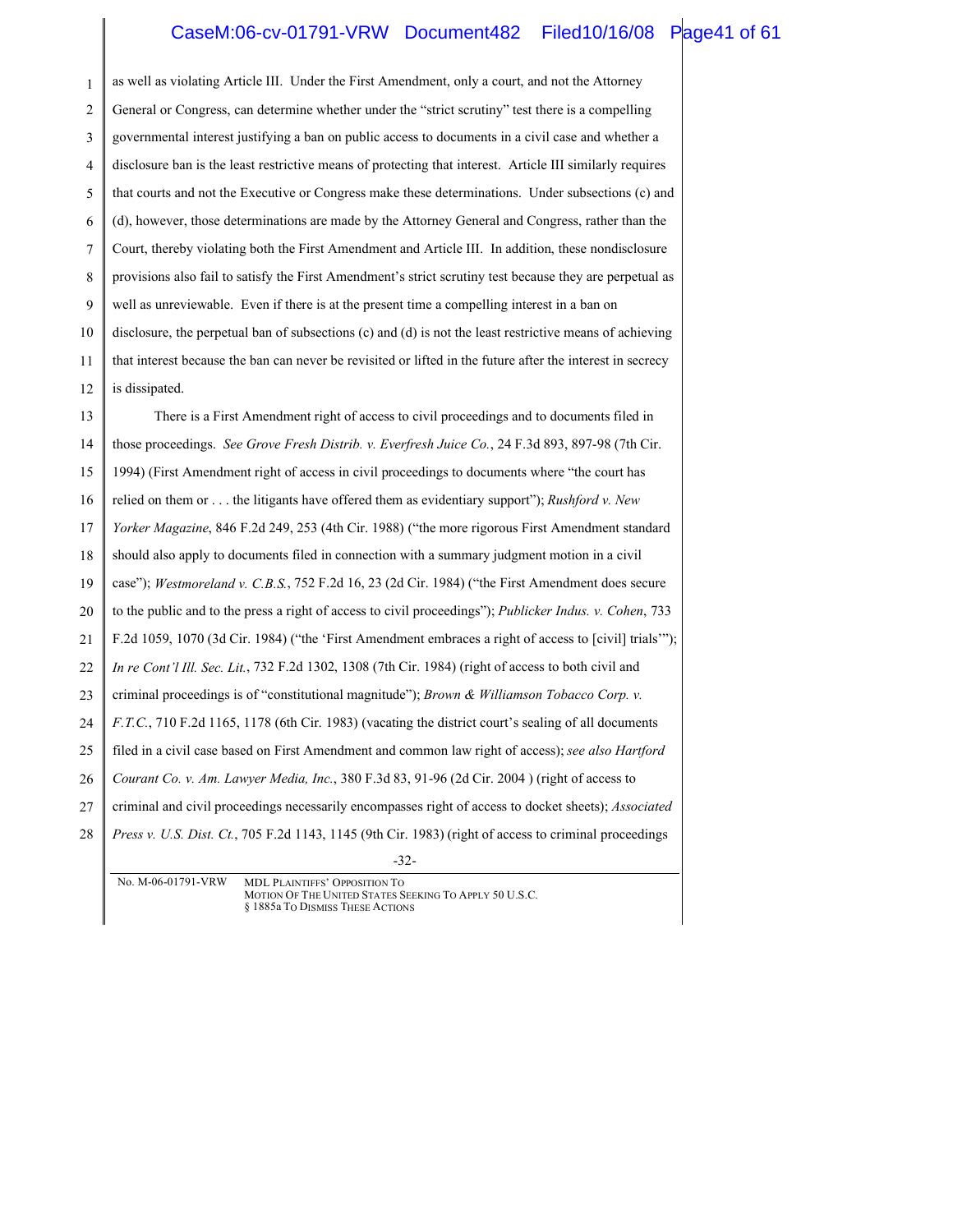#### CaseM:06-cv-01791-VRW Document482 Filed10/16/08 Page42 of 61

1 2 3 4 5 encompasses documents); *NBC Subsidiary (KNBC-TV), Inc. v. Super. Ct.*, 20 Cal.4th 1178, 1212 (1999) ("in general, the First Amendment provides a right of access to ordinary civil trials and proceedings, [and] that constitutional standards governing closure of trial proceedings apply in the civil setting"). $9$ Restrictions on the First Amendment right of access to judicial proceedings and documents

6 7 8 9 10 11 12 13 14 15 16 17 18 19 20 21 22 23 24 25 are subject to strict scrutiny. *See, e.g., Globe Newspapers v. Superior Court*, 457 U.S. 596, 606-07 (1982) (criminal proceedings); *Grove Fresh*, 24 F.3d at 897 (civil proceedings); *Rushford*, 846 F.2d at 253 (civil proceedings). To satisfy that standard, the government must show that "the denial of access is necessitated by a compelling governmental interest, and is narrowly tailored to serve that interest." *Rushford*, 846 F.2d at 253. The public's interest in access to documents is at its height in the case of documents relating to a dispositive motion, for if the motion is granted those documents become the substitute for the public trial that would otherwise occur and the basis for the court's decision on the merits. *See id.* at 252 ("Because summary judgment adjudicates substantive rights and serves as a substitute for a trial, we fail to see the difference between a trial and the situation before us now."). Subsections (c) and (d) of section 802 violate both the First Amendment and Article III by denying the Court the ability to determine whether the disclosure ban satisfies the strict scrutiny test. Subsection (c) forbids the Court from disclosing to the public—including in the Court's order resolving the motion to dismiss—any information concerning the Attorney General's certification and the supplemental materials supporting that certification upon the Attorney General's assertion that disclosure "would harm the national security of the United States." 50 U.S.C. § 1885a(c). This provision is unconstitutional because it strips the Court of its authority to determine whether the Attorney General's asserted basis for secrecy "is necessitated by a compelling governmental interest, and is narrowly tailored to serve that interest." *Globe Newspapers*, 457 U.S. at 607. Subsection (d), codified at 50 U.S.C. § 1885a(d), which forbids disclosure of classified information submitted in

26 27 28 <sup>9</sup> Because the Ninth Circuit has found there is a common-law right of access to documents in civil proceedings, it has never reached the question of whether the First Amendment also provides right of access to documents in civil proceedings. *San Jose Mercury News v. U.S. Dist. Ct.*, 187 F.3d 1096, 1102 (9th Cir 1999).

-33-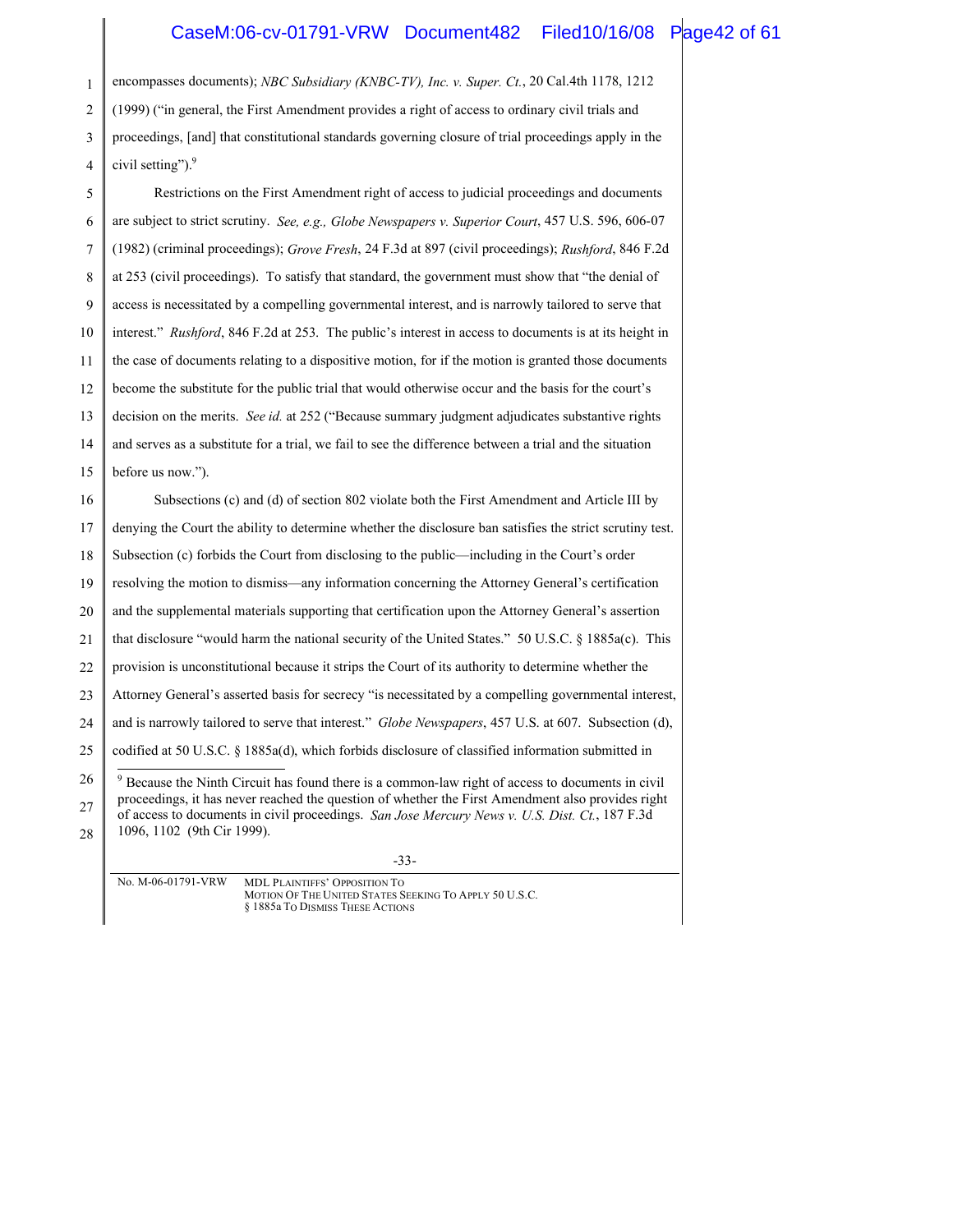#### CaseM:06-cv-01791-VRW Document482 Filed10/16/08 Page43 of 61

1 2 3 4 5 6 7 8 9 10 11 12 13 14 15 16 17 18 19 20 21 22 23 24 25 26 27 28 support of the government's motion, is unconstitutional because it deprives the Court of the power to determine whether the disclosure ban is supported by a compelling interest and is narrowly tailored. Subsections (c) and (d) improperly substitute executive and congressional determinations that nondisclosure is required for a judicial inquiry into whether nondisclosure is justified under the First Amendment. *See In re Washington Post,* 807 F.2d 383, 393 (4th Cir. 1986) (district court improperly relied on statute to justify sealing document on national security grounds without engaging in necessary First Amendment inquiry; "[t]he district court may not simply assume that Congress has struck the correct constitutional balance"). Even in matters involving national security, this Court has the right and duty to "independently determine whether, and to what extent, the proceedings and documents must be kept under seal." *U.S. v. Moussaoui*, 65 Fed.Appx. 881, 886-887 (4th Cir. 2003) (rejecting "Government argu[ment] that the question of whether the public is entitled to access to the pleadings and argument in this case is answered, in the negative, by [the Classified Information Procedures Act]"). "A blind acceptance by the courts of the government's insistence on the need for secrecy, without notice to others, without argument, and without a statement of reasons, would impermissibly compromise the independence of the judiciary . . . ." *In re Washington Post* Co., 807 F.2d at 392. By stripping the Court of its authority to determine whether the government has shown a compelling interest in secrecy that cannot be satisfied by less restrictive means, subsections (c) and (d) violate the constitutional requirement that judges, not members of the executive branch or Congress, determine whether there are grounds for banning the disclosure of evidence submitted in a judicial proceeding sufficient to satisfy the First Amendment. *See Freedman v. Maryland*, 380 U.S. 51, 58 (1965) (First Amendment requires that determination of whether speech is protected be made by a court, not the executive branch). This unbridled discretion is especially suspect in light of the evidence showing that the government's repeated assertions of "grave harm to the national security" are not credible. *See* Summary, Section IV(D). Stripping the Court of its authority to determine whether a disclosure ban is permissible under the First Amendment also violates Article III. That is so because it is the province of the Judiciary, not the executive or legislative branch to determine what the Constitution requires. *See Marbury*, 5 U.S. at 177.

-34-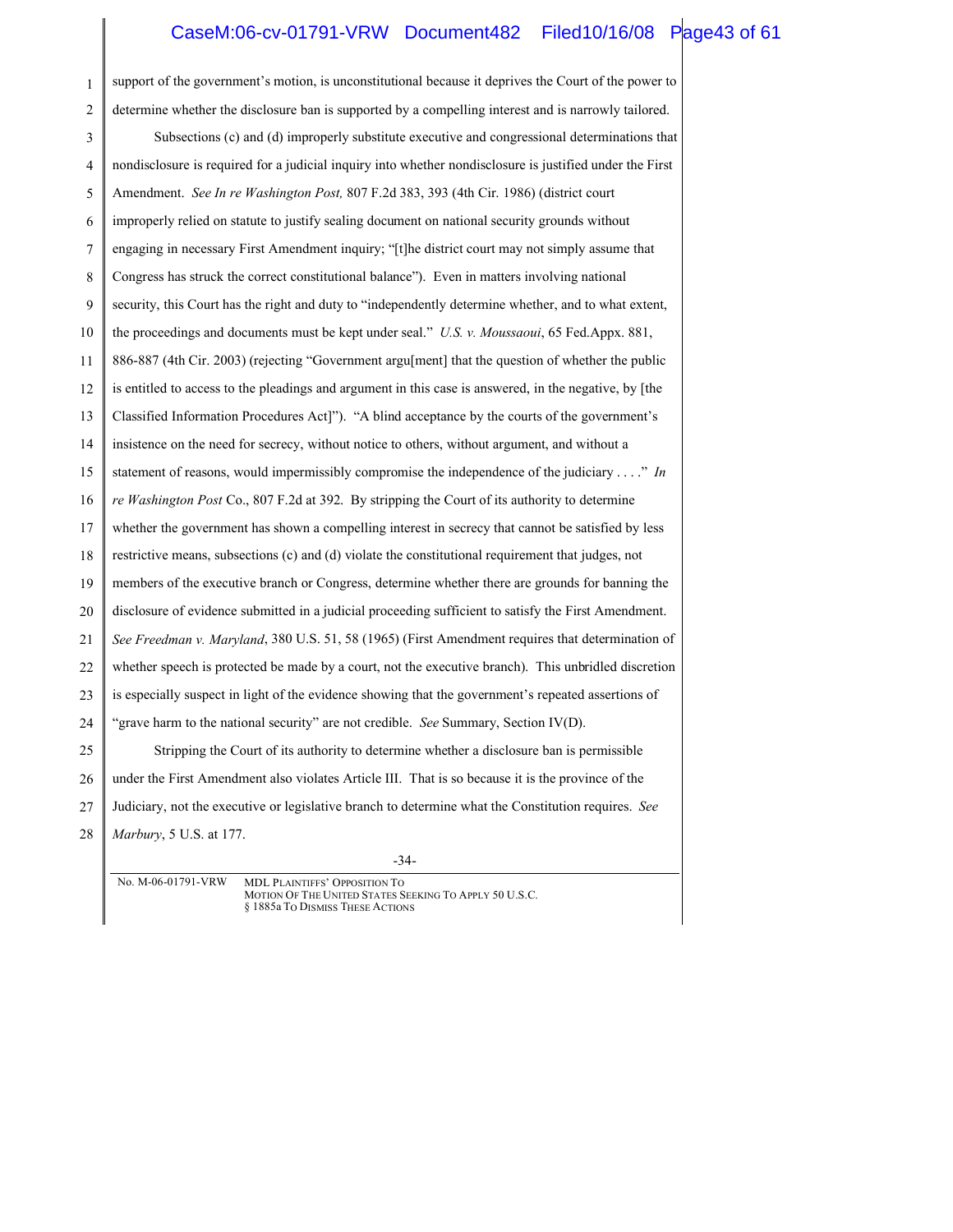#### CaseM:06-cv-01791-VRW Document482 Filed10/16/08 Page44 of 61

-35- 1 2 3 4 5 6 7 8 9 10 11 12 13 14 15 16 17 18 19 20 21 22 23 24 25 26 27 28 Subsections (c) and (d) violate the First Amendment for a second, independent reason: they fail to satisfy the strict scrutiny test's narrow tailoring requirement. The effect of the disclosure ban is to prevent the public from knowing—*for all time*—the content of the Attorney General's certification and the supplemental materials provided with the certification because the Court is prohibited from including that information in its order. Instead, the Court is permitted to provide only a bare-bones explanation of its decision, shorn of its reasoning and of whatever dispositive facts are included in the certification and supporting materials. Nothing in the statute requires the government in the future to inform the Court when disclosure of the censored information would no longer harm the national security or permits the Court to disclose the information at any time in the future if the Court concludes that there is no longer a compelling reason to limit public access. By restricting the public from ever learning this information, the statute is not narrowly tailored because it presumes without any foundation that for all time disclosure of this information will harm the national security. Two decisions addressing a similar nondisclosure statute support this conclusion. In *Doe v. Ashcroft*, 334 F.Supp.2d 471 (S.D.N.Y 2004) and *Doe v. Gonzales*, 386 F.Supp.2d 66 (D. Conn. 2005), district courts addressed challenges to former 18 U.S.C. § 2709(c), which prohibited a telecommunications carrier receiving a National Security Letter (NSL) subpoenaing customer records from ever publicly disclosing that it had received such a letter. One district court held that the provision was unconstitutional and the second reasoned at the preliminary injunction stage that the provision was likely unconstitutional. Both courts concluded the perpetual ban on disclosure was not narrowly tailored to advance the government's interest in secrecy because it would continue even after the disclosure of the information would cease to harm national security, and that the ban was therefore unconstitutional. *Doe v. Gonzales*, 386 F.Supp.2d at 79-80; *Doe v. Ashcroft*, 334 F.Supp.2d at 519-20 ("[A]n unlimited government warrant to conceal, effectively a form of secrecy *per se*, has no place in our open society."). Although on appeal the Second Circuit vacated and remanded *Doe v. Gonzales* and dismissed as moot *Doe v. Ashcroft* because Congress had subsequently removed the perpetual nondisclosure ban from the statute, the reasoning of those decisions remains correct and compelling. *Doe v. Gonzales*, 449 F.3d 415, 422 (2d Cir. 2006) ("A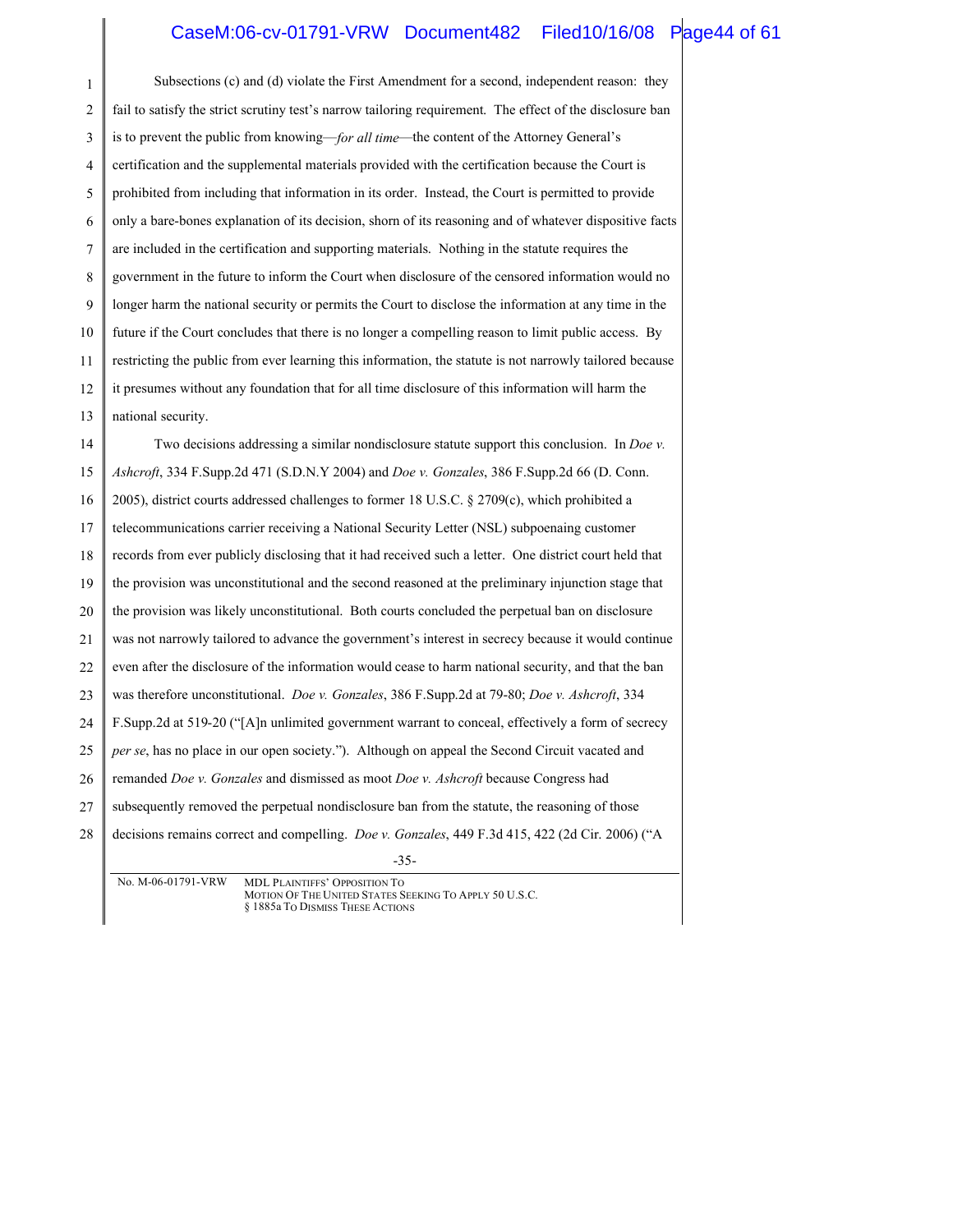### CaseM:06-cv-01791-VRW Document482 Filed10/16/08 Page45 of 61

| 1  | permanent ban on disclosure on speech seems highly unlikely to survive the test of strict scrutiny,    |
|----|--------------------------------------------------------------------------------------------------------|
| 2  | one where the government must show that the statute is narrowly tailored to meet a compelling          |
| 3  | government interest.") (Cardamone, J, concurring); see also Butterworth v. Smith, 494 U.S. 624,        |
| 4  | 632-33 (1990) (government may not permanently ban disclosure of grand jury testimony after jury is     |
| 5  | discharged and its interest in secrecy ends).                                                          |
| 6  | Similar analysis applies here. Subsections (c) and (d) are not narrowly tailored and are               |
| 7  | therefore unconstitutional because they impose a perpetual ban on the information the Court may        |
| 8  | disclose, even if revealing the information would no longer harm national security.                    |
| 9  | For each of the foregoing reasons, subsections (c) and (d) are unconstitutional. Furthermore,          |
| 10 | it is evident that Congress would not have enacted the rest of section 802 without subsections (c) and |
| 11 | (d). See Govt. Mo. at $11-12$ . Accordingly, those provisions are not severable, and the entirety of   |
| 12 | sections 802 is unconstitutional. See Doe v. Gonzales, 500 F.Supp.2d 379, 421 (S.D.N.Y. 2007)          |
| 13 | (finding unconstitutional the revised gag order provision of the current NSL statute, 18 U.S.C.)       |
| 14 | $\S$ 2709(c), and striking down the entire statute because the gag order provision was not severable). |
|    |                                                                                                        |
| 15 | V.<br>Even If Section 802 Were Constitutional, The Government Has Failed To Carry Its                  |
| 16 | <b>Burden Of Justifying Dismissal Under Section 802</b>                                                |
| 17 | The Court Must Review The Entire Record<br>$\mathbf{A}$ .                                              |
| 18 | Under the "substantial evidence" standard, the Attorney General's certification "cannot be             |
| 19 | affirmed simply by isolating a specific quantum of supporting evidence." Sousa v. Callahan, 143        |
| 20 | F.3d 1240, 1243 (9th Cir. 1998). Rather, the Court must "consider the record as a whole, weighing      |
| 21 | both evidence that supports and evidence that detracts from the [Attorney General]'s conclusion."      |
| 22 | Penny v. Sullivan, 2 F.3d 953, 956 (9th Cir. 1993). The Court must "tak[e] into account                |
| 23 | contradictory evidence or evidence from which conflicting inferences could be drawn." Universal        |
| 24 | Camera, 340 U.S. at 487. The government agrees that the Court must "'consider[] the entire             |
| 25 | record.'" Govt. Mo. at 15:2.                                                                           |
| 26 | The Ninth Circuit has held that "the whole administrative record" that the court is to consider        |
| 27 | on a substantial evidence review "is not necessarily those documents that the agency has compiled      |
| 28 | and submitted as 'the' administrative record," but rather, "all documents and materials directly or    |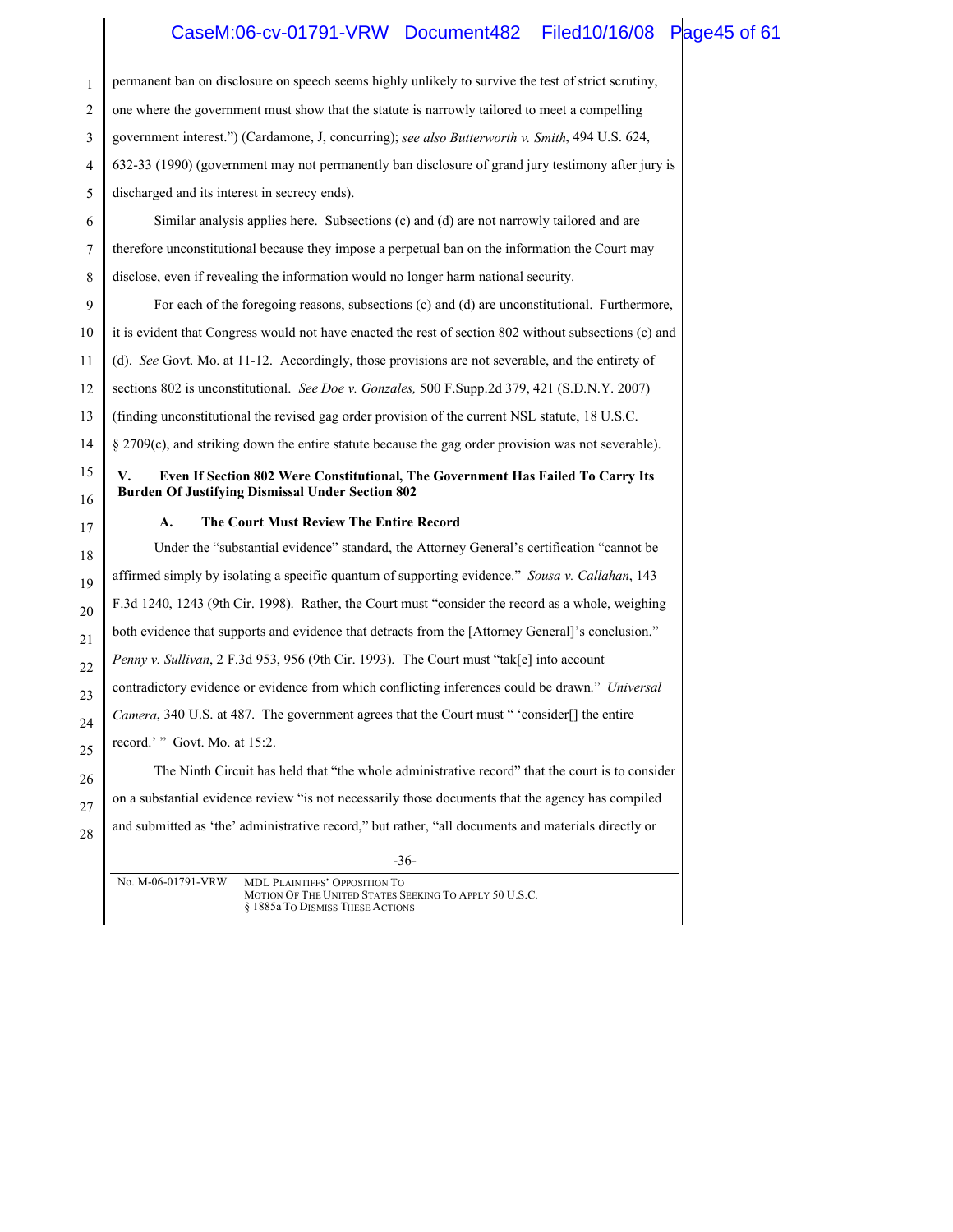### CaseM:06-cv-01791-VRW Document482 Filed10/16/08 Page46 of 61

-37- 1 2 3 4 5 6 7 8 9 10 11 12 13 14 15 16 17 18 19 20 21 22 23 24 25 26 27 28 *indirectly* considered by agency decision-makers and includes evidence contrary to the agency's position." *Thompson v. U.S. Dept. of Labor,* 885 F.2d 551, 555 (9th Cir. 1989). Accordingly, the Court must review *all* of the information considered by the Attorney General, including the entire record of evidence provided in this litigation (as well as other public and private information that was before the Attorney General in making his determination). This also includes any information the Attorney General considered but has withheld from the Court. In *Thompson*, the Ninth Circuit held that letters that were not before the administrative law judge (ALJ) in a formal hearing, but which were indirectly considered by the ALJ when he approved a particular order, and which were submitted by the plaintiff to the agency on a motion for reconsideration, were part of the administrative record. "These materials were considered by the Secretary, either directly or indirectly . . . and consequently are properly part of the administrative record. Accordingly, this court can consider these letters in determining whether the Secretary's decision was . . . unsupported by substantial evidence." *Thompson*, 885 F.2d at 555-56; *accord*, *Pub. Power Council v. Johnson*, 674 F.2d 791, 794 (9th Cir. 1982) ("This exception arises when it appears the agency has relied on documents or materials not included in the record. . . . in order to provide a record of all documents and materials directly or indirectly considered by the agency decisionmakers."). Additional testimony or discovery may also be necessary in order to fully understand the factors considered by, and the reasoning of, the decisionmaker. For example, in *Citizens to Preserve Overton Park v. Volpe,* 401 U.S. 402, 420 (1971), the Supreme Court stated that "since the bare record may not disclose the factors that were considered or the Secretary's construction of the evidence it may be necessary for the District Court to require some explanation." The Court therefore stated that the district court could "require the administrative officials who participated in the decision to give testimony explaining their action." *Id.* Thus, if the Attorney General has not provided an adequate explanation of his actions, this Court can obtain the information necessary to make judicial review effective and to reach a just result: "When there is 'such a failure to explain administrative action as to frustrate effective judicial review,' the court may 'obtain from the agency, either through affidavits or testimony, such additional explanations of the reasons for the agency decision as may prove necessary.' " *Pub. Power Council*, 674 F.2d at 793-94.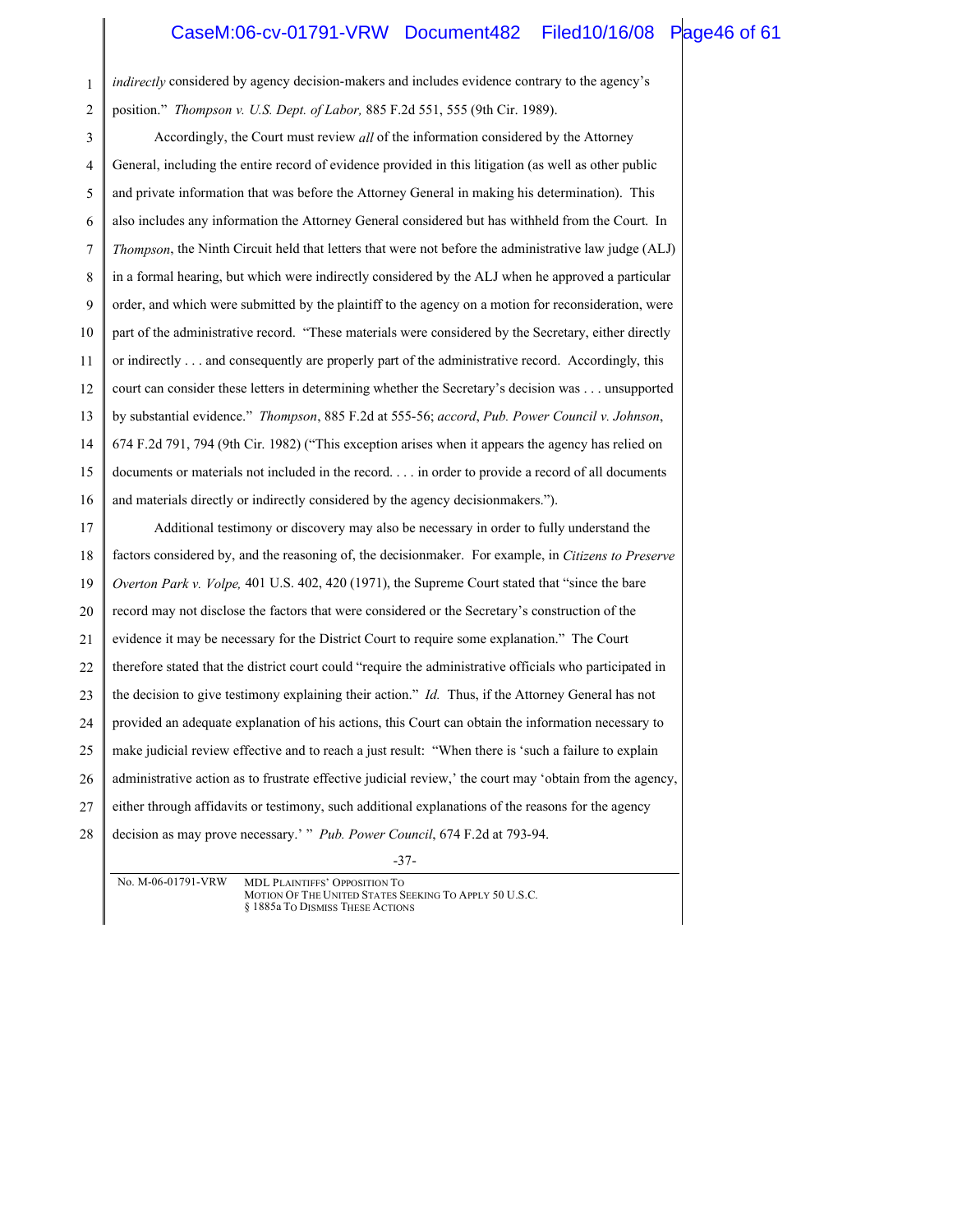### CaseM:06-cv-01791-VRW Document482 Filed10/16/08 Page47 of 61

| These principles are especially critical in these actions where the record is secret. Unless           |
|--------------------------------------------------------------------------------------------------------|
| they are applied rigorously, the government will be able to restrict the evidence it presents to the   |
| Court to only a limited subset of secret evidence cherry-picked by the government for the elements     |
| most favorable to upholding its decision.                                                              |
| Although the Court must have a full understanding of the record that was before the Attorney           |
| General, that does not mean that whatever is in that record is admissible evidence that may be         |
| considered in weighing whether the Attorney General has carried his burden of demonstrating that       |
| substantial evidence supports his certification. To the contrary, since the Attorney General seeks     |
| summary judgment he may rely only on admissible evidence to carry his evidentiary burden.              |
| The evidence the Attorney General relies upon is unreliable and inadmissible, as explained             |
| in plaintiffs' accompanying evidentiary objections (Dkt. No. 477). First, the Senate Select            |
| Committee on Intelligence Report is inadmissible hearsay, double hearsay, and triple hearsay.          |
| Second, the classified declarations of the Director of National Intelligence and the Director of the   |
| NSA are inadmissible because they are also hearsay not subject to party review or cross-               |
| examination. They are what section $802(b)(2)$ and $802(c)$ term "supplemental materials." 50 U.S.C.   |
| §§ 1885a(b)(2), 1885a(c). "Supplemental materials" are materials which the court "may examine,"        |
| id. at $1885a(b)(2)$ , and which the Attorney General may submit ex parte for in camera review, id. at |
| 1885a(c). As evidence, however, "supplemental materials" are inadmissible and unreliable. This         |
| objection is not formulaic; Congress expressly distinguished between "substantial evidence," which     |
| the Court must find in support of the certification, and "supplemental materials" which the Court      |
| may merely "examine." That distinction rests on ancient principles of the law of evidence. The very    |
| purpose of the hearsay rule is to prevent the admission of evidence that is inherently untrustworthy   |
| because it is not subject to the adversarial process. Third, both the public and classified            |
| certifications of the Attorney General are inadmissible hearsay and do not qualify for any hearsay     |
| exception or as expert testimony.                                                                      |
| In contrast, plaintiffs have presented voluminous evidence in opposition, including                    |
| eyewitness testimony, documents, party admissions, statements against interest, and expert             |
| testimony, undermining any grounds for the Attorney General's certification. Plaintiffs' evidence in   |
| $-38-$<br>No. M-06-01791-VRW MDL PLAINTIEES' OPPOSITION TO                                             |
|                                                                                                        |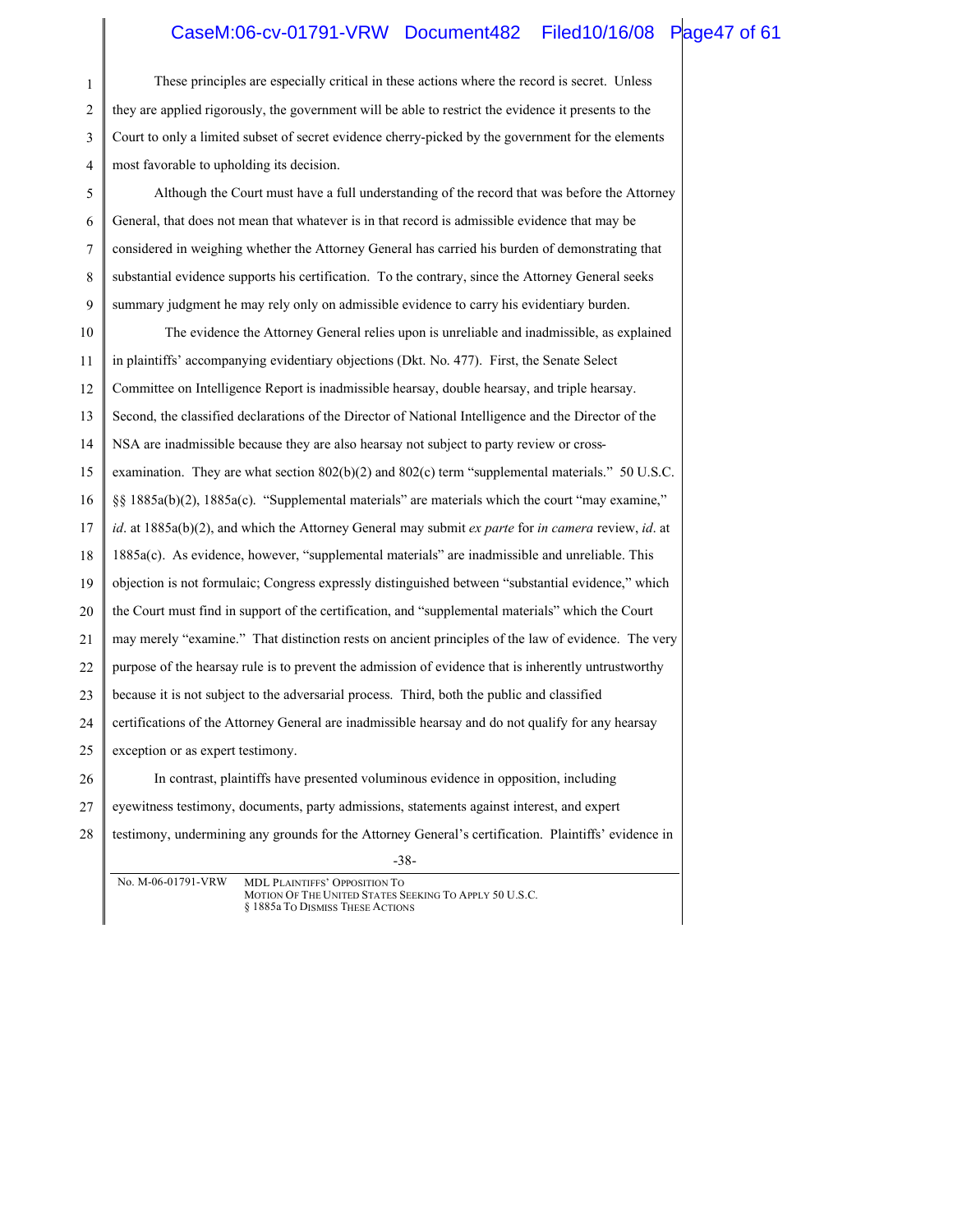#### CaseM:06-cv-01791-VRW Document482 Filed10/16/08 Page48 of 61

1 2 3 4 5 6 7 8 9 10 11 12 13 14 15 16 17 18 19 20 21 22 23 opposition is summarized in plaintiffs' accompanying Federal Rule of Evidence 1006 summary. Plaintiffs' evidence demonstrates that, since October 2001, defendants have conducted dragnet surveillance of millions of Americans' domestic communications content and communications records at the behest of the government. Summary, Sections I-II, pp. 6-41. Defendants acquire the contents of Americans' communications from their networks and divert that entire communications stream to the government without any lawful authorization. *See* Summary, Section II, pp. 21-26, 33-37. Defendants similarly disclose to the government Americans' call detail records and other non-content records and information, again without any lawful authorization. *Id.*, pp. 26-33, 38-41. In light of the weight of plaintiffs' evidence and the inadmissibility of evidence the Attorney General relies upon, the Attorney General cannot carry his burden of supporting his certification with substantial evidence that any of the five grounds for dismissal set forth in section 802(a) exist. **B. There Is Not Substantial Evidence In Support Of Dismissal 1. There Is Not Substantial Evidence Supporting Dismissal Under Section 802(a)(5)** The unrebutted record evidence of surveillance shows that there is no basis for dismissing these actions under subsection (a)(5) of section 802 on the ground that the alleged assistance was not provided by defendants to the government. The Attorney General has invoked subsection  $(a)(5)$ , certifying that "because there was no . . . content-dragnet, no provider participated in that alleged activity." Dkt. No. 469-3 at 5:18-19. Yet, in making this denial, the Attorney General specifically identifies only a single paragraph from each complaint: "*Hepting* FAC ¶ 39; *Verizon* Compl. ¶ 165; *BellSouth* Compl. ¶ 64; *Cingular* Compl. ¶ 53; *Sprint* Compl. ¶ 44." *Id.* at 4:8-9. Accordingly, on the face of the public certification, the Attorney General has denied only the existence of a content dragnet "for *the purpose of* analyzing those communications through *key word searches* . . . ." *Id.* at

24 4:6-8 (emphasis added). Notably, the Attorney General's *only* certification as to "such alleged

25 content-dragnet" is under section  $802(a)(5)$ .

26 27 28

The Attorney General's narrow certification under subsection  $(a)(5)$ —that the government is not conducting key word searches of the communications that it acquires—does not directly address, and indeed is irrelevant to, plaintiffs' core allegation concerning the content dragnet. That

<sup>-39-</sup>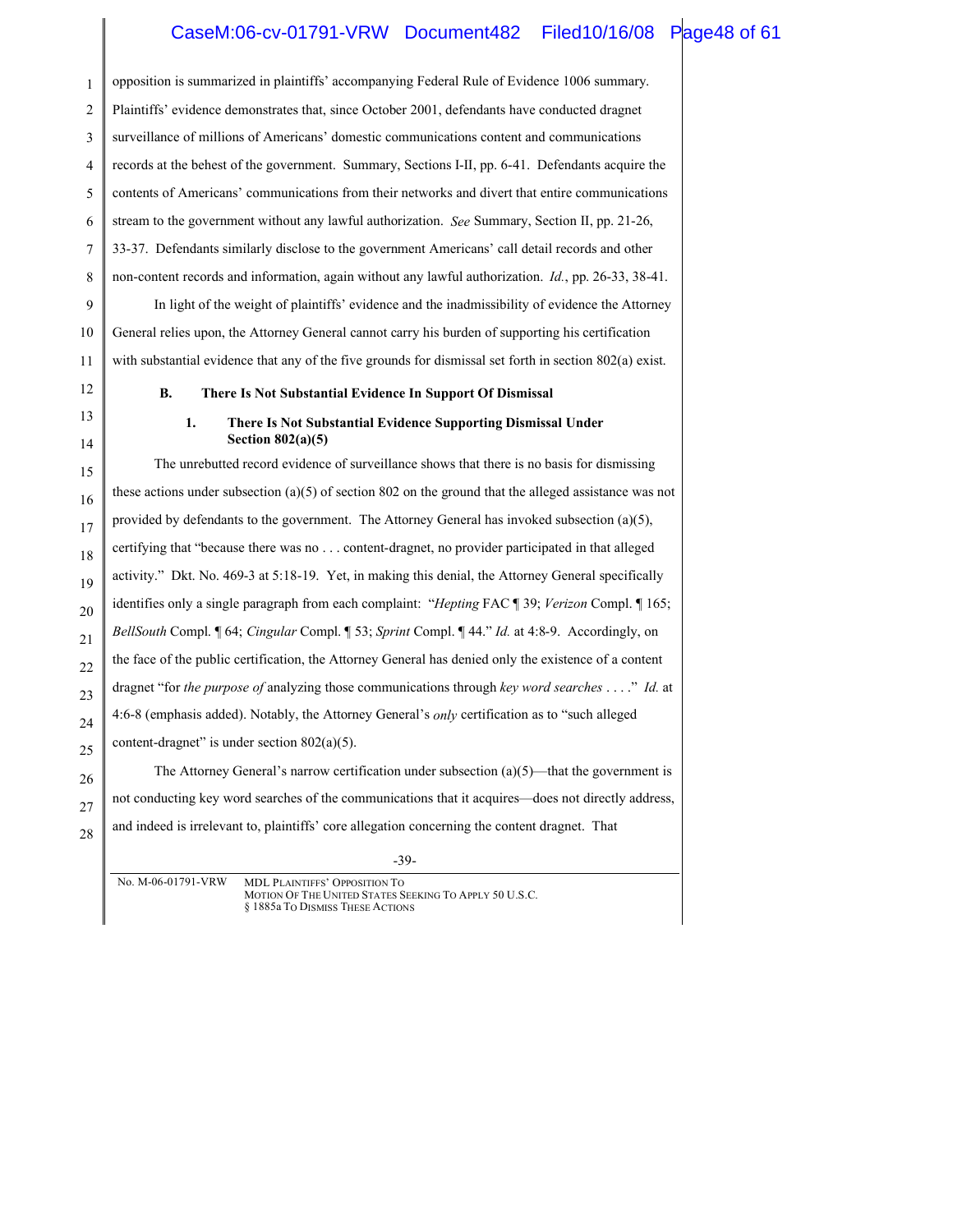### CaseM:06-cv-01791-VRW Document482 Filed10/16/08 Page49 of 61

| allegation, supported by record evidence, is that surveillance devices are used to divert to the             |
|--------------------------------------------------------------------------------------------------------------|
| government the entirety of communications transiting through domestic telecommunications                     |
| facilities. See Hepting FAC [[ 41-47; Verizon Compl. [[ 167-168, 173-176; BellSouth Compl. [[                |
| 66-67, 72-75; Cingular FAC ¶ 55-56, 61-64; and Sprint Compl. ¶ 46-47, 52-55 (alleging                        |
| defendants' assistance in installation and use of surveillance devices at key facilities to acquire and      |
| disclose to the government the content of communications); see also generally Summary, Section II.           |
| As this Court has previously recognized, plaintiffs' claims do not turn on how the government                |
| handles that information after it is acquired, but instead "focus[] only on whether [defendants]             |
| intercepted and disclosed communications and communication records to the government," and                   |
| "plaintiffs need not allege any facts regarding the government's conduct to state these claims."             |
| Hepting, 439 F.Supp.2d at 994, 999.                                                                          |
| Indeed, the Attorney General's certification does not address at all the conduct that section                |
| 802 requires him to address, <i>i.e.</i> , the "assistance" provided by defendants to the government, see 50 |
| U.S.C. $\S$ 1885a(a), and instead only addresses the government's purposes in obtaining that                 |
| assistance. Accordingly, since the Attorney General has not made any certification whatsoever with           |
| respect to defendants' alleged assistance in the content dragnet that is the actual basis of plaintiffs'     |
| causes of action, those claims necessarily survive the Attorney General's limited certification.             |
| Even if the Attorney General's limited denial of a content dragnet were true, the initial                    |
| acquisition of communications content, regardless of whether there is subsequent key word scanning           |
| or other review of that content by the government, implicates the Fourth Amendment and the                   |
| relevant statutes.                                                                                           |
| As an initial matter, the surveillance prohibited under both Title III and FISA is completed                 |
| upon the "acquisition" of communications content by or through the use of a "device." 18 U.S.C. §            |
| $2510(4)$ (defining "intercept"); 50 U.S.C. § 1801(f)(2) (defining "electronic surveillance"). As the        |
| Ninth Circuit has held, the mere redirection of a communication, regardless of whether or how that           |
| communication is reviewed afterwards, is sufficient to establish a violation: "redirection presupposes       |
| interception," and when a communication is "captured or redirected in any way, an interception               |
| occurs at that time." U.S. v. Luong, 471 F.3d 1107, 1109 (9th Cir. 2006), quoting U.S. v. Rodriguez,         |
| $-40-$                                                                                                       |
|                                                                                                              |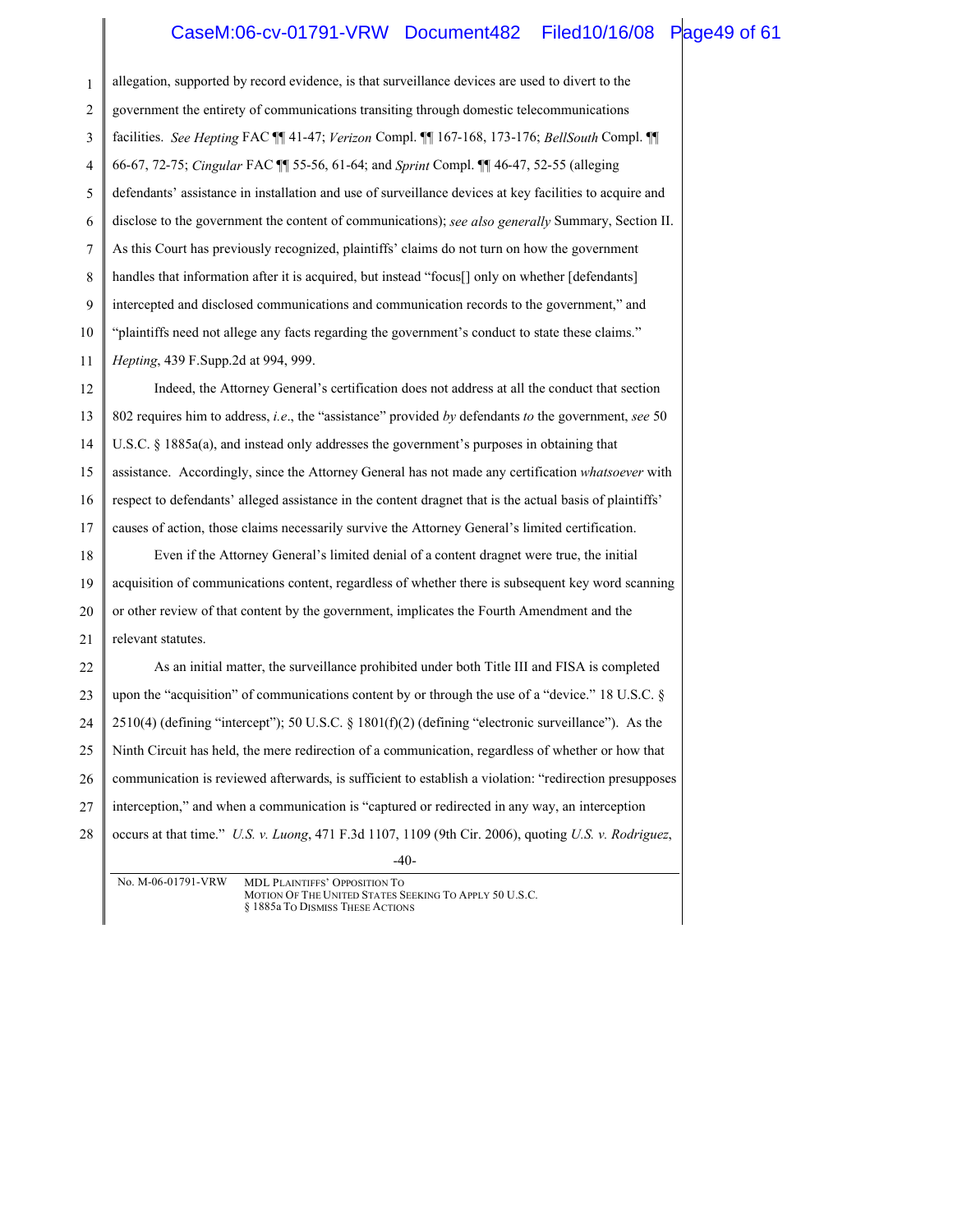### CaseM:06-cv-01791-VRW Document482 Filed10/16/08 Page50 of 61

| $\mathbf{1}$ | 968 F.2d 130, 136 (2d Cir. 1992). <sup>10</sup>                                                                                                                                                                 |
|--------------|-----------------------------------------------------------------------------------------------------------------------------------------------------------------------------------------------------------------|
| 2            | Furthermore, this same conduct—acquisition of a communication by a device, with nothing                                                                                                                         |
| 3            | more—also constitutes a search and seizure under the Fourth Amendment. The Supreme Court has                                                                                                                    |
| 4            | repeatedly held that acquisition of a conversation via an eavesdropping device is a search and seizure                                                                                                          |
| 5            | of that conversation, without reference to whether it was actually listened to by government agents.                                                                                                            |
| 6            | See Berger, 388 U.S. at 59 (state's electronic eavesdropping statute gave "the officer a roving                                                                                                                 |
| 7            | commission to 'seize' any and all conversations" in violation of Fourth Amendment); Katz, 389 U.S.                                                                                                              |
| 8            | at 353 (use of eavesdropping device to capture conversations constituted a "search and seizure"); see                                                                                                           |
| 9            | also Hepting, 439 F.Supp.2d at 1010 (holding that the alleged content dragnet violates the Fourth                                                                                                               |
| 10           | Amendment under Keith). Neither key word searches nor any other review by the government is                                                                                                                     |
| 11           | necessary to establish the constitutional violation alleged by plaintiffs, therefore the Attorney                                                                                                               |
| 12           | General's denial of such conduct cannot dispose of plaintiffs' causes of action based on the Fourth                                                                                                             |
| 13           | Amendment.                                                                                                                                                                                                      |
| 14           | Moreover, even if key word searching or some other review of communications content by                                                                                                                          |
| 15           | the government were necessary to establish a violation of the Fourth Amendment or statute, the                                                                                                                  |
| 16           | evidence shows that the government conducts computer searches of at least some content                                                                                                                          |
| 17           | information, even if its limited denials of scanning or reviewing of the key words in a phone                                                                                                                   |
| 18           | conversation or in the body of an email are credited. <sup>11</sup> The evidence demonstrates that the                                                                                                          |
| 19           | government uses sophisticated computers to analyze so-called "metadata" or "transactional"                                                                                                                      |
| 20           | information—including email subject lines, <sup>12</sup> web addresses ("URLs") <sup>13</sup> and Internet search                                                                                               |
| 21           | $10$ See also U.S. v. Lewis, 406 F.3d 11, 18 n.5 (1st Cir. 2005) (phone call intercepted when                                                                                                                   |
| 22           | recorded, not when listened to); Jacobson v. Rose, 592 F.2d 515, 522 (9th Cir. 1978) (listening to                                                                                                              |
| 23           | recording of phone conversation not necessary to constitute an intercept); Sanders v. Robert Bosch<br>Corp., 38 F.3d 736, 740 (4th Cir. 1994) (contents of phone call acquired when recorded); George v.        |
| 24           | Carusone, 849 F.Supp. 159, 163 (D. Conn. 1994) (same).<br><sup>11</sup> Notably, in partially denying the existence of a "content-dragnet," the Attorney General fails to                                       |
| 25           | define the term "content." It may be helpful to the Court to review the evidence regarding the<br>government's apparent view of the definition of content, which differs substantially from the legal           |
| 26           | definitions. See Summary at pp. 54-56; compare 18 U.S.C. § 2510(8) and 50 U.S.C. § 1801(n).                                                                                                                     |
| 27           | <sup>12</sup> The Department of Justice has previously admitted in its own electronic evidence manual that<br>email subject lines reveal the contents of communications, and the courts have agreed. See Opsahl |
| 28           | Decl., Vol. 4, Ex. 63 (Computer Crime and Intellectual Property Section, Criminal Division, U.S.<br><i>(footnote continued on following page)</i>                                                               |
|              | -41-                                                                                                                                                                                                            |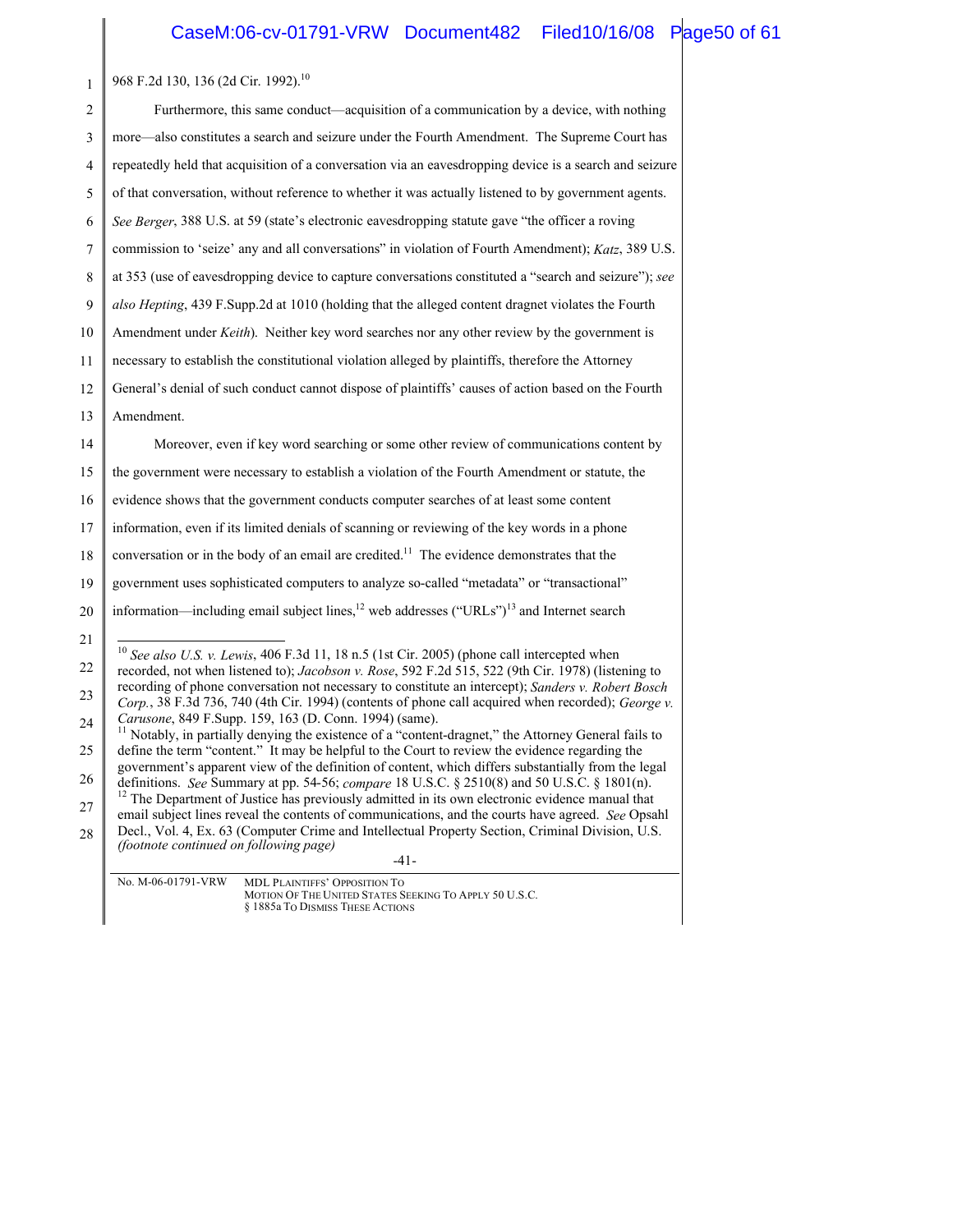## CaseM:06-cv-01791-VRW Document482 Filed10/16/08 Page51 of 61

| $\mathbf{1}$   | terms <sup>14</sup> —that include the "contents" of communications as defined by 18 U.S.C. § 2510(8). See,                                                                                                 |
|----------------|------------------------------------------------------------------------------------------------------------------------------------------------------------------------------------------------------------|
| $\overline{2}$ | e.g., Summary at p. 55 ("The drift net collected the so-called metadata of domestic                                                                                                                        |
| 3              | communications—the web links we clicked, the numeric addresses of our computers, the 'to' and                                                                                                              |
| 4              | 'from' and 'subject lines' of our emails, the telephone numbers we dialed, the parties and times and                                                                                                       |
| 5              | durations of our calls."). Moreover, even if the government limited its analysis to routing and                                                                                                            |
| 6              | addressing information such as phone numbers, Internet Protocol (IP) addresses and email addresses,                                                                                                        |
| 7              | such information contains "contents" under FISA's definition of the term, which is significantly                                                                                                           |
| 8              | broader than Title III's definition. See 50 U.S.C. § 1801(n) ("'Contents,' when used with respect to                                                                                                       |
| 9              | a communication, includes any information concerning the identity of the parties to such                                                                                                                   |
| 10             | <i>communication</i> or the existence, substance, purport, or meaning of that communication."); Summary                                                                                                    |
| 11             | at p. 29 ("The president's program uses information collected from phone companies. The phone                                                                                                              |
| 12             | companies keep their records. They have a record. And it shows what telephone number called                                                                                                                |
| 13             | what other telephone number.").                                                                                                                                                                            |
| 14             | In sum, the Attorney General's certification under section $802(a)(5)$ as to the alleged content                                                                                                           |
| 15             | dragnet simply does not reach the conduct actually alleged by plaintiffs; nor does his only remaining                                                                                                      |
| 16             |                                                                                                                                                                                                            |
| 17             | (footnote continued from preceding page)<br>Department of Justice, Searching and Seizing Computers and Obtaining Electronic Evidence in                                                                    |
| 18             | Criminal Investigations § III.C.3 (Jul. 2002) ("[t]he subject headers of e-mails are also contents"));<br>see also In Matter of Application of U.S. For an Order Authorizing the Installation and Use of a |
| 19             | Pen Register and a Trap & Trace Device on E-Mail Account, 416 F.Supp.2d 13, 17-18 (D.D.C.<br>2006) ("the stricture to avoid the contents of e-mail communications should be easy to comply with            |
| 20             | so long as the devices exclude all information relating to the subject line "); In re Application                                                                                                          |
| 21             | of U.S. for an Order Authorizing the Use of a Pen Register & Trap, 396 F.Supp.2d 45, 48 (D.<br>Mass. 2005) ("information contained in the 'subject' would reveal the contents of the                       |
| 22             | communication")<br><sup>13</sup> See U.S. v. Forrester, 495 F.3d 1041, 1049 n.6 (9th Cir. 2007) ("Surveillance techniques that                                                                             |
| 23             | enable the government to determinethe uniform resource locators ('URL') of the pages visited<br>might be more constitutionally problematic. A URLidentifies the particular document within a               |
| 24             | website that a person views and thus reveals much more information about the person's Internet                                                                                                             |
| 25             | activity."); see also Opsahl Decl., Vol. 4, Ex. 64 (U.S. Department of Justice, United States<br>Attorney Manual § 9-7.500 (Sep. 2003) (prohibiting collection of URLs without prior consultation          |
| 26             | with DOJ headquarters to determine whether the URLs sought will contain content or not)).<br>See In re Application of U.S. for an Order Authorizing the Use of a Pen Register & Trap, 396                  |
| 27             | F.Supp.2d at 49 (a search phrase entered by a user of Google's search engine "would reveal                                                                                                                 |
| 28             | content—that is, it would revealinformation concerning the substance, purport or meaning of<br>that communication.") (internal quotation omitted).                                                         |
|                | $-42-$                                                                                                                                                                                                     |
|                | $M \, 06.01701$ $VDW = Vgy = 0$                                                                                                                                                                            |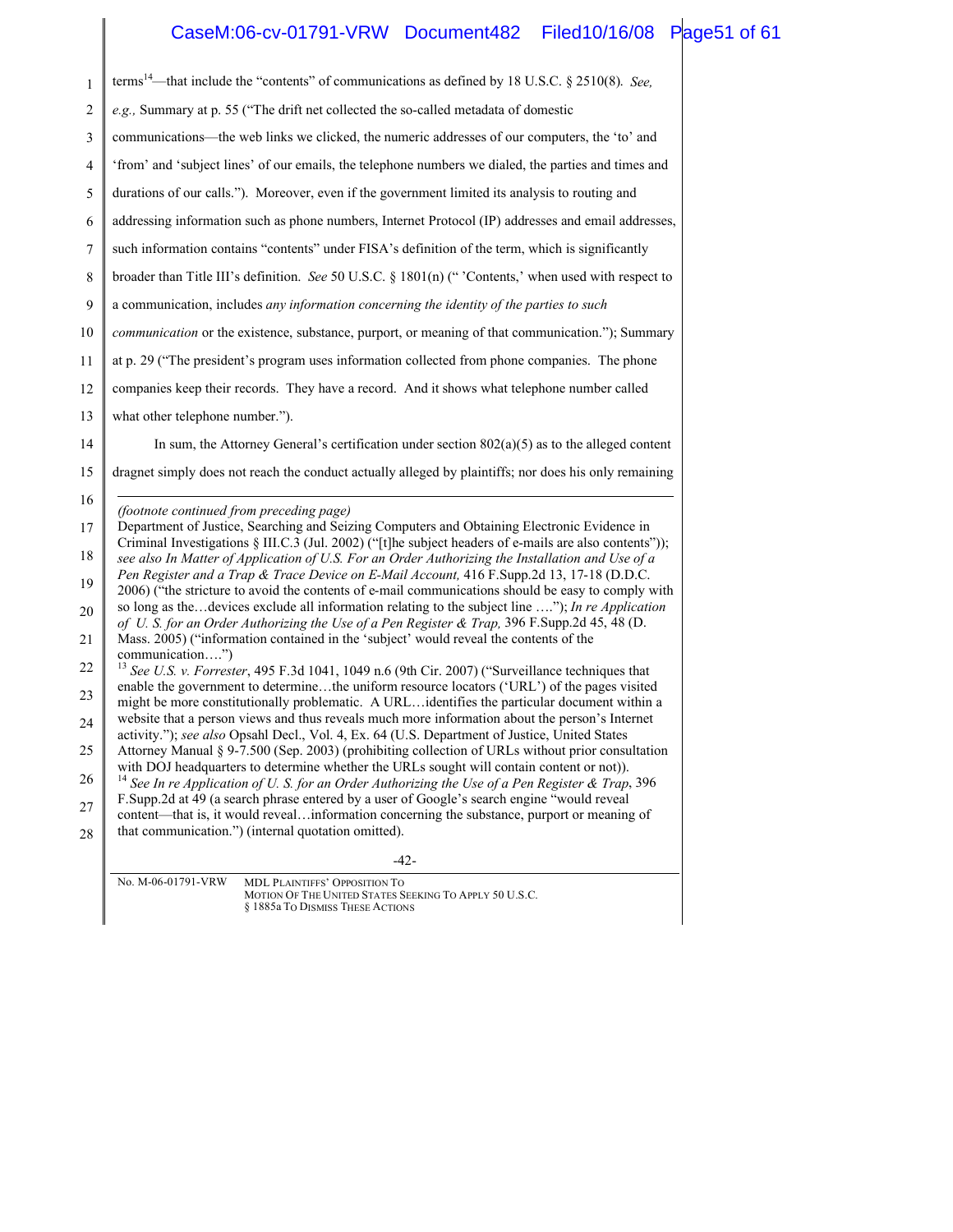### CaseM:06-cv-01791-VRW Document482 Filed10/16/08 Page52 of 61

| 1  | certification as to plaintiffs' content claims, made in reference to the so-called "Terrorist                                        |
|----|--------------------------------------------------------------------------------------------------------------------------------------|
| 2  | Surveillance Program" or "TSP." As the Attorney General notes, "the plaintiffs do not appear to                                      |
| 3  | challenge the provider-defendants' alleged assistance to the NSA in the conduct of the publicly                                      |
| 4  | acknowledged TSP[,]" Dkt. No. 469-3 at 5:23-24, but he nevertheless asserts that "at least one" of                                   |
| 5  | the paragraphs of section $802(a)$ applies to that alleged assistance. <i>Id.</i> at 6:1-2. However, as the                          |
| 6  | evidence shows, there is no such thing as a separate "Terrorist Surveillance Program." Summary at                                    |
| 7  | pp. 50-53. Rather, the "Terrorist Surveillance Program" is a marketing term, addressing one aspect                                   |
| 8  | of the broader program and nothing more, which was coined after the program was revealed to the                                      |
| 9  | public. Summary at pp. 52-53. Therefore, and as the Attorney General himself concedes, any                                           |
| 10 | certification regarding the so-called "TSP" is wholly irrelevant to the to the causes of action asserted                             |
| 11 | in the complaints. And to the extent the Attorney General means to suggest that the alleged content                                  |
| 12 | dragnet was somehow a component of the "TSP," $i.e.,$ the interception of "certain 'one-end"                                         |
| 13 | international communication to or from the United States that the Government reasonably believed                                     |
| 14 | involved a member or agent of al Qaeda or affiliated terrorist organization," Dkt. No. 469-3 at 5:9-                                 |
| 15 | 12 (defining the "TSP"), the evidence demonstrates that the content dragnet acquired                                                 |
| 16 | communications prior to any determination that the those communications crossed the border or                                        |
| 17 | involved persons linked to terrorists. Summary at pp. 16-21.                                                                         |
| 18 | As for plaintiffs' claims regarding the defendants' disclosure of non-content communications                                         |
| 19 | records to the government, the Attorney General asserts that "at least one" paragraph of section                                     |
| 20 | $802(a)$ applies to those allegations, including the "possibility" of section $802(a)(5)$ . Dkt. No. 469-3                           |
| 21 | at 6:9-14. To the extent that the classified version of the Attorney General's certification does in fact                            |
| 22 | contend that section $802(a)(5)$ applies, plaintiffs' evidence demonstrates otherwise. Summary at pp.                                |
| 23 | 26-33 (describing evidence of defendants' disclosure of communications records without lawful                                        |
| 24 | authorization).                                                                                                                      |
| 25 | Dismissal Under Section 802(a)(4) Is Improper Because There Is Not<br>2.                                                             |
| 26 | Substantial Evidence That The Dragnet Surveillance Was Designed To<br>Detect Or Prevent A Terrorist Attack Against The United States |
| 27 | Dismissal under subsection $(a)(4)$ requires that the Attorney General carry his burden of                                           |
| 28 | showing there is substantial evidence in the record as a whole proving that the "intelligence activity<br>$-43-$                     |
|    | No. M-06-01791-VRW<br>MDL PLAINTIFFS' OPPOSITION TO                                                                                  |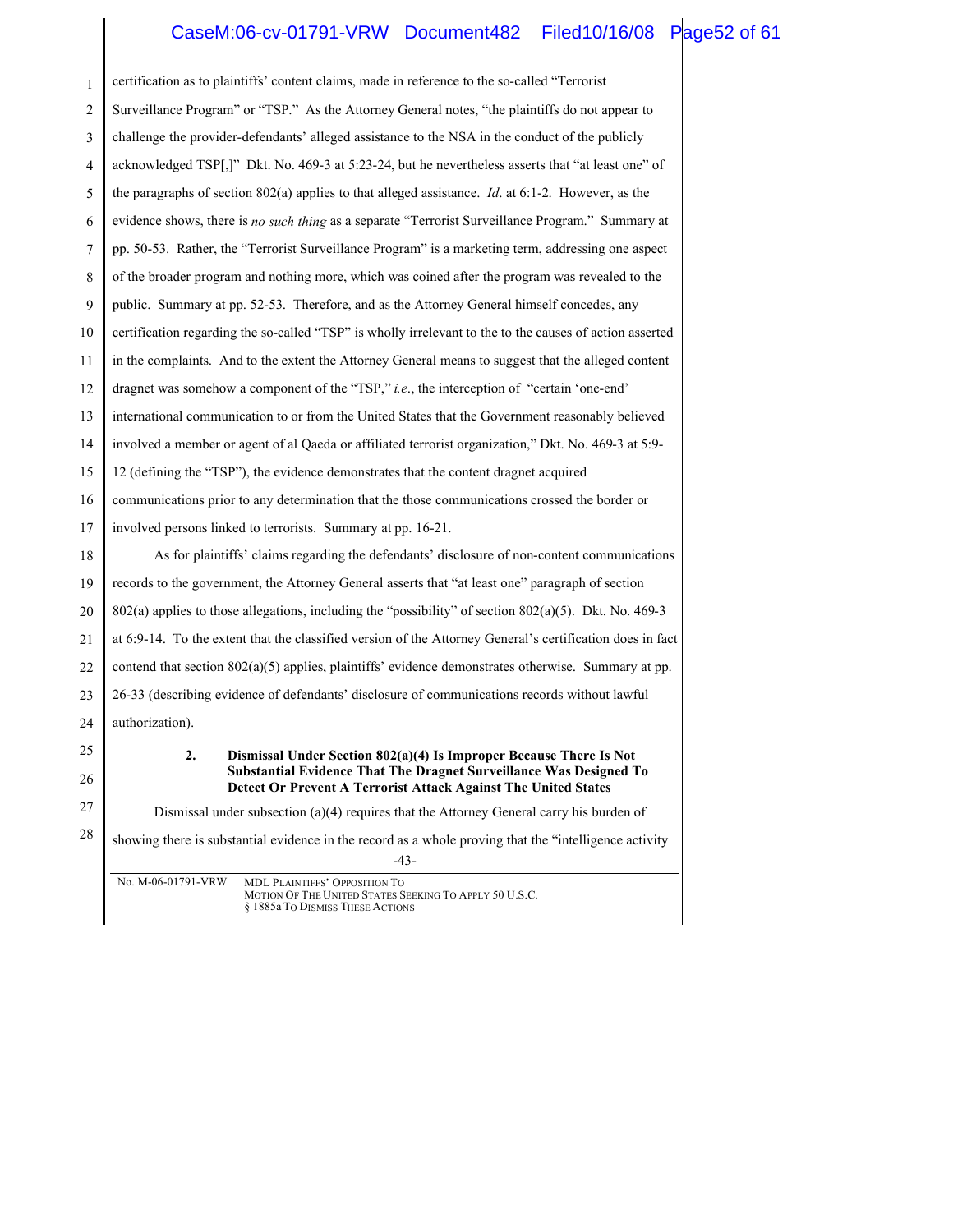### CaseM:06-cv-01791-VRW Document482 Filed10/16/08 Page53 of 61

| 1  | involving communications" at issue was "designed to detect or prevent a terrorist attack, or activities  |
|----|----------------------------------------------------------------------------------------------------------|
| 2  | in preparation for a terrorist attack, against the United States." $50$ U.S.C. § 1885a(a)(4) (emphasis   |
| 3  | added). The Attorney General cannot do so because the Program is a massive warrantless dragnet           |
| 4  | designed not to detect a terrorist attack but to conduct suspicionless domestic surveillance of          |
| 5  | millions of Americans. Summary, Section I; see also Marcus Declaration (Hepting Dkt. No. 32).            |
| 6  | "Design" means "to devise for a specific function or end." WEBSTER'S COLLEGIATE                          |
| 7  | DICTIONARY 338 (11th ed. 2003). Accordingly, subsection (a)(4) requires the Attorney General to          |
| 8  | prove that the surveillance activities were devised for the specific function of detecting and           |
| 9  | preventing terrorist attacks on the United States (or activities in preparation for such an attack), not |
| 10 | for some broader function, such as the wholesale suspicionless acquisition of the communications         |
| 11 | and communications records of millions of Americans. It is not sufficient simply to show that a few      |
| 12 | of the communications or records that were acquired may have been used subsequently to attempt to        |
| 13 | detect or prevent a terrorist attack. "Design" requires something more: an objective, purposeful, and    |
| 14 | specific correlation between ends and means. Dragnet surveillance cannot qualify as surveillance         |
| 15 | designed to detect or prevent a terrorist attack on the United States because its specific function or   |
| 16 | end is to collect everything, not to collect only communications and records connected to suspected      |
| 17 | terrorists. To hold otherwise would give no effect to the phrase "designed to," and would interpret      |
| 18 | subsection $(a)(4)$ as if the "designed to" limitation were not there.                                   |
| 19 | The construction of the term "designed" in other statutes also supports this understanding of            |
| 20 | the phrase "designed to." In U.S. v. Fredman, 833 F.2d 837, 838 (9th Cir. 1987), the Ninth Circuit       |
| 21 | considered whether commercial explosive components fell "within statutory definition of a                |
| 22 | 'destructive device,' defined as 'any combination of parts either designed or intended for use in        |
| 23 | converting' the same into a device similar to an explosive or incendiary bomb or grenade. 26 U.S.C.      |
| 24 | § 5845(f)." The court held: "We cannot conclude that the components are designed as a weapon,            |
| 25 | since it is admitted that the seized explosive components are designed for use as commercial blasting    |
| 26 | components." Id. at 838. In U.S. v. Dalpiaz, 527 F.2d 548, 551 (6th Cir. 1975), the court looked at a    |
| 27 | military projectile simulator device, built to recreate the experience of battlefield explosions for     |
| 28 | soldiers in training without the actual use of dangerous weaponry. The court distinguished between       |
|    | $-44-$                                                                                                   |
|    | No. M-06-01791-VRW MDL PLAINTIEES' OPPOSITION TO                                                         |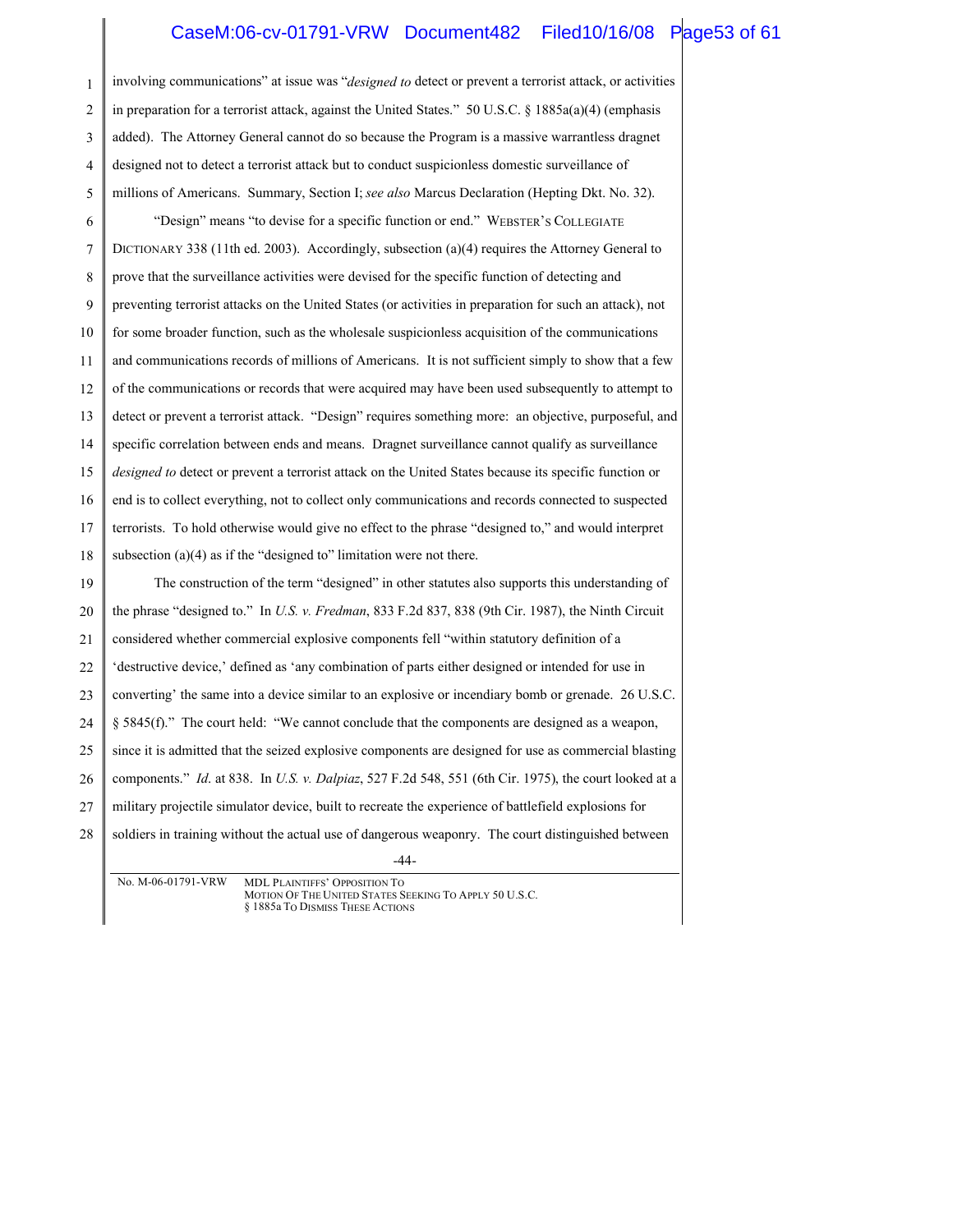#### CaseM:06-cv-01791-VRW Document482 Filed10/16/08 Page54 of 61

| $\mathbf{1}$ | design and intent, holding that "" "designed"  refers to objective, physical structure or method of            |
|--------------|----------------------------------------------------------------------------------------------------------------|
| 2            | operation and not to intent or schemes of the possessor." $\overline{d}$ . The defendant's intent in using the |
| 3            | device thus was "irrelevant." Id. Similarly, in Village of Hoffman Estates v. Flipside, Hoffman                |
| 4            | <i>Estates, Inc.,</i> 455 U.S. 489, 501 (1982), the Supreme Court held that whether an item was                |
| 5            | "designed" for use with illegal drugs should be decided by looking to the item's "objective features."         |
| 6            | The Court on this basis distinguished items designed for use with illegal drugs from items of more             |
| 7            | general use that, although capable of use with illegal drugs, had a wide range of other uses: "It is           |
| 8            | also sufficiently clear that items which are principally used for nondrug purposes, such as ordinary           |
| 9            | pipes, are not 'designed for use' with illegal drugs," even though they are capable of that use. Id.           |
| 10           | Thus, the objective features of the Program determine what it is designed to accomplish. If                    |
| 11           | the objective, physical structure or method of operation of the Program is to conduct dragnet                  |
| 12           | domestic surveillance, then it was not designed for the specific and far narrower purpose of detecting         |
| 13           | or preventing a terrorist attack on the United States, even if the Attorney General asserts an intent to       |
| 14           | use the acquired communications and records subsequently for that narrower purpose. An                         |
| 15           | intelligence program whose objective features are the mass suspicionless acquisition of millions of            |
| 16           | communications and records is one designed to accomplish the function of dragnet domestic                      |
| 17           | surveillance, not to accomplish the specific function of preventing terrorist attacks against the United       |
| 18           | States. Indeed, a government report has shown that "automated identification of terrorists through             |
| 19           | data mining" is not even "feasible as an objective." Summary at pp. 15-16.                                     |
| 20           | Here, the objective features of the dragnet domestic surveillance that plaintiffs have                         |
| 21           | demonstrated is occurring were not designed for the specific function of detecting or preventing a             |
| 22           | terrorist attack but for the broader purpose of acquiring as many communications and                           |
| 23           | communications records as possible, regardless of whether those communications and records bear                |
| 24           | any connection to terrorism at all. As this Court has held, the dragnet domestic surveillance at issue         |
| 25           | in this litigation "cannot reasonably be said [to be] limited to tracking foreign powers." <i>Hepting</i> ,    |
| 26           | 439 F.Supp.2d at 1010. (A "foreign power" includes "a group engaged in international terrorism or              |
| 27           | activities in preparation therefor." 50 U.S.C. § 1801(a)(4).). Moreover, a "written request or                 |
| 28           | directive" to a carrier setting forth nothing more than that the surveillance was "(i) authorized by the       |
|              | $-45-$<br>a series and                                                                                         |
|              | $\mathbf{M}$ $\mathbf{M}$ of 01701 $\mathbf{M}$                                                                |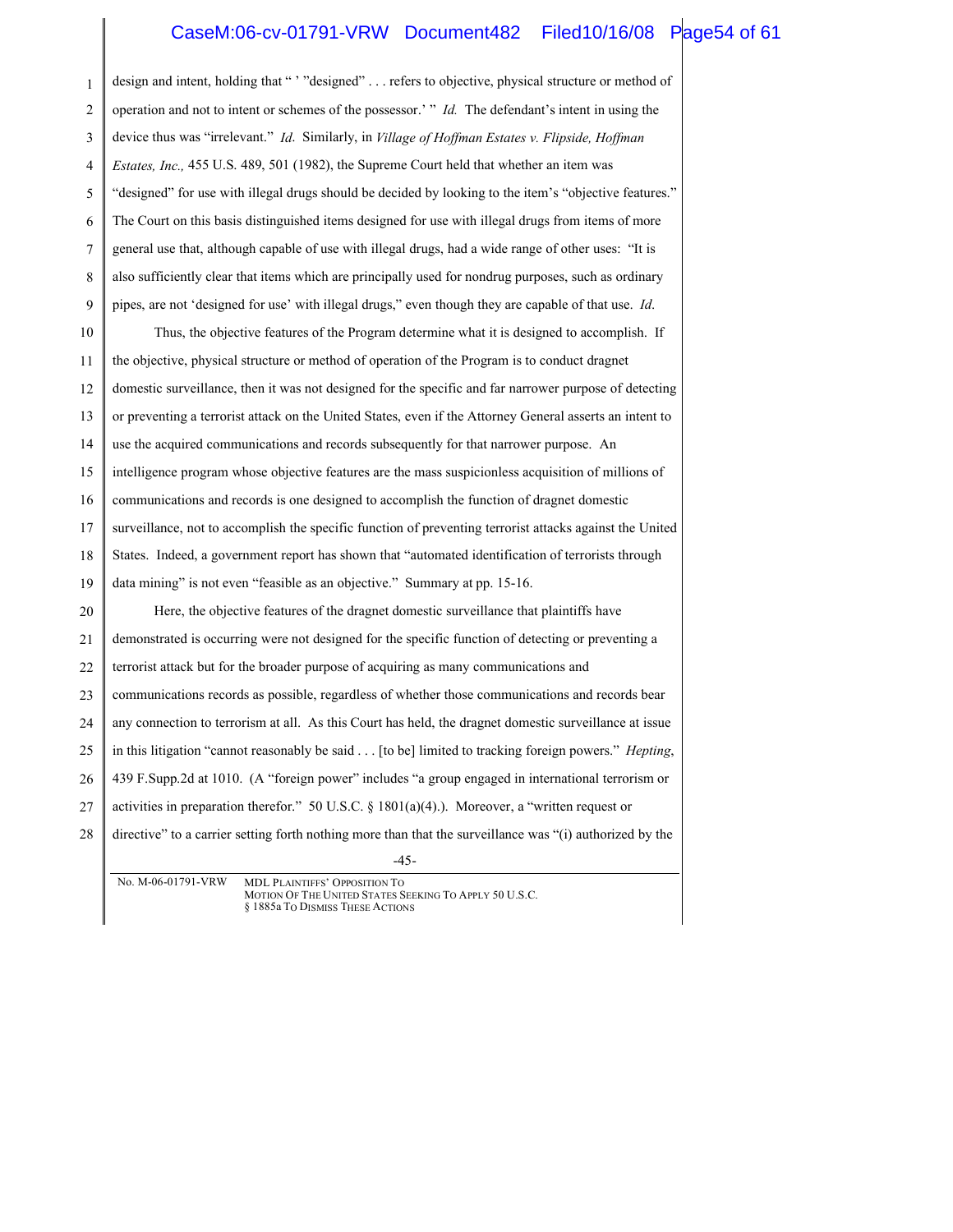#### CaseM:06-cv-01791-VRW Document482 Filed10/16/08 Page55 of 61

1 President; and (ii) determined to be lawful" (50 U.S.C.  $\S$  1885a(a)(4)(B)) is not evidence that the Program's design satisfies subsection (a)(4). Nothing in those two assertions demonstrates that the Program was designed to acquire only communications and records of suspected terrorists, and was not designed for the mass, suspicionless acquisition of millions of communications and records. Thus, the wholesale dragnet domestic surveillance demonstrated by the evidence here is not a program that is "*designed* to detect or prevent a terrorist attack," and the government cannot rely on subsection  $(a)(4)$ .

#### **3. There Is Not Substantial Evidence Supporting Dismissal Under Any Other Provision Of Section 802(a)**

There is no substantial evidence that would support dismissal under subsections (1), (2), or (3) of section 802(a). All of these subsections, for example, require that the surveillance have been conducted "pursuant to" one of several statutory authorizations. None of these statutory provisions, however, can override the constitutional limitations that the Fourth Amendment and *Keith* impose on surveillance. Thus, the government's suspicionless dragnet surveillance cannot be said to have been "pursuant to" any of these statutory authorizations.

In addition to this fundamental defect prohibiting certification of dragnet surveillance under any of subsections  $(1)$ ,  $(2)$ , or  $(3)$ , there are other bars to certification applicable to individual subsections. Subsection (1) requires that surveillance have been conducted pursuant to a FISA court order, *i.e*., "an order of the court established under section 103(a) [50 U.S.C. § 1803(a)]." 50 U.S.C.  $\S$  1885a(a)(1). Yet it is undisputed that before January 17, 2007, the surveillance program was conducted without any FISA court order. If the dragnet surveillance is now being conducted pursuant to a FISA court order, *see* Summary at pp. 46-49 (summarizing evidence regarding the 2007 interactions with the FISA court), such an order would lack the individualized suspicion required by the Fourth Amendment and *Keith,* and would thus be unconstitutional. Subsection (2) requires that the surveillance have been authorized pursuant to a certification under sections 2511(2)(a)(ii)(B) or 2709(b) of title 18. *See* 50 U.S.C. § 1885a(a)(2). With respect to

assistance pursuant to section  $2511(2)(a)(ii)(B)$ , the Court has already held that that provision cannot be used to authorize dragnet surveillance that violates the Constitution. *Hepting*, 439 F.Supp.2d at

-46-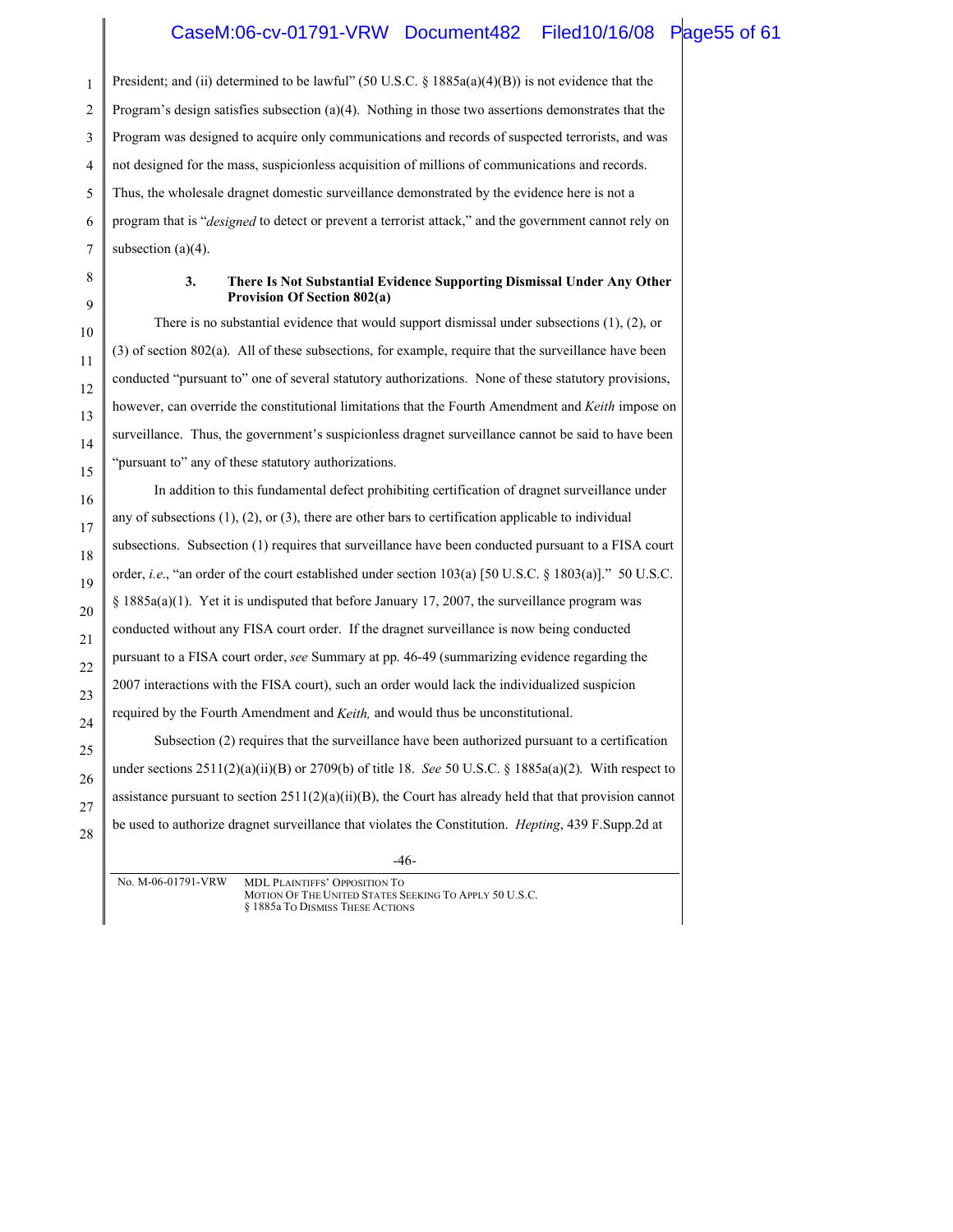### CaseM:06-cv-01791-VRW Document482 Filed10/16/08 Page56 of 61

| $\mathbf{1}$ | 995. Nor were the letters actually received by defendants certifications in writing under 18 U.S.C.                                                         |  |
|--------------|-------------------------------------------------------------------------------------------------------------------------------------------------------------|--|
| 2            | $\S$ 2511(2)(a)(ii)(B). Summary at p. 22. They could not have been, since the government has                                                                |  |
| 3            | admitted that all statutory requirements had not been met and therefore could not have provided a                                                           |  |
| 4            | section $2511(2)(a)(ii)(B)$ certification. Summary at pp. 7-11. Indeed, concerns over the Program's                                                         |  |
| 5            | legality ran so high, about two dozen administration officials were on the verge of resignation in                                                          |  |
| 6            | March 2004. Summary at pp. 41-45.                                                                                                                           |  |
| 7            | With respect to section 2709(b), the National Security Letter provision, that statute is                                                                    |  |
| 8            | unconstitutional. <i>Doe v. Gonzales</i> , 500 F.Supp.2d at 425. Moreover, section 2709(b) only                                                             |  |
| 9            | authorizes requests for the specific "records" of "a person or entity" where those records are                                                              |  |
| 10           | "relevant to an authorized investigation" into international terrorism or intelligence activities, 18                                                       |  |
| 11           | U.S.C. $\S$ 2709(b)(1), and cannot reach the records—much less the communications content—of                                                                |  |
| 12           | millions of unidentified Americans with no connection to any terrorism or intelligence                                                                      |  |
| 13           | investigation. <sup>15</sup> Accordingly, no assistance could be properly certified as "provided pursuant to" the                                           |  |
| 14           | National Security Letter authority.                                                                                                                         |  |
| 15           | Subsection (3), codified at 50 U.S.C. § 1885a(a)(3), requires that the surveillance have been                                                               |  |
| 16           | authorized pursuant to a directive under section $102(a)(4)$ of the original FISA (codified at 50 U.S.C.                                                    |  |
| 17           | § 1802(a)(4)), section 105B(e) as temporarily added by the Protect America Act of 2007 (PAA)                                                                |  |
| 18           | (formerly codified at 50 U.S.C. § 1805b(e)), or section 702(h) as added by the FISAAA (newly                                                                |  |
| 19           | codified at 50 USC § 1881a(h)). However, section 102 only authorizes surveillance that "is solely                                                           |  |
| 20           | directed atmeans of communication used exclusively between foreign powers[where] there is                                                                   |  |
| 21           | no substantial likelihood that the surveillance will acquire the contents of any communication to                                                           |  |
| 22           | which a United States person is a party," 50 U.S.C. § $1802(a)(1)(A)$ , and therefore is clearly                                                            |  |
| 23           | inapplicable to the surveillance of domestic communications facilities alleged here. As for section                                                         |  |
| 24           | 105B as added by the PAA, not only is it inapplicable to surveillance prior to August 2007 when the                                                         |  |
| 25           | PAA was enacted, but the government has admitted that none of the assistance alleged in the various                                                         |  |
| 26           | complaints was provided pursuant to a PAA directive. Summary at p. 49. Furthermore, PAA                                                                     |  |
| 27<br>28     | <sup>15</sup> In addition, defendant Verizon has specifically denied providing the alleged assistance pursuant<br>to the NSL statute. Summary at pp. 40-41. |  |

-47-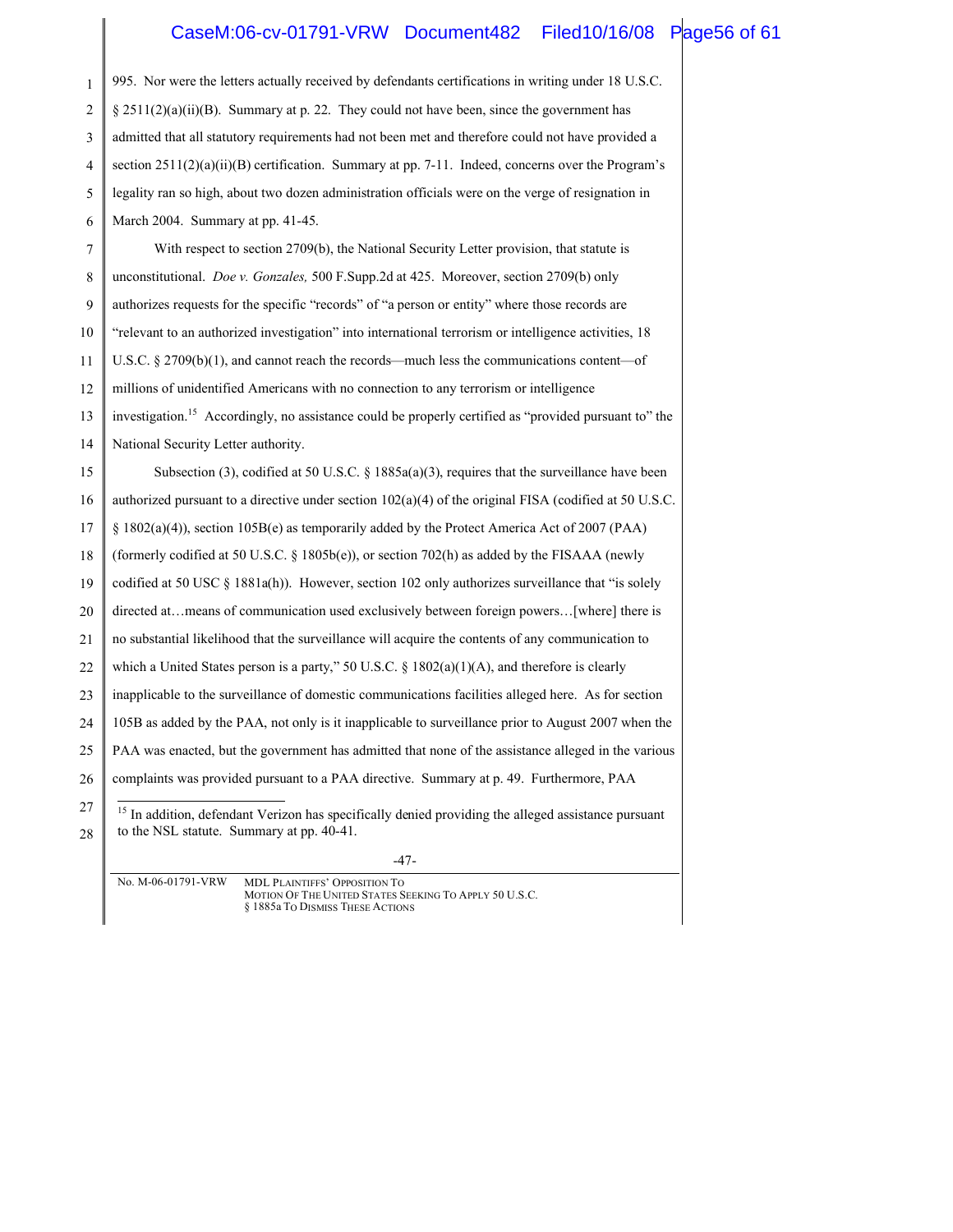### CaseM:06-cv-01791-VRW Document482 Filed10/16/08 Page57 of 61

| $\mathbf{1}$ | surveillance under section 105B is limited to the "acquisition of foreign intelligence information                                                       |
|--------------|----------------------------------------------------------------------------------------------------------------------------------------------------------|
| 2            | concerning persons reasonably believed to be outside the United States" 50 U.S.C. § 1805b(a).                                                            |
| 3            | Similarly, the new section 702 of FISA as amended by the FISAAA only authorizes surveillance that                                                        |
| 4            | "target[s]  persons reasonably believed to be located outside the United States " 50 U.S.C. $\S$                                                         |
| 5            | 1881a(a). On their faces, these limited authorizations under FISA, the PAA and the FISAAA cannot                                                         |
| 6            | authorize the alleged dragnet interception of millions of ordinary Americans' domestic                                                                   |
| 7            | communications, nor would the Fourth Amendment allow it.                                                                                                 |
| 8            | $\mathbf{C}$ .<br>The Attorney General's Actions Must Also Satisfy The APA                                                                               |
| 9            | If the Court holds that Congress's delegation to the Attorney General of the power to make                                                               |
| 10           | the factual determinations of subsections (a)(1) through (a)(5) and the power to file a certification is                                                 |
| 11           | constitutional, then the Attorney General's exercise of these powers is reviewable under the                                                             |
| 12           | Administrative Procedures Act (APA), 5 U.S.C. § 551 et seq. The Attorney General's filing of a                                                           |
| 13           | certification under section 802(a) is final agency action under the APA, and thus is reviewable under                                                    |
| 14           | 5 U.S.C. § 704. See Japan Whaling Association v. American Cetacean Society, 478 U.S. 221, 230                                                            |
| 15           | (1986) (Commerce Secretary's decision not to certify Japan's violations of whale harvest quotas,                                                         |
| 16           | which would have subjected it to statutory penalties, was reviewable under the APA); U.S. $\nu$ .                                                        |
| 17           | Carpenter, 526 F.3d 1237, 1241 (9th Cir. 2008) (Attorney General's decision to enter into litigation                                                     |
| 18           | settlement agreement was reviewable under the APA; "'Final actions of the Attorney General fall                                                          |
| 19           | within the definition of agency action reviewable under the APA.' ").                                                                                    |
| 20           | Thus, in addition to reviewing the certifications under section 802(b) to determine whether                                                              |
| 21           | they are supported by substantial evidence, the certifications and the Attorney General's decision to                                                    |
| 22           | file them are subject to review under 5 U.S.C. § 706, including whether those actions are "arbitrary,                                                    |
| 23           | capricious, an abuse of discretion, or otherwise not in accordance with law," "in excess of statutory                                                    |
| 24           | authority <sup>[]</sup> or limitations," or "contrary to constitutional right, power, privilege, or immunity."                                           |
| 25           | This review is on the "whole record" before the Attorney General. 5 U.S.C. § 706.                                                                        |
| 26           | For example, a certification invoking section $802(a)(4)$ must be reviewed to ensure (1) that                                                            |
| 27           | the government actually sent written requests or directives to defendants, (2) that the requests or                                                      |
| 28           | directives actually set forth the required statements, (3) that the determination that the surveillance                                                  |
|              | $-48-$                                                                                                                                                   |
|              | No. M-06-01791-VRW<br><b>MDL PLAINTIFFS' OPPOSITION TO</b><br>MOTION OF THE UNITED STATES SEEKING TO APPLY 50 U.S.C.<br>§ 1885a To DISMISS THESE ACTIONS |
|              |                                                                                                                                                          |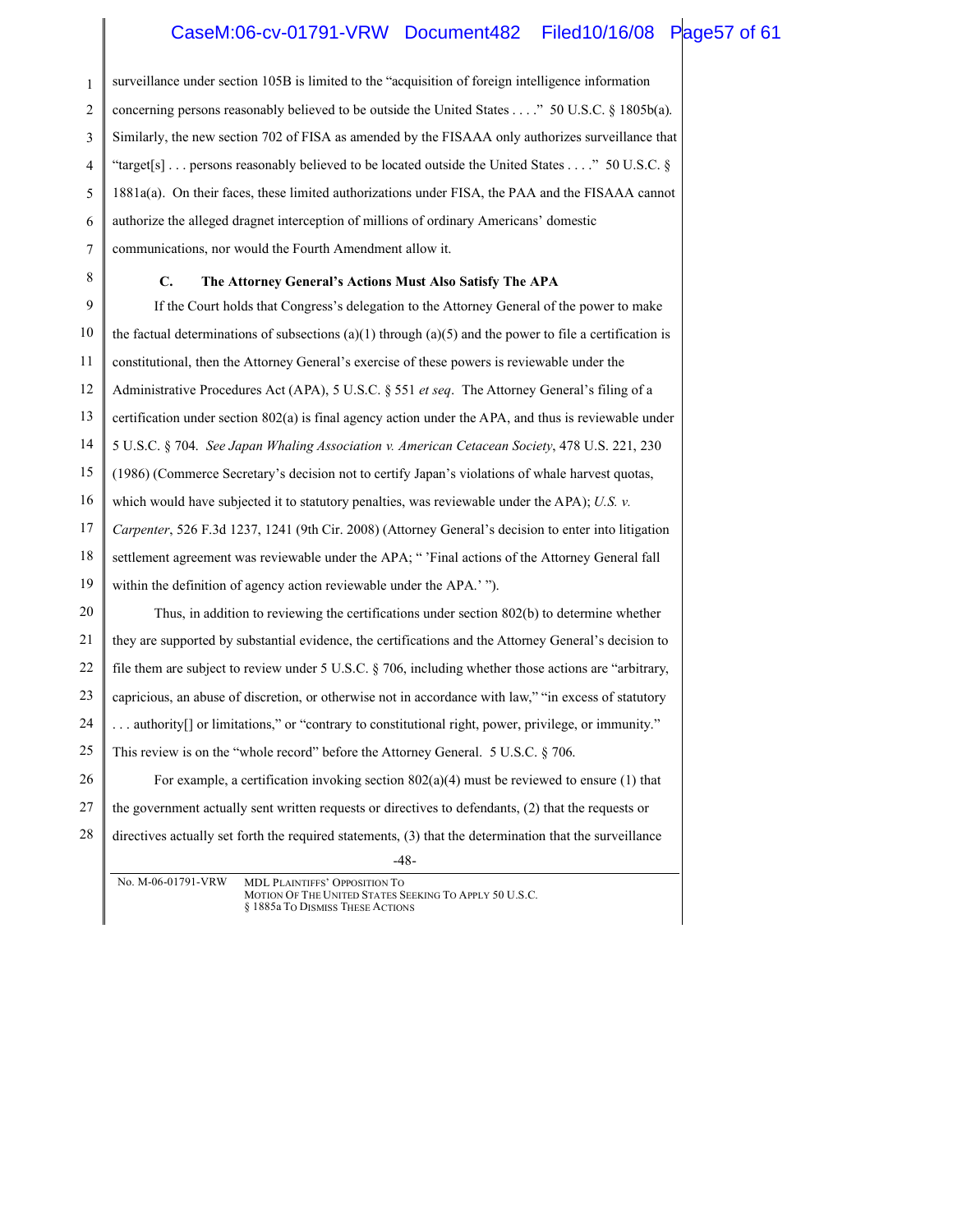# CaseM:06-cv-01791-VRW Document482 Filed10/16/08 Page58 of 61

| was lawful was reasonable and not based on an erroneous reading of law, and (4) that the Attorney           |  |  |  |  |  |
|-------------------------------------------------------------------------------------------------------------|--|--|--|--|--|
| General's decision to make a certification to the Court under section $802(a)(4)$ was not an abuse of       |  |  |  |  |  |
| discretion or otherwise improper (e.g., was not done to cover up criminal or other unlawful conduct         |  |  |  |  |  |
| by government officials or by the carriers). A certification invoking section $802(a)(3)$ must be           |  |  |  |  |  |
| reviewed to ensure (1) that the government actually sent directives to defendants, (2) that the             |  |  |  |  |  |
| directives actually implicated the relevant statutes, (3) that the invocation of those statutes was         |  |  |  |  |  |
| reasonable and not based on an erroneous reading of law, and (4) that the Attorney General's                |  |  |  |  |  |
| decision to make a certification to the Court under section $802(a)(3)$ was not an abuse of discretion      |  |  |  |  |  |
| or otherwise improper.                                                                                      |  |  |  |  |  |
| Plaintiffs Are Entitled To Discovery To Rebut The Government's Showing<br>D.                                |  |  |  |  |  |
| Plaintiffs respectfully disagree with the Court's ruling that they are prohibited from seeking              |  |  |  |  |  |
| discovery to support their opposition to this motion. Under Federal Rule of Civil Procedure 26,             |  |  |  |  |  |
| plaintiffs are entitled to seek discovery of information relevant to any party's claim or defense.          |  |  |  |  |  |
| Moreover, since section 802 requires the government to submit extrinsic evidence to the court, and          |  |  |  |  |  |
| since in opposition plaintiffs cannot rest merely on the allegations of their complaints, the               |  |  |  |  |  |
| government's motion is necessarily a summary judgment motion. See Fed. R. Civ. P. 12(d).                    |  |  |  |  |  |
| Accordingly, plaintiffs "must be given a reasonable opportunity to present all the material that is         |  |  |  |  |  |
| pertinent to the motion." Id. Rule 56(f) further provides that the Court may not decide the                 |  |  |  |  |  |
| government's motion until it has provided plaintiffs with an opportunity to conduct discovery and           |  |  |  |  |  |
| obtain "facts essential to justify its opposition." Fed. R. Civ. P. 56(f) (providing for continuances of    |  |  |  |  |  |
| summary judgment motions "to enable affidavits to be obtained, depositions to be taken, or other            |  |  |  |  |  |
| discovery to be undertaken"). Plaintiffs are submitting herewith a declaration invoking their Rule          |  |  |  |  |  |
| 56(f) discovery rights.                                                                                     |  |  |  |  |  |
| Nothing in FISAAA purports to eliminate or restrict the discovery authorized by the Federal                 |  |  |  |  |  |
| Rules of Civil Procedure. Congress did not need to "permit" or "grant" discovery in FISAAA. Rule            |  |  |  |  |  |
| 26 already does that for FISAAA as it does for all other statutes. Instead, Congress needed to clearly      |  |  |  |  |  |
| and affirmatively deny discovery in FISAAA if it wanted to displace Federal Rule of Civil                   |  |  |  |  |  |
| Procedure 26. Plainly, Congress did not do so. Moreover, as explained above, due process requires<br>$-49-$ |  |  |  |  |  |
|                                                                                                             |  |  |  |  |  |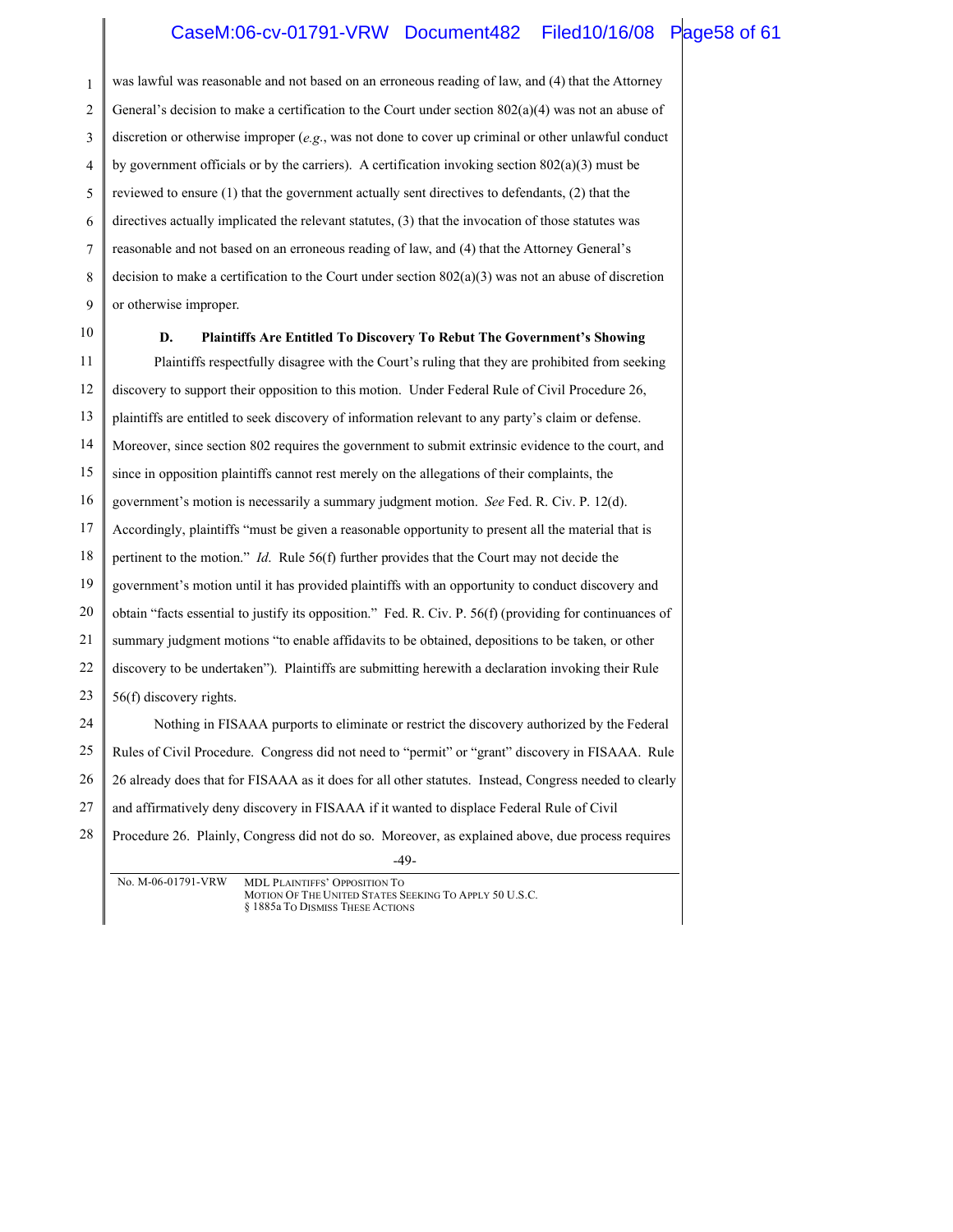# CaseM:06-cv-01791-VRW Document482 Filed10/16/08 Page59 of 61

| 1  | plaintiffs have a full and fair opportunity to oppose dismissal of their lawsuit.                                                                 |  |  |  |  |  |
|----|---------------------------------------------------------------------------------------------------------------------------------------------------|--|--|--|--|--|
| 2  | Moreover, section 802(d) authorizes the Court to review not just the Attorney General                                                             |  |  |  |  |  |
| 3  | certification and supplementary materials, but other classified information that is "relevant to the                                              |  |  |  |  |  |
| 4  | proceeding:" "To the extent that classified information is relevant to the proceeding or would be                                                 |  |  |  |  |  |
| 5  | revealed in the determination of an issue, the court shall review such information in camera and ex                                               |  |  |  |  |  |
| 6  | parte." 50 U.S.C. § 1885a(d) (emphasis added). This provision is consistent with 50 U.S.C.                                                        |  |  |  |  |  |
| 7  | § 1806(f), which by preempting the state secrets privilege likewise provides that courts are to decide                                            |  |  |  |  |  |
| 8  | surveillance cases on the merits and are to do so by reviewing, under appropriate security                                                        |  |  |  |  |  |
| 9  | procedures, all relevant evidence, not just a limited subset of evidence cherry-picked by the                                                     |  |  |  |  |  |
| 10 | government, and are to provide access to that evidence, where necessary and under appropriate                                                     |  |  |  |  |  |
| 11 | security procedures, to counsel for the plaintiffs.                                                                                               |  |  |  |  |  |
| 12 | Finally, by submitting evidence with regard to the communications content and records                                                             |  |  |  |  |  |
| 13 | surveillance alleged by plaintiffs for the purpose of proving disputed facts regarding the surveillance,                                          |  |  |  |  |  |
| 14 | the government has waived the state secrets privilege even in the absence of section 1806(f). It is a                                             |  |  |  |  |  |
| 15 | basic principle of the law of evidentiary privileges that once a party introduces or selectively                                                  |  |  |  |  |  |
| 16 | discloses evidence protected by a privilege in order to prove a disputed fact or to gain some other                                               |  |  |  |  |  |
| 17 | litigation advantage, it waives the privilege with respect to the subject of the disclosure.                                                      |  |  |  |  |  |
| 18 | <b>CONCLUSION</b>                                                                                                                                 |  |  |  |  |  |
| 19 | For the foregoing reasons, the Court should deny the government's motion and hold that                                                            |  |  |  |  |  |
| 20 | section 802 is unconstitutional and cannot be used to dismiss plaintiffs' actions. Alternatively, the                                             |  |  |  |  |  |
| 21 | Court should deny the government's motion on the ground that it has not met its burden of                                                         |  |  |  |  |  |
| 22 | presenting substantial evidence in support of its certifications.                                                                                 |  |  |  |  |  |
| 23 |                                                                                                                                                   |  |  |  |  |  |
| 24 | DATED: October 16, 2008<br>Respectfully submitted,                                                                                                |  |  |  |  |  |
| 25 |                                                                                                                                                   |  |  |  |  |  |
| 26 | $/s/$ Cindy A. Cohn                                                                                                                               |  |  |  |  |  |
| 27 | ROGER BALDWIN FOUNDATION OF<br>ELECTRONIC FRONTIER FOUNDATION<br>CINDY A. COHN, ESQ.<br>ACLU                                                      |  |  |  |  |  |
| 28 | <b>HARVEY GROSSMAN</b><br>LEE TIEN, ESQ.<br><b>ADAM SCHWARTZ</b><br>KURT OPSAHL, ESQ.                                                             |  |  |  |  |  |
|    | $-50-$                                                                                                                                            |  |  |  |  |  |
|    | No. M-06-01791-VRW<br>MDL PLAINTIFFS' OPPOSITION TO<br>MOTION OF THE UNITED STATES SEEKING TO APPLY 50 U.S.C.<br>§ 1885a To DISMISS THESE ACTIONS |  |  |  |  |  |

 $\parallel$